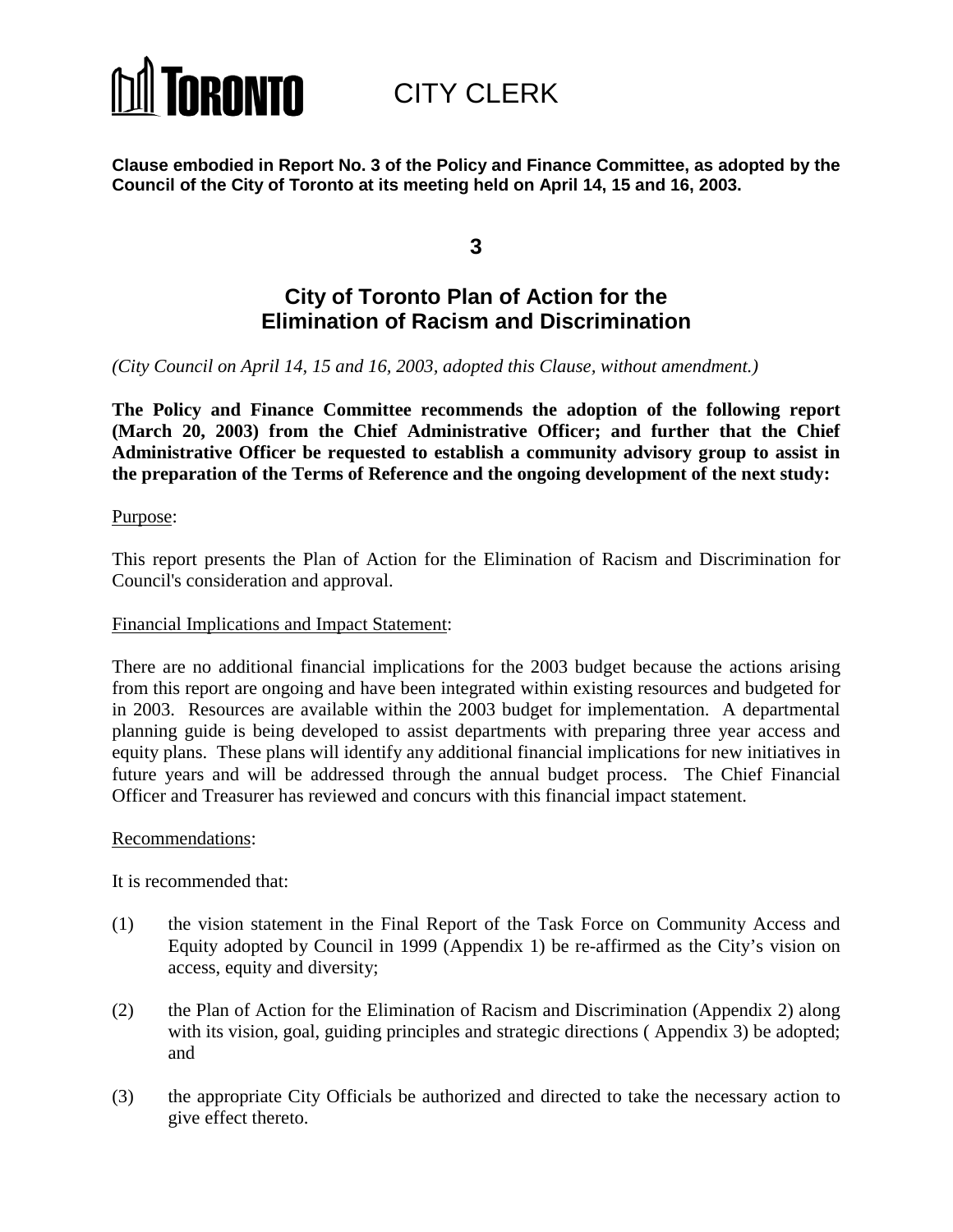# Background:

At its meeting of April - May 2001, (Policy and Finance Committee Report 4, Clause 9), Council directed the Chief Administrative Officer to prepare a City of Toronto Plan of Action for the Elimination of Racism and Discrimination. This directive responded to the findings of ethno-racial inequities in the Michael Ornstein study and the City's proposal to the Government of Canada to establish a domestic plan of action for the elimination of racism and discrimination in relation to the United Nations World Conference Against Racism.

At its meeting of December 2001, (Administration Committee Report 18, Clause 25), Council established a Council Reference Group, comprised of Councillors serving on Community Advisory Committees and Working Groups on Access, Equity and Human Rights, to oversee the preparation of the Plan of Action. Council also requested that the CAO submit the Plan of Action by April 2003.

In February 2003, (Policy and Finance Committee Report 1, Clause 15), Council further directed that the Chief Administrative Officer use the report on the implementation of the recommendations of the Final Report of the Task Force on Community Access and Equity and the Council Reference Group's community consultation report, "Just Do It!" as the foundation for preparing the Plan of Action.

# Comments:

# Context:

Toronto is one of the most diverse cities in the world and has gained an international reputation for the successful management of its diversity. The City owes its success to the diverse people and communities that have made their home in Toronto. Equally important to Toronto's success is the leadership of Council in bringing forward public policies and programs aimed at removing barriers, promoting equitable participation of all residents and building an inclusive society.

In 1999, Council adopted the vision statement and ninety-seven (97) recommendations of the Final Report of the Task Force on Community Access and Equity. The City has been operating within this framework of access, equity and diversity. City departments have been implementing the recommendations, and Council has recently adopted the Chief Administrative Officer's status report on the implementation of the Task Force recommendations.

In addition, among the policies and programs approved by Council since 1998, are: the policy on non-discrimination; workplace human rights and harassment policy; policy on the elimination of hate activity; employment equity policy and workforce survey; access and equity grants program; immigration and settlement policy framework; multilingual services policy; same sex spousal benefits and the principle of same sex marriage. An employment accommodation policy and an Accessibility Plan required by the *Ontarians with Disabilities Act* are currently in preparation. City departments have also initiated access and equity plans.

Recognizing what the City has accomplished, the Plan of Action proposed in this report takes a step further to focus on the elimination of racism and discrimination. The rapid social and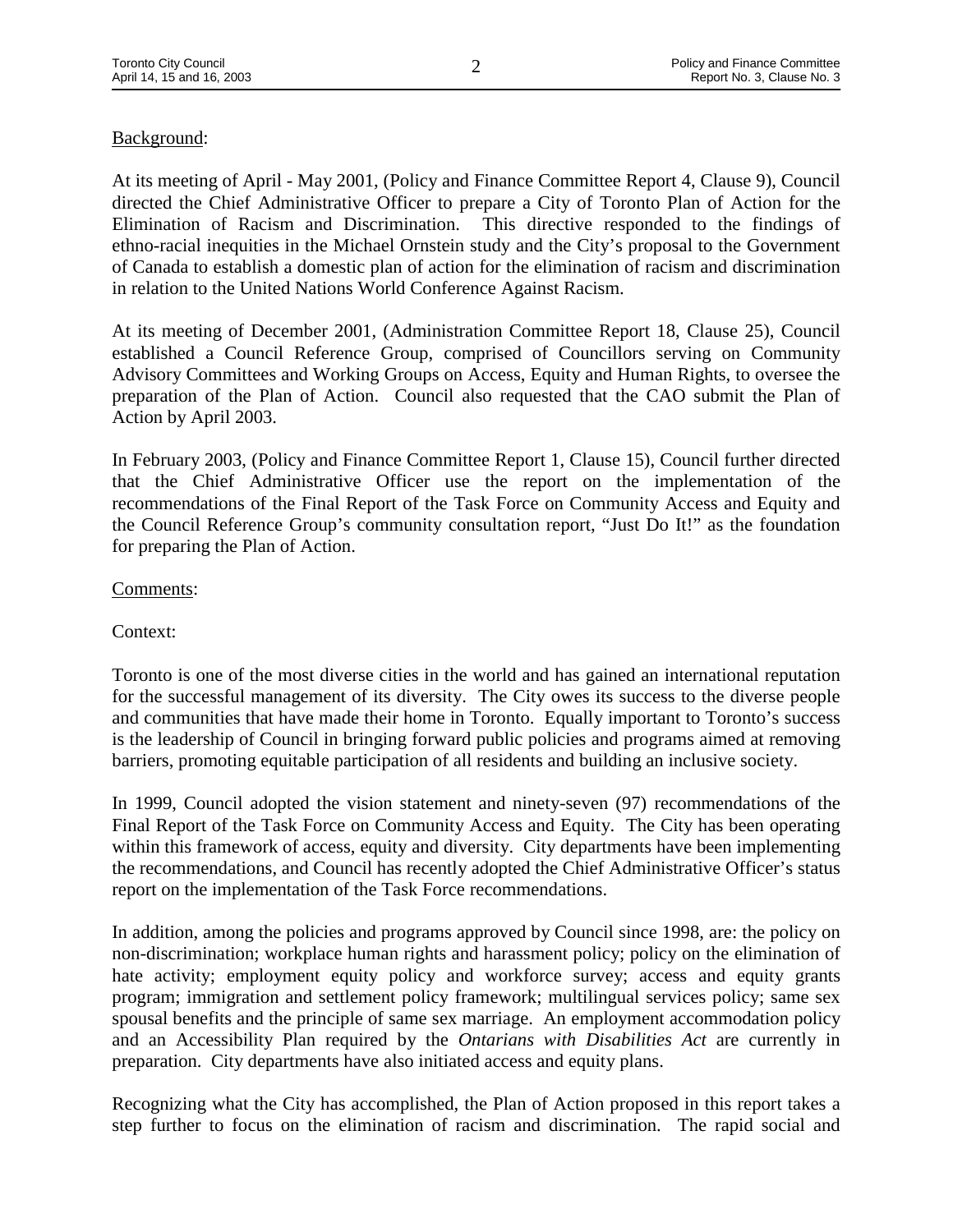economic change experienced by Toronto since the 1990's has made the task of achieving the goal of access, equity and diversity more challenging. There has been an intensification of the social and economic disparities among Toronto residents. These disparities impact disproportionately on Aboriginal people, racial minorities, recent immigrants, people with disabilities, women, lesbian, gay, bisexual and transgender people. The Michael Ornstein study and studies by Statistics Canada, Canadian Council on Social Development, Centre for Social Justice Foundation for Research and Education, United Way of Greater Toronto, Family Services Association and the recently released 2001 Census data have documented these trends.

The City has noted that many of the inequities experienced by diverse individuals and groups require action by all sectors and all orders of government. As a result, the Plan of Action has included advocacy and partnership activities and co-operative strategies involving diverse communities, business, labour, employers, the education system and other orders of government.

Preparing the Plan of Action – A consultative process:

The proposed City of Toronto Plan of Action for the Elimination of Racism and Discrimination has been developed through a consultative process. The Council Reference Group initiated the first series of consultations. It invited residents, community groups and organizations to offer input. Approximately 50 sessions were held across the City from May to November 2002.

Based on the results of this process, a draft Plan of Action was developed. The draft plan was reviewed by the Policy Coordination Team, the Executive Management Team and the inter-departmental access and equity staff team. For community input, the draft plan was also presented to the City's Community Advisory Committees at their meetings and at two community meetings convened by the Diversity Advocate.

Results of the Council Reference Group's consultation – "Just Do It!":

The report on the Council Reference Group's consultations, "Just Do It!" was released in November 2002 on the occasion of the City's celebration of the UN Human Rights Day.

Participants in the consultation sessions expressed their frustration with the barriers experienced and acts of hatred in their lives. They stressed the multiple factors, such as race, gender, disability, place of origin, sexual orientation and gender identity that compound their experience of discrimination in what is called "intersection of identities". They expressed the fear that they might be witnessing the decline of Toronto. They stated that addressing racism and discrimination was an urgent matter and asked the City to do more to create an inclusive society and to establish accountability mechanisms to monitor and assess the effectiveness of City policies and programs.

The report presents seven strategic directions for the Plan of Action based on the comments and specific recommendations and suggestions for action by the City from consultation participants. The seven strategic directions (outlined in Appendix 3) are:

- (i) Political leadership;
- (ii) Advocacy;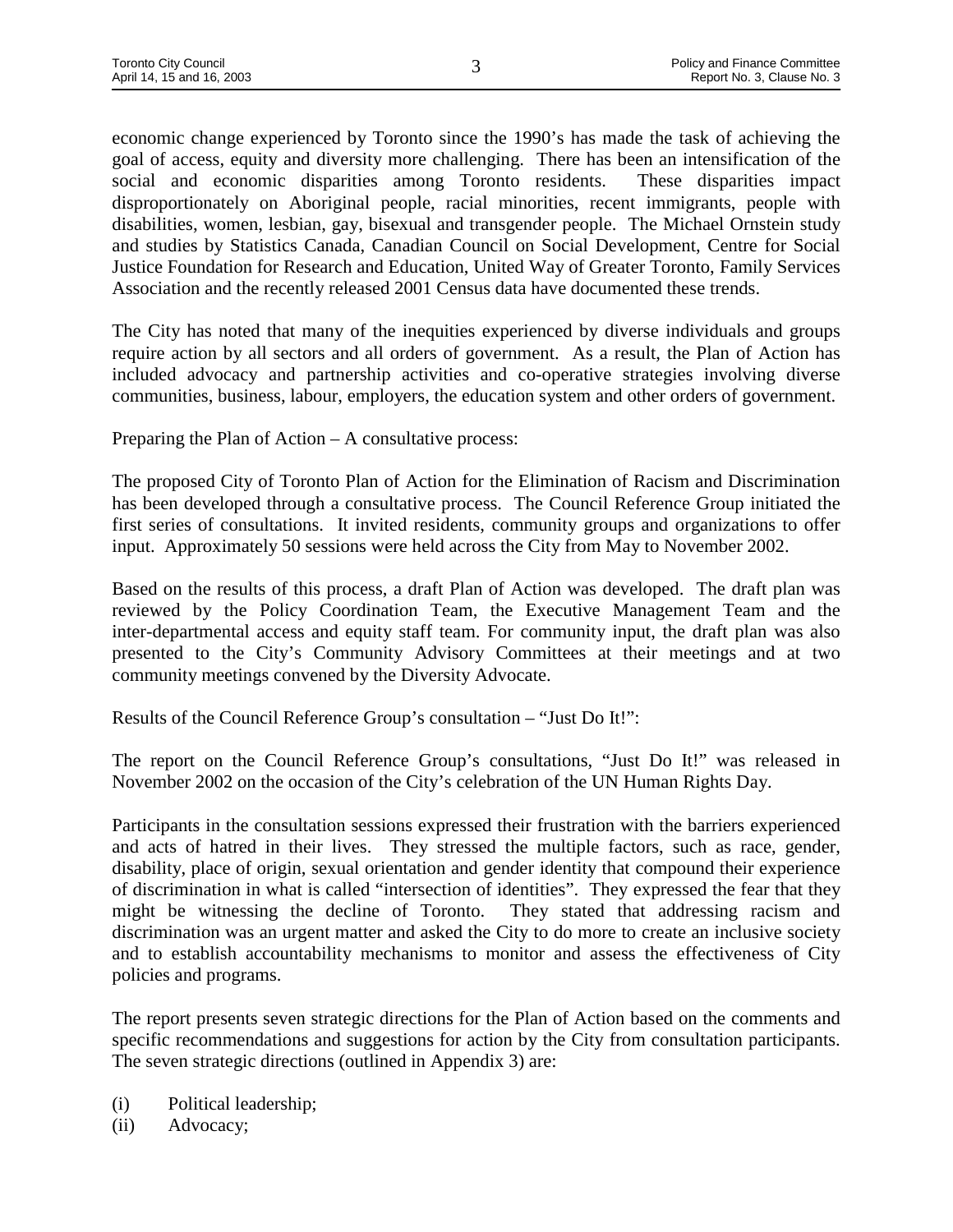- (iii) Economic participation;
- (iv) Public education and awareness;
- (v) Service delivery;
- (vi) Building strong communities; and
- (vii) Accountability.

These strategic directions are consistent with the goals of social development, economic vitality, good governance and city building in Council's Strategic Plan.

The Plan of Action and the recommendations of the Final Report of the Task Force on Community Access and Equity - Resource implications:

The proposed actions in the Plan of Action relate to and reinforce the implementation of the recommendations of the Final Report of the Task Force on Community Access and Equity. The ninety-seven (97) recommendations of the Task Force are broad-based and include actions to eliminate racism and discrimination. Among the actions in the Task Force recommendations that are specifically related to the Plan of Action are Aboriginal self-determination, disability access, advocacy and partnership, participation and communication, service equity and planning, employment and leadership, building economic capacity, building and supporting community capacity, monitoring and evaluation, implementation and follow-up.

Since the City has been implementing the recommendations of the Final Report of the Task Force on Community Access and Equity, resources have been put in place for the implementation of actions for the elimination of racism and discrimination. No additional financial implications would result in 2003 from the adoption and implementation of the Plan of Action for the Elimination of Racism and Discrimination. Resources may be needed in the future and they will be addressed through the annual budget process.

The Plan of Action is an important indication that the City is committed to the elimination of racism and discrimination and that it recognizes the multiple factors that create the experiences of discrimination among diverse people and communities in Toronto.

The approach of the Plan of Action:

The key message from the communities to the City of Toronto is that the City must remain vigilant and continue to challenge racism and discrimination. The Plan of Action recognizes this message and focuses on removing the barriers of racism and discrimination as essential steps in achieving the goal of access, equity and diversity. The racism and discrimination addressed in the Plan of Action include not only actions and behaviours motivated by biases, prejudice and hate by groups and individuals, but also broader social, economic, educational and political systems that have the effect of creating the barriers that deny equitable access to goods and services, education, housing, the labour market and life opportunities to people and communities of diverse backgrounds.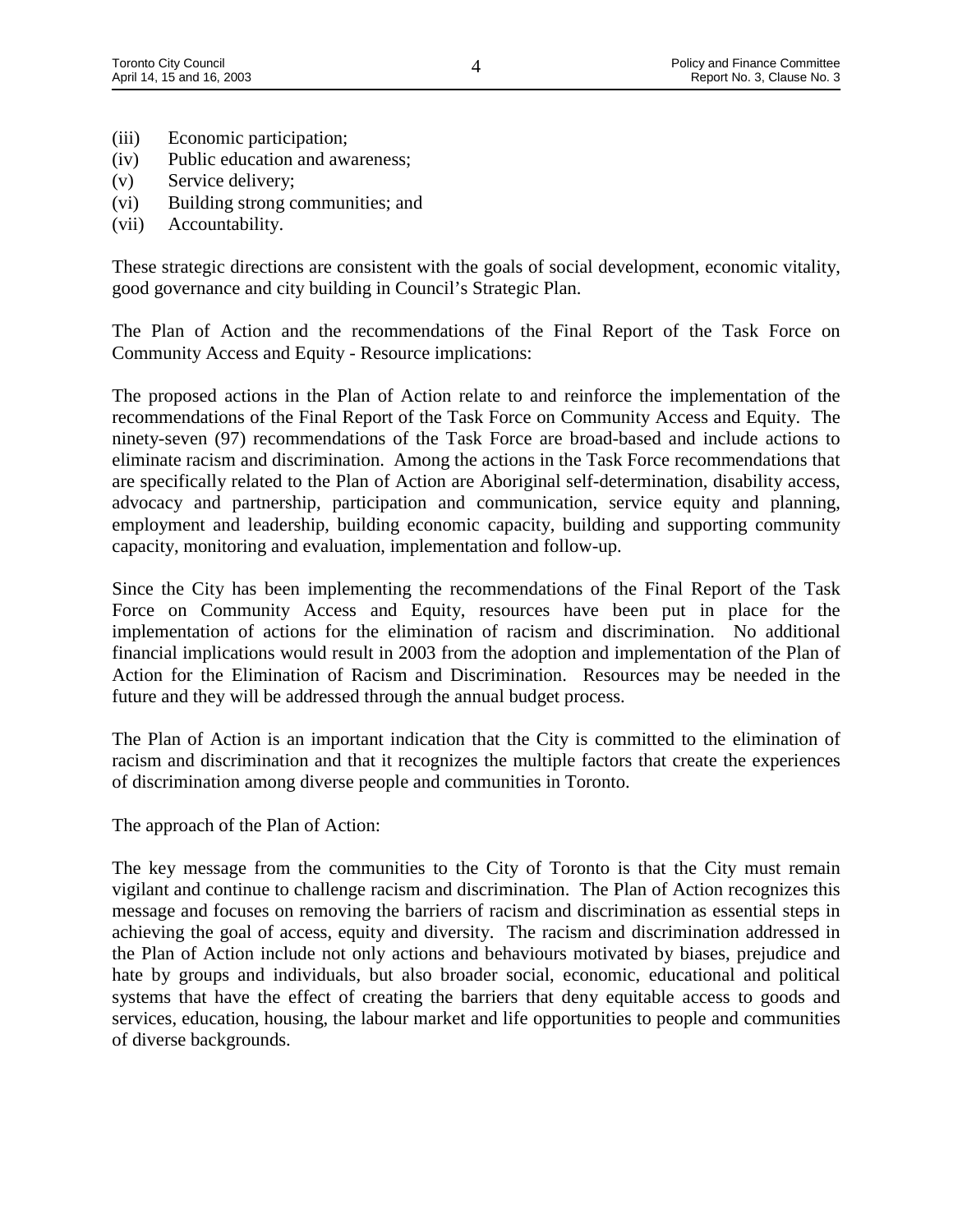Through the Plan of Action, the City:

- (a) reaffirms "Diversity Our Strength", embraces opportunities to build an inclusive society, serves as a model of diversity, and celebrates the cultural, economic and social successes of our diverse communities;
- (b) affirms its commitment to removing the barriers of racism and discrimination that exclude and disadvantage individuals and communities from participating equitably in all spheres of life in Toronto;
- (c) acknowledges that multiple factors, such as race, gender, disability, sexual orientations, gender identity, place of origin compound the discrimination of individuals and communities;
- (d) ensures that non-discrimination, anti-racism, accessibility and equity policies and programs are integrated in the operations of the municipality;
- (e) strengthens advocacy and partnership with communities, public and private sectors and other orders of government; and
- (f) demonstrates accountability to all residents in striving to achieve the goal of a diverse, equitable and inclusive society.

Highlights of the Plan of Action:

There are eight action items in the Plan of Action (Appendix 2).

- (1) The City will continue to achieve the full implementation of all recommendations of the ) Final Report of the Task Force on Community Access and Equity. As noted above, the 97 recommendations in the Final Report of the Task Force include actions for the elimination of racism and discrimination, and are complementary to the actions proposed in "Just Do It!"
- (2) The City will build an organization which is responsive to the diversity among City residents by developing an Action Plan Guide on access, equity and diversity to be used by departments and agencies, boards and commissions in developing action plans; developing an Accessibility Plan and report (*Ontarians with Disabilities Act);* completing the employment equity workforce survey; using the survey results to develop measures and actions to improve the representation of designated groups in the City's workforce; implementing an employment accommodation policy; requesting agencies, boards and commissions to conduct an employment equity workforce survey; and implementing training and awareness programs that address all biases and intersection of diverse identities.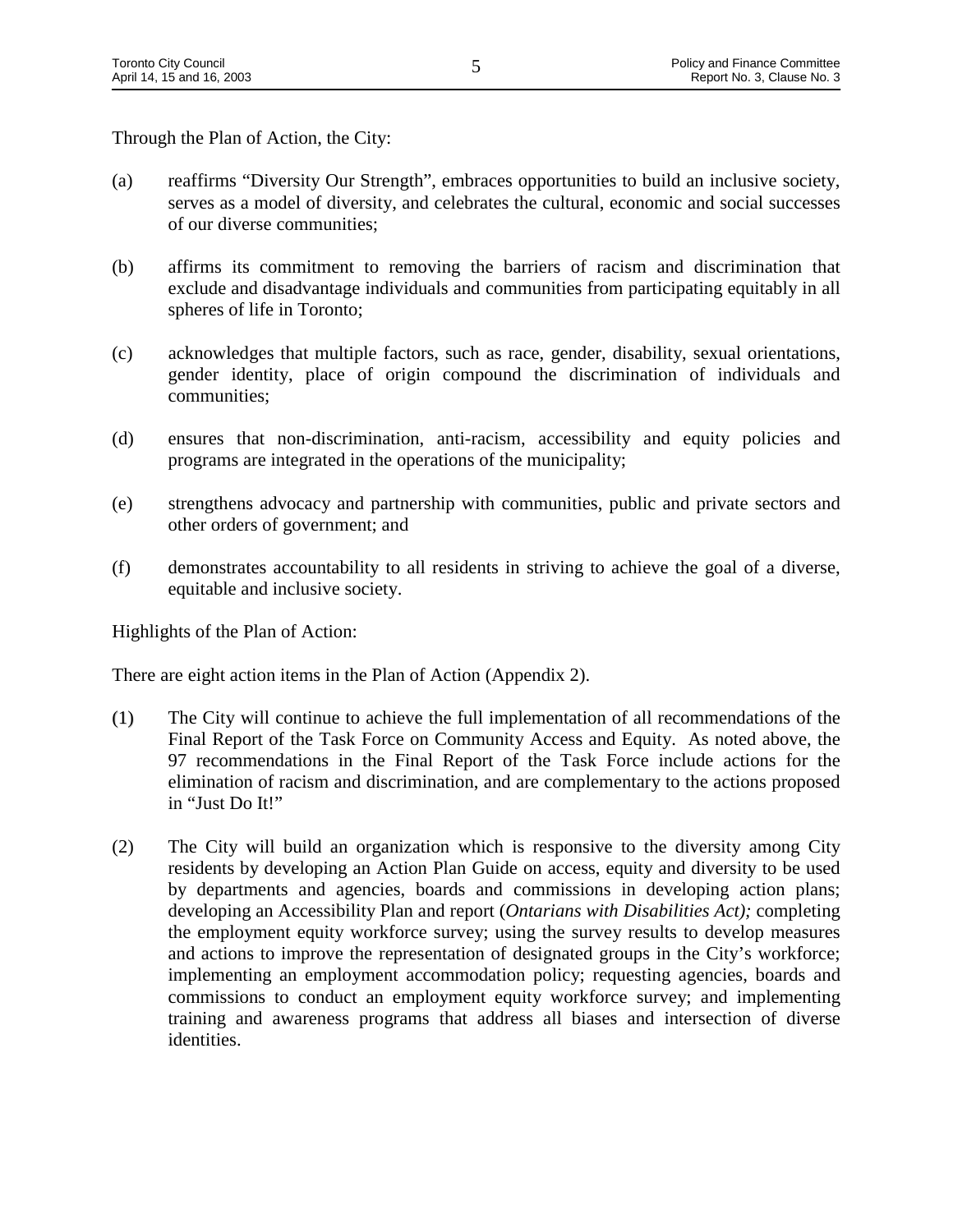- (3) In response to the changing demographic composition of the population, the City will publish an annual diversity report card; undertake research to establish indicators for monitoring socio-economic conditions and setting service delivery priorities; conduct specific studies on issues identified by communities, including the intersection of identities; and hold a bi-annual workshop/seminar on best practices.
- (4) To pursue the direction of economic participation, the City will increase involvement in Aboriginal economic development in partnership with Aboriginal community organizations; integrate into the City's labour force development plans co-operative strategies to address unique needs of diverse communities, to ameliorate labour market and economic disparities; implement mentoring programs to assist employees and immigrant workers; continue outreach and information initiatives so that businesses from diverse communities have access to the procurement process of the City and agencies, boards and commissions; and provide information, peer networking and advocacy to remove barriers faced by small businesses and businesses owned by people from diverse communities.
- (5) In recognition of the need to build strong communities, the City will establish partnerships with communities, government and public and private sector organizations to address discrimination and inequity; develop resources of emerging community organizations through grants, staff support and access to City space; identify and remove barriers to municipal elections; use creative and innovative community engagement practices to facilitate diverse communities' participation in the City's decision-making process; continue to explore funding and resources for the establishment of an Office of Disability Issues; and review zoning bylaws to address barriers faced by the Aboriginal and diverse communities practising cultural and spiritual traditions and advocate for changes.
- (6) In recognition of the need for the public to accept and value diversity, the City will promote to the public the City's vision on access, equity and diversity and inform the public of City policies on non-discrimination, human rights and anti-hate; portray diverse populations in the City's advertising, communications and cultural programs through appropriate and inclusive language, pictures and images and create a Diversity Day; work with community groups, public and private sector organizations and other orders of government to combat hate and discrimination; publicize and celebrate the success and achievements of diverse people and communities to counter negative stereotypes and help the public understand their contributions to Toronto; and provide information on City services in plain language, multi-lingual and alternate formats, and make information available on the City's website, in published materials and to the ethno-specific and community media.
- (7) In keeping with its leadership and advocacy role, the City will continue to advocate to the federal and provincial governments for funding and co-operative strategies regarding affordable housing, public transit, childcare, employment programs, training in official languages, settlement services for immigrants and refugees; literacy programs; and accreditation and recognition of prior learning; develop an Urban Aboriginal Strategy in accordance with the principle of Aboriginal self-determination in partnership with the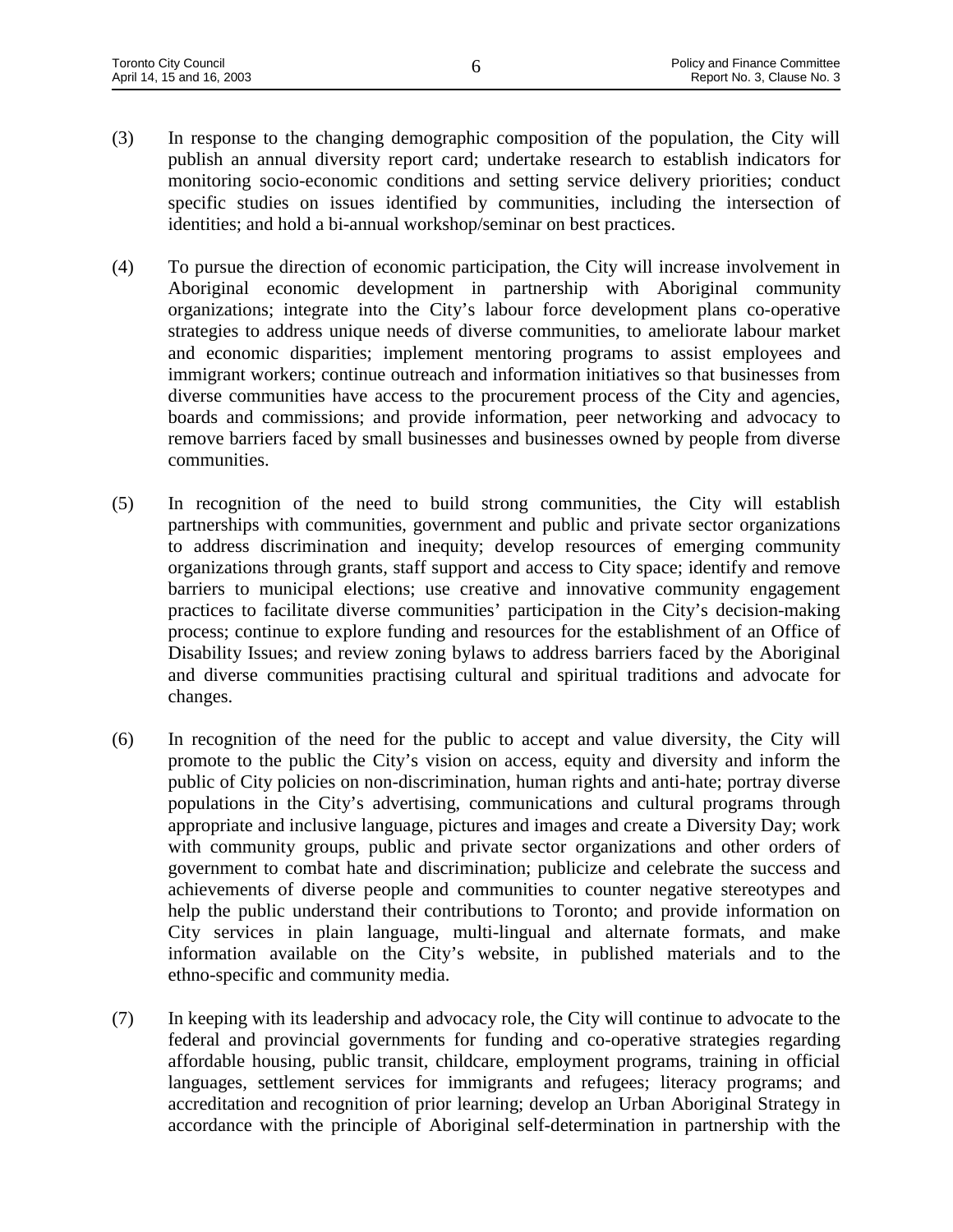Aboriginal communities and other orders of government; and advocate and partner with the school system to acquire adequate funding from the Province to meet the educational needs of students from diverse backgrounds, changes to allow community use of school space and facilities and continuation of equity programs.

(8) In recognition of the need for the oversight and coordinated approach to accountability and monitoring, the Inter-departmental staff team on access and equity function as a corporate co-ordinating group for the implementation of the Plan of Action, Accessibility Plan and the recommendations of the Final Report of the Task Force on Community Access and Equity, assisting the Chief Administrative Officer to provide regular reports on progress to Council.

#### Conclusion:

The Plan of Action for the Elimination of Racism and Discrimination will be one of the avenues for the City to pursue its goal of access, equity and diversity. It is a timely and appropriate response to the challenges of the intensification of social and economic disparities in the City. It re-affirms the City's commitment to removing the barriers of racism and discrimination. It reinforces the implementation of the recommendations of the Task Force on Community Access and Equity. It ensures that non-discrimination and anti-racism are integrated in the operation of the municipality.

#### Contacts:

Ceta Ramkhalawansingh, Manager, Diversity Management and Community Engagement, Strategic and Corporate Policy/Healthy City Office, Tel: (416) 392-6824, Fax: (416) 696-3645; e-mail: cramkhal@toronto.ca

Rose Lee, Coordinator, Diversity Management, Strategic and Corporate Policy/Healthy City Office, Tel: (416) 392-4991, Fax: (416) 696-3645; e-mail: rlee@toronto.ca

#### List of Attachments:

Appendix 1 - Vision Statement, Final Report of the Task Force on Community Access and Equity

Appendix 2 - Plan of Action for the Elimination of Racism and Discrimination

Appendix 3 - Vision, Goal, Guiding Principles and Strategic Directions, Plan of Action for the Elimination of Racism and Discrimination

# Appendix 1

# City of Toronto

# Vision Statement on Access, Equity and Diversity

Diverse communities and groups make up the population of Toronto. The City of Toronto values the contributions made by all its people and believes that the diversity among its people has strengthened Toronto.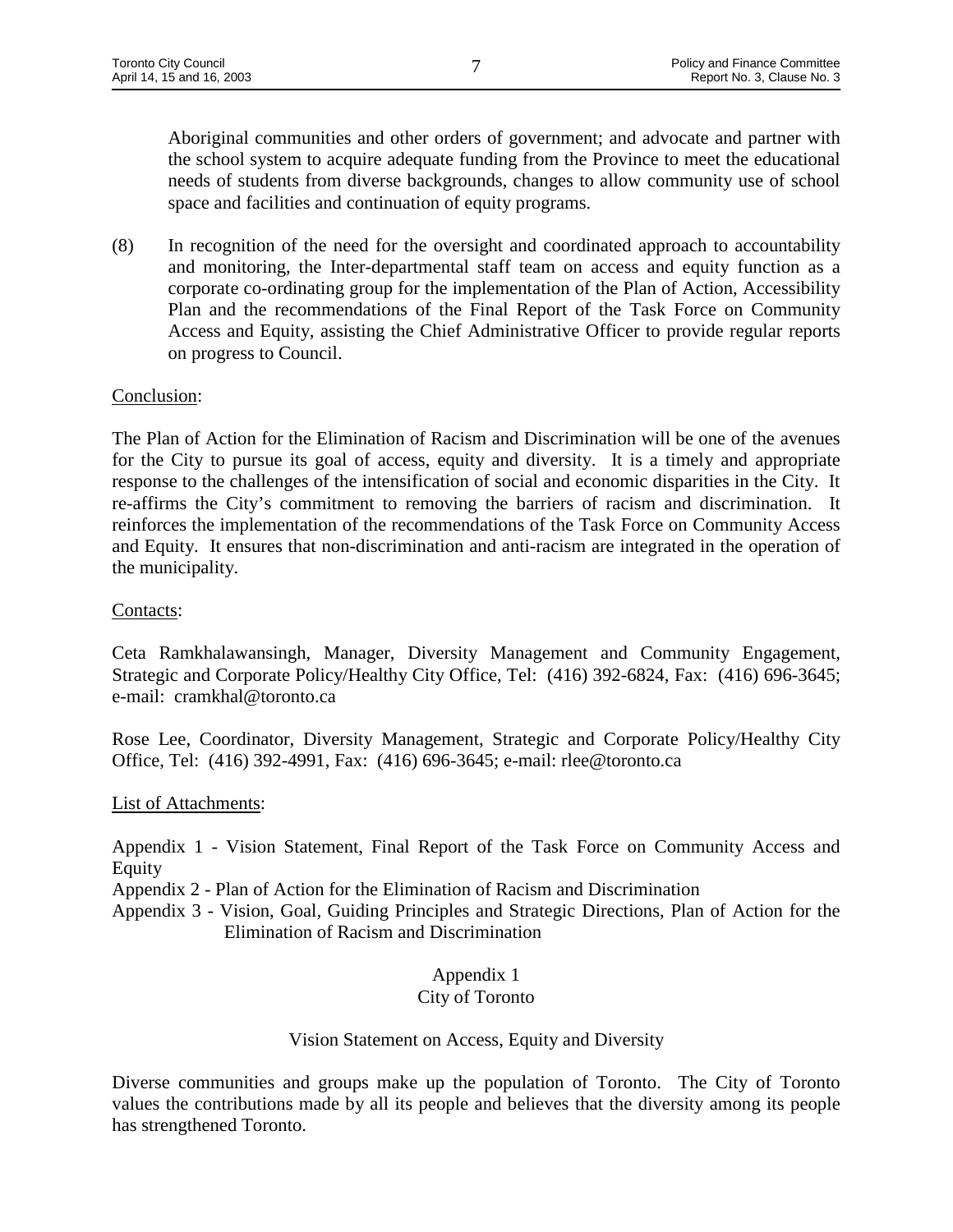The City recognizes the dignity and worth of all people by equitably treating communities and employees, fairly providing services, by consulting with communities and making sure everyone can participate in decision-making.

The City recognizes the unique status and cultural diversity of the Aboriginal communities and their right to self-determination.

The City recognizes the barriers of discrimination and disadvantage faced by human rights protected groups.

To address this, the City will create an environment of equality in the government and in the community for all people regardless of their race, ancestry, place of origin, colour, ethnic origin, disability, citizenship, creed, sex, sexual orientation, gender identity, same sex partnership, age, marital status, family status, immigrant status, receipt of public assistance, political affiliation, religious affiliation, level of literacy, language and/or socio-economic status.

The City of Toronto will implement positive changes in its workforce and communities to achieve access and equality of outcomes for all residents and to create a harmonious environment free from discrimination, harassment and hate.

#### Appendix 2

\_\_\_\_\_\_\_\_\_

Plan of Action for the Elimination of Racism and Discrimination

# Preamble:

Toronto has become one of the most diverse cities in the world and has gained an international reputation for the success of its diversity. The City has an inclusive vision of society, which is equitable and built on the strength of its diversity. Through the leadership of Toronto City Council, the City has adopted and implemented policies and programs on Non-discrimination, Human Rights, Elimination of Hate, Access and Equity Grants, Employment Equity and Action Plan on Community Access and Equity. These policies and programs are in place to remove barriers, promote equitable participation of all residents and build an inclusive society.

The City recognizes that notwithstanding the above initiatives, intensifying social and economic disparities impact disproportionately on diverse individuals and communities. It must work proactively to improve access and equity, be more inclusive and continue to challenge racism and discrimination. Through this Plan of Action for the Elimination of Racism and Discrimination, the City:

(i) reaffirms "Diversity Our Strength", embraces opportunities to build an inclusive society, serves as a model of diversity, and celebrates the cultural, economic and social successes of our diverse communities;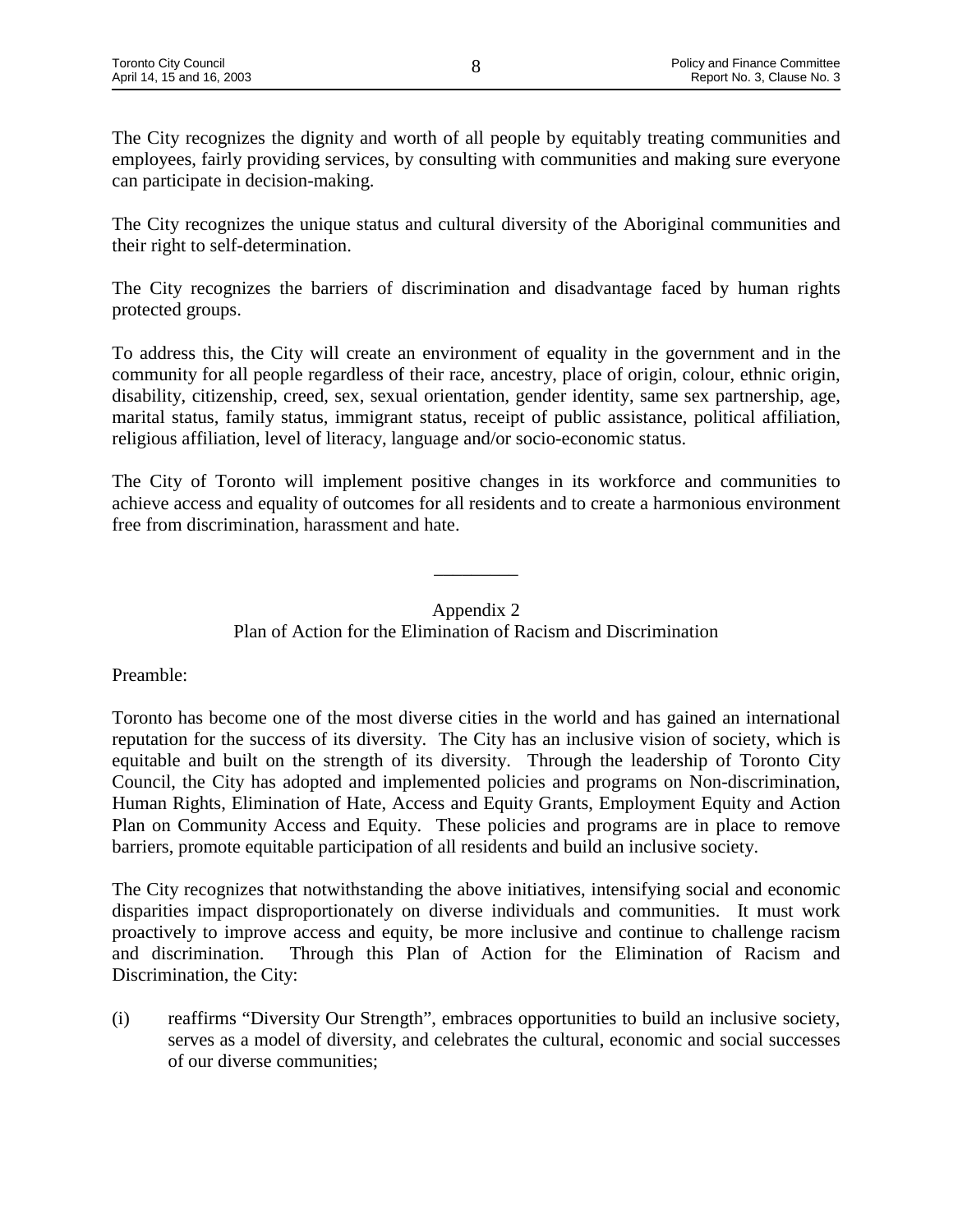- (ii) affirms its commitment to removing the barriers of racism and discrimination that exclude and disadvantage individuals and communities from participating equitably in all spheres of life in Toronto;
- (iii) acknowledges that multiple factors, such as race, gender, disability, sexual orientation, gender identity, place of origin compound the discrimination of individuals and communities;
- (iv) ensures that non-discrimination, anti-racism, accessibility and equity policies and programs are integrated in the operation of the municipality;
- (v) strengthens advocacy and partnership with communities, public and private sectors and other orders of government; and
- (vi) demonstrates accountability to all residents in striving to achieve the goal of a diverse, equitable and inclusive society.

| Action                                                                                                                                                                                                                     | Related                                          | Time                                                                                         | Department                                                                                 |
|----------------------------------------------------------------------------------------------------------------------------------------------------------------------------------------------------------------------------|--------------------------------------------------|----------------------------------------------------------------------------------------------|--------------------------------------------------------------------------------------------|
|                                                                                                                                                                                                                            | <b>Strategic Direction</b>                       | Frame                                                                                        | Responsibility                                                                             |
| (1) Guided by the directions set out                                                                                                                                                                                       | Political leadership<br>$\blacksquare$           | 2003-2004                                                                                    | All departments                                                                            |
| by the Final Report of the Task                                                                                                                                                                                            | Advocacy<br>$\blacksquare$                       |                                                                                              |                                                                                            |
| Force on Community Access                                                                                                                                                                                                  | Economic participation<br>$\blacksquare$         |                                                                                              |                                                                                            |
| and Equity, the City will work                                                                                                                                                                                             | Public education and<br>$\overline{\phantom{a}}$ |                                                                                              |                                                                                            |
| towards achieving full                                                                                                                                                                                                     | awareness                                        |                                                                                              |                                                                                            |
| implementation of the 97                                                                                                                                                                                                   | Service delivery                                 |                                                                                              |                                                                                            |
| recommendations. These                                                                                                                                                                                                     | <b>Building</b><br>strong<br>$\blacksquare$      |                                                                                              |                                                                                            |
| recommendations address the                                                                                                                                                                                                | communities                                      |                                                                                              |                                                                                            |
| City's goals for access and                                                                                                                                                                                                | Accountability                                   |                                                                                              |                                                                                            |
| equity as well as the City's role                                                                                                                                                                                          |                                                  |                                                                                              |                                                                                            |
| as advocate.                                                                                                                                                                                                               |                                                  |                                                                                              |                                                                                            |
| (2) The City will continue to take                                                                                                                                                                                         | Political leadership<br>$\blacksquare$           |                                                                                              |                                                                                            |
| actions aimed at building an                                                                                                                                                                                               | Accountability<br>$\overline{\phantom{a}}$       |                                                                                              |                                                                                            |
| organization which is                                                                                                                                                                                                      | Service delivery<br>$\overline{\phantom{a}}$     |                                                                                              |                                                                                            |
| responsive to the diversity                                                                                                                                                                                                | Economic participation<br>$\blacksquare$         |                                                                                              |                                                                                            |
| among City residents by:                                                                                                                                                                                                   |                                                  |                                                                                              |                                                                                            |
| developing an Access<br>(a)<br>Action Plan Guide, which<br>will include measurement<br>indicators for use by City                                                                                                          |                                                  | June 2003                                                                                    | CAO                                                                                        |
| Departments and the City's<br>Agencies and Special<br>Purpose Bodies to prepare<br>and submit their Action<br>Plans to City Council                                                                                        |                                                  | December 2003                                                                                |                                                                                            |
|                                                                                                                                                                                                                            |                                                  |                                                                                              |                                                                                            |
| developing an<br>(b)<br>Accessibility Plan as<br>required by the Ontarians<br>with Disability Act to<br>remove barriers to services<br>for people with disabilities,<br>and submit reports to the<br>provincial government |                                                  | Report required<br>by September<br>2003 for<br>submission to the<br>Government of<br>Ontario | CAO<br>Corporate Services<br><b>Urban Development</b><br>Services and other<br>departments |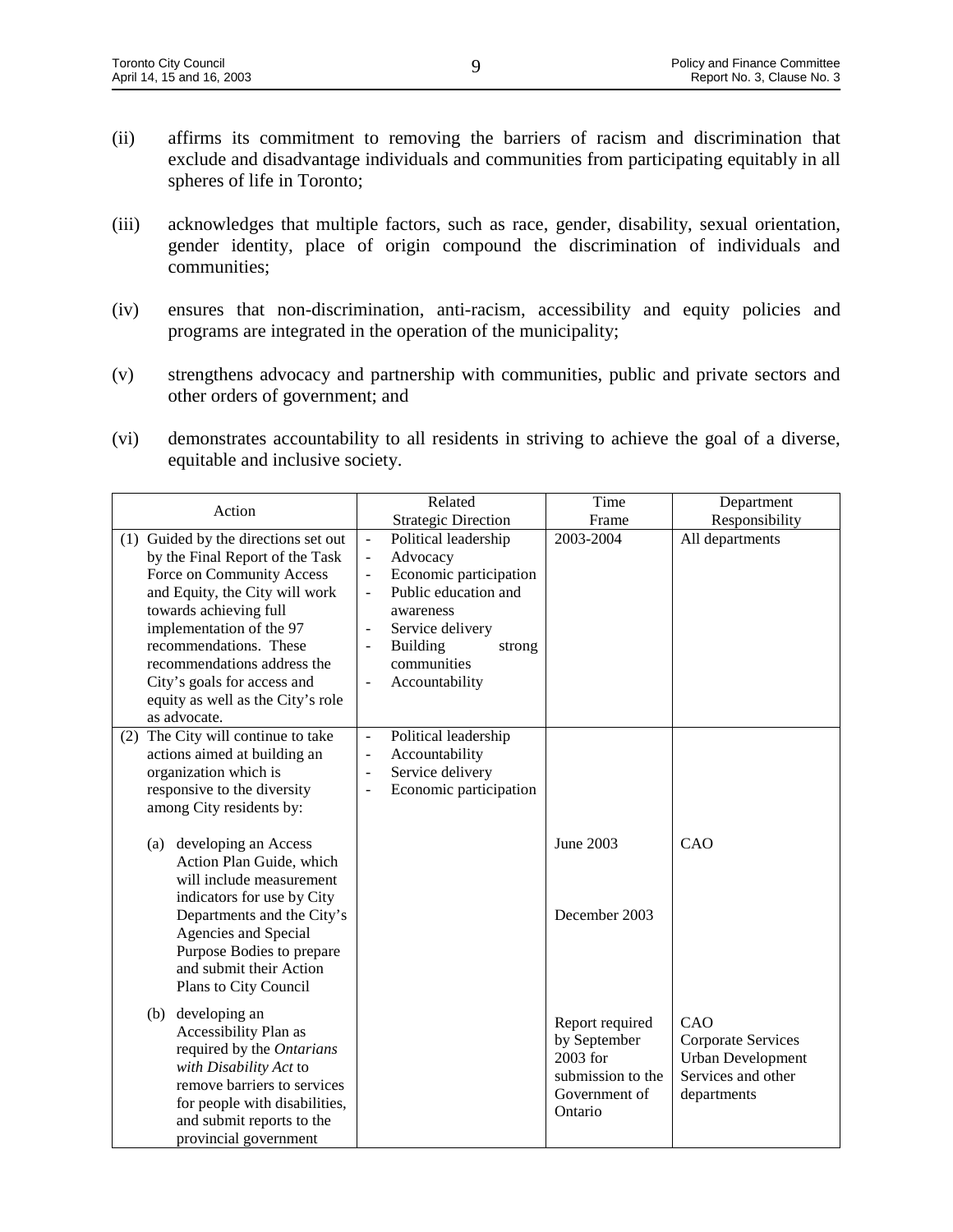|                                                                                                                                                                                                                                                                                                                                                                                                                                                                                                                          | Related                    | Time                                                                                                                         | Department                                |
|--------------------------------------------------------------------------------------------------------------------------------------------------------------------------------------------------------------------------------------------------------------------------------------------------------------------------------------------------------------------------------------------------------------------------------------------------------------------------------------------------------------------------|----------------------------|------------------------------------------------------------------------------------------------------------------------------|-------------------------------------------|
| Action                                                                                                                                                                                                                                                                                                                                                                                                                                                                                                                   | <b>Strategic Direction</b> | Frame                                                                                                                        | Responsibility                            |
| completing the<br>(c)<br>employment equity<br>workforce survey of City<br>Departments as outlined in<br>the goal of the City's<br><b>Employment Equity Policy</b><br>to achieve a representative<br>workforce at all<br>occupational levels                                                                                                                                                                                                                                                                              |                            | Survey<br>completed early<br>2004                                                                                            | Corporate Services                        |
| (d) using the survey results to<br>develop proactive<br>employment equity plan<br>and programs which<br>include mechanisms for<br>measuring and monitoring<br>outcomes and results                                                                                                                                                                                                                                                                                                                                       |                            | Targeted for fall<br>of 2004                                                                                                 | Corporate Services and<br>all departments |
| implementing an<br>(e)<br>employment<br>accommodation policy to<br>provide appropriate<br>accommodation, for<br>instance, to employees<br>with disabilities and<br>employees who need<br>religious accommodation                                                                                                                                                                                                                                                                                                         |                            | Accommodation<br>policy<br>June 2003                                                                                         | <b>Corporate Services</b>                 |
| requesting that the City's<br>(f)<br>Agencies, Boards,<br>Commissions and Special<br>Purpose Bodies conduct<br>employment equity surveys<br>with the results to be<br>reported to City Council                                                                                                                                                                                                                                                                                                                           |                            |                                                                                                                              | Agencies, boards and<br>commissions       |
| (g) implementing a range of<br>training and awareness<br>programs, including the<br>sensitizing of staff and<br>management to the<br>accommodation needs of<br>employees with disabilities<br>and employees who need<br>religious accommodation,<br>and making sure that<br>training offered is current<br>and addresses issues of<br>gender, race, disability,<br>religion, lesbian, gay,<br>bisexual and transgender<br>people, etc., and<br>acknowledging the impact<br>of the intersectionality of<br>these factors. |                            | To begin in May<br>2003;<br>employment<br>accommodation<br>policy<br>information<br>sessions in June<br>or September<br>2003 | Corporate Services and<br>CAO             |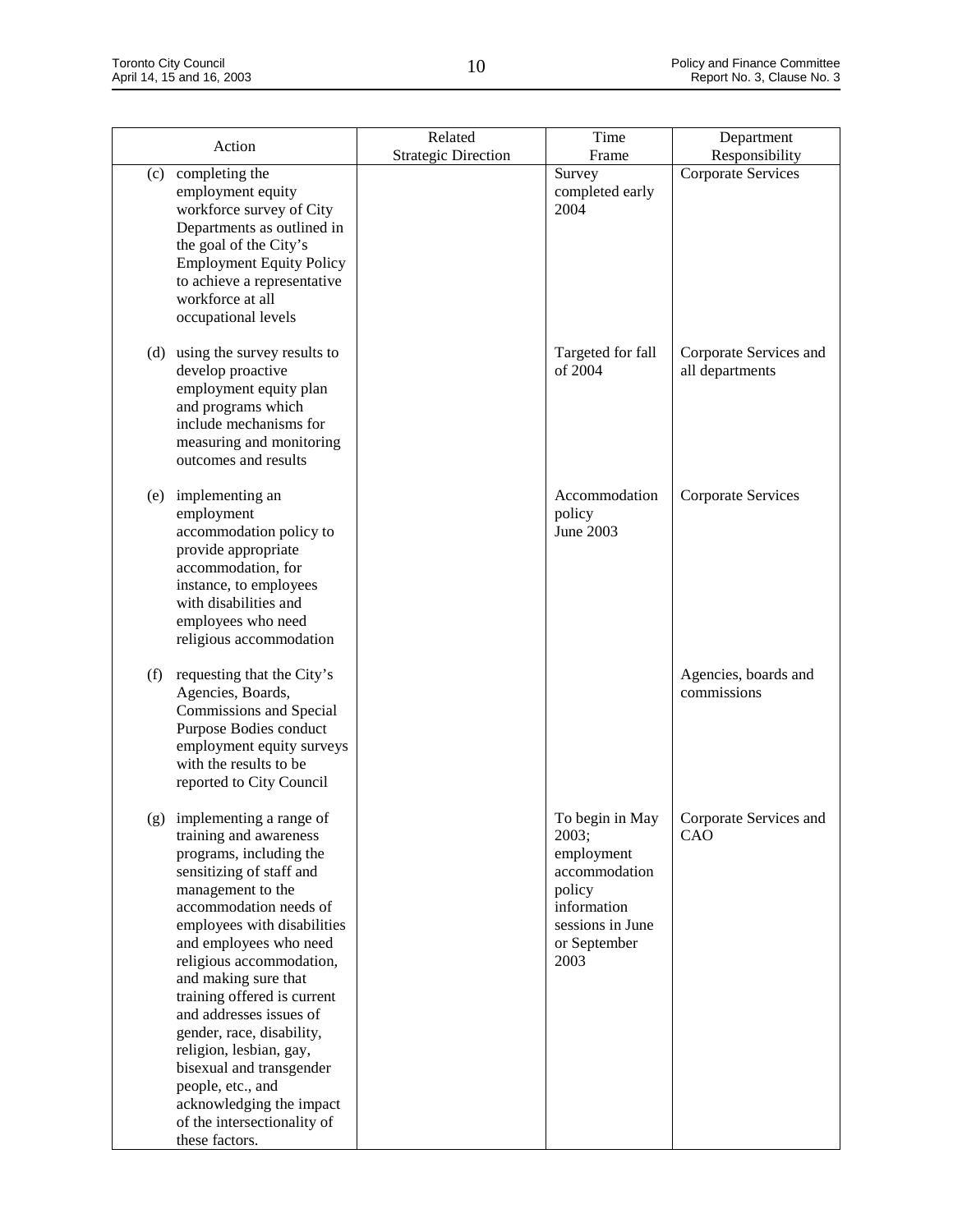| Action                                                                                                                                                                                                                                                                                                                                                                            | Related<br><b>Strategic Direction</b>                                                                                                                               | Time<br>Frame               | Department<br>Responsibility                                                      |
|-----------------------------------------------------------------------------------------------------------------------------------------------------------------------------------------------------------------------------------------------------------------------------------------------------------------------------------------------------------------------------------|---------------------------------------------------------------------------------------------------------------------------------------------------------------------|-----------------------------|-----------------------------------------------------------------------------------|
| (3) In response to the changing<br>demographic composition of<br>the population, the City will:<br>publish an annual diversity<br>(a)<br>report card based on<br>identified indicators                                                                                                                                                                                            | Accountability<br>$\overline{\phantom{a}}$<br><b>Building strong</b><br>$\blacksquare$<br>communities<br>Service delivery<br>$\blacksquare$                         | June 2003                   | CAO                                                                               |
| undertake research to<br>(b)<br>establish indicators which<br>can monitor the socio-<br>economic status of groups,<br>and which can be used to<br>set service delivery<br>priorities                                                                                                                                                                                              |                                                                                                                                                                     | Initiated in<br>spring 2003 | CAO, Community and<br>Neighbourhood<br>Services;<br>Urban Development<br>Services |
| conduct specific studies on<br>(c)<br>issues identified through<br>community consultations<br>and by the community<br>advisory committees on<br>access, equity and human<br>rights, including analysis<br>based on gender and<br>intersection of diversity                                                                                                                        |                                                                                                                                                                     | 2003-2004                   | CAO and departments                                                               |
| hold bi-annual<br>(d)<br>workshop/seminar on best<br>practices and involve<br>participation from all<br>sectors of the City.                                                                                                                                                                                                                                                      |                                                                                                                                                                     | March 2004                  | CAO                                                                               |
| To pursue the direction of<br>(4)<br>economic participation,<br>the City will:                                                                                                                                                                                                                                                                                                    | Economic participation<br>$\overline{\phantom{a}}$<br><b>Building strong</b><br>$\frac{1}{2}$<br>communities<br>Public education and<br>$\overline{a}$<br>awareness |                             |                                                                                   |
| (a) increase its involvement in<br>Aboriginal economic<br>development in partnership<br>with Aboriginal<br>community organizations                                                                                                                                                                                                                                                |                                                                                                                                                                     | Ongoing in 2003             | Economic Development                                                              |
| (b) integrate into the City's<br>plans for labour force<br>development co-operative<br>strategies with other orders<br>of government, educational<br>and training institutions<br>and public and private<br>sector organizations to<br>address the unique needs of<br>Aboriginal people, women,<br>people with disabilities,<br>immigrants, refugees,<br>visible minority people, |                                                                                                                                                                     | Ongoing in 2003             | Economic Development                                                              |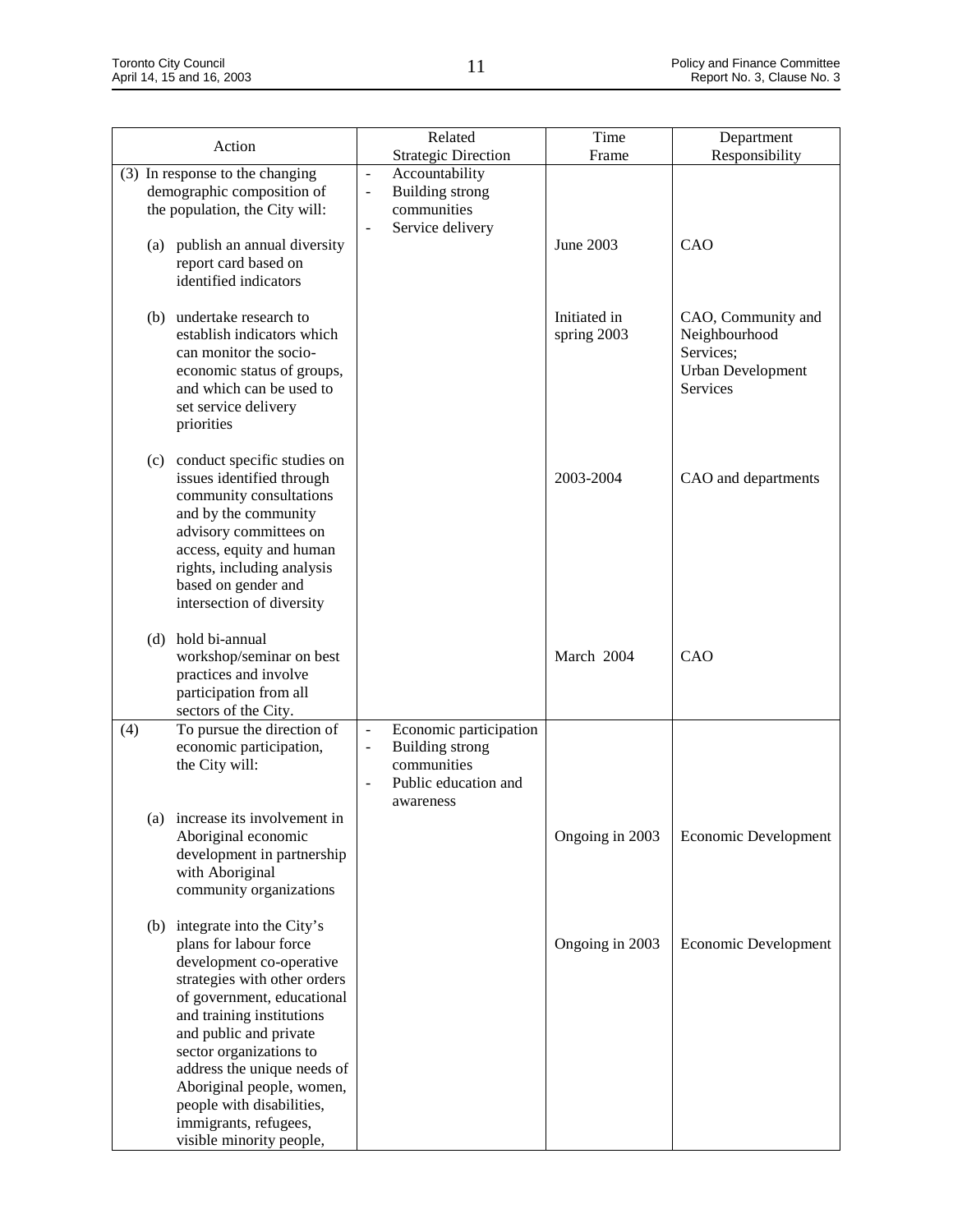| Action                                                                                                                                                                                                                                                               | Related<br><b>Strategic Direction</b>                                                                   | Time<br>Frame | Department<br>Responsibility                       |
|----------------------------------------------------------------------------------------------------------------------------------------------------------------------------------------------------------------------------------------------------------------------|---------------------------------------------------------------------------------------------------------|---------------|----------------------------------------------------|
| lesbian, gay, bisexual and<br>transgender people, people<br>with low literacy, and to<br>ameliorate the labour<br>market and economic<br>disparities between various<br>groups in the City                                                                           |                                                                                                         |               |                                                    |
| implement mentoring<br>(c)<br>programs to assist<br>employees to develop<br>skills for occupational<br>advancement and<br>internationally trained<br>professionals to access<br>employment in their fields<br>of expertise, and encourage<br>and recognize employees |                                                                                                         | Fall 2003     | Corporate Services and<br>CAO                      |
| who act as volunteer<br>mentors<br>continue outreach and<br>(d)<br>information initiatives so<br>that businesses from<br>diverse communities have<br>access to the procurement<br>process of the City and its<br>Agencies, and Special<br><b>Purpose Bodies</b>      |                                                                                                         | Ongoing       | Finance<br>All Departments                         |
| (e) provide information, peer<br>networking and advocacy<br>to remove barriers faced by<br>small businesses and<br>businesses owned by<br>people from diverse<br>communities, such as<br>access to loans and credit.                                                 |                                                                                                         | Ongoing       | Economic Development                               |
| In recognition of the need<br>(5)<br>to build strong<br>communities, the City will:                                                                                                                                                                                  | <b>Building strong</b><br>$\overline{\phantom{a}}$<br>communities<br>Service Delivery<br>$\blacksquare$ |               |                                                    |
| establish partnerships with<br>(a)<br>diverse communities, other<br>orders of government and<br>public and private sector<br>organizations to address<br>issues of discrimination<br>and inequity                                                                    |                                                                                                         | Ongoing       | CAO,<br>Community and<br>Neighbourhood<br>Services |
| develop the resources of<br>(b)<br>emerging community<br>organizations through the                                                                                                                                                                                   |                                                                                                         |               |                                                    |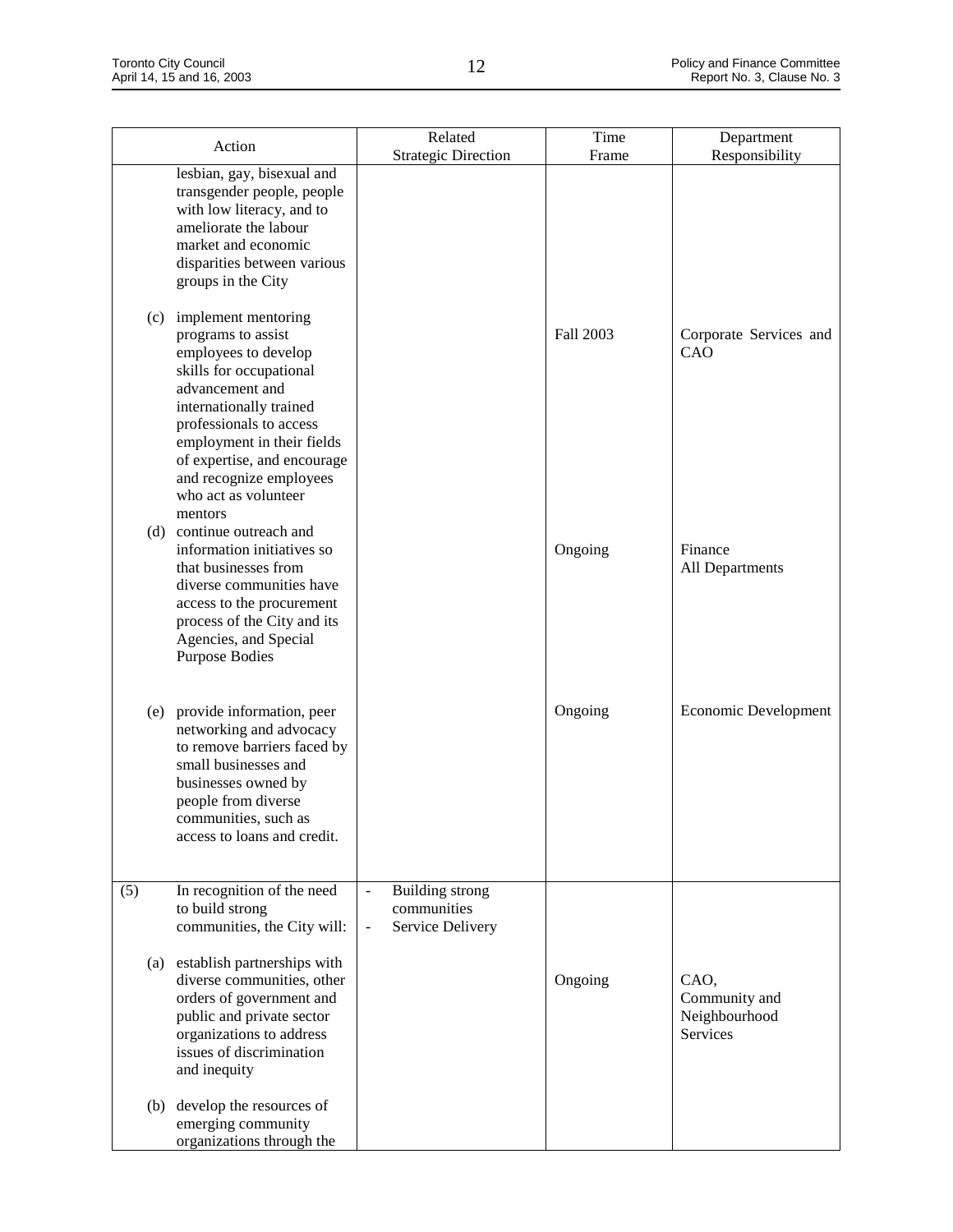| Action                                                                                                                                                                                                                                                                                                   | Related                                                                                                        | Time    | Department                                                              |
|----------------------------------------------------------------------------------------------------------------------------------------------------------------------------------------------------------------------------------------------------------------------------------------------------------|----------------------------------------------------------------------------------------------------------------|---------|-------------------------------------------------------------------------|
|                                                                                                                                                                                                                                                                                                          | <b>Strategic Direction</b>                                                                                     | Frame   | Responsibility                                                          |
| City's grants programs,<br>staff support, access to<br>space for meetings and<br>programs as well as access<br>to incubator programs for<br>new entrepreneurs                                                                                                                                            |                                                                                                                | Ongoing | CAO<br>Community and<br>Neighbourhood<br>Services<br>Corporate Services |
| (c) identify and remove<br>barriers to municipal<br>elections for all voters,<br>provide information on<br>municipal elections in<br>different languages and<br>alternate communication<br>formats and disseminate<br>the information in ways<br>that are free of bias, and<br>encouraging voter turnout |                                                                                                                | Ongoing | <b>Corporate Services</b>                                               |
| (d) use creative, innovative<br>and proactive community<br>engagement practices to<br>facilitate diverse<br>communities' participation<br>in the City's decision-<br>making process                                                                                                                      |                                                                                                                |         |                                                                         |
| continue to explore<br>(e)<br>funding and resources for<br>the establishment of an<br>Office of Disability Issues                                                                                                                                                                                        |                                                                                                                | 2003    | All departments                                                         |
| (f)<br>review zoning bylaws and<br>City policies to address<br>barriers faced by the<br>Aboriginal and diverse<br>communities practising<br>cultural and spiritual<br>traditions, take action on                                                                                                         |                                                                                                                | Ongoing | CAO                                                                     |
| issues that fall within the<br>City's jurisdiction, and<br>advocate for changes if<br>regulations affecting these<br>practices fall under other<br>jurisdictions.                                                                                                                                        |                                                                                                                |         | <b>Urban Development</b><br><b>Services</b>                             |
| In recognition of the need<br>(6)<br>to increase public<br>awareness of the breadth<br>and depth of the City's<br>diverse communities and<br>their contributions to the<br>vitality of Toronto, the<br>City will:                                                                                        | Public education and<br>$\blacksquare$<br>awareness<br><b>Building strong</b><br>$\blacksquare$<br>communities |         |                                                                         |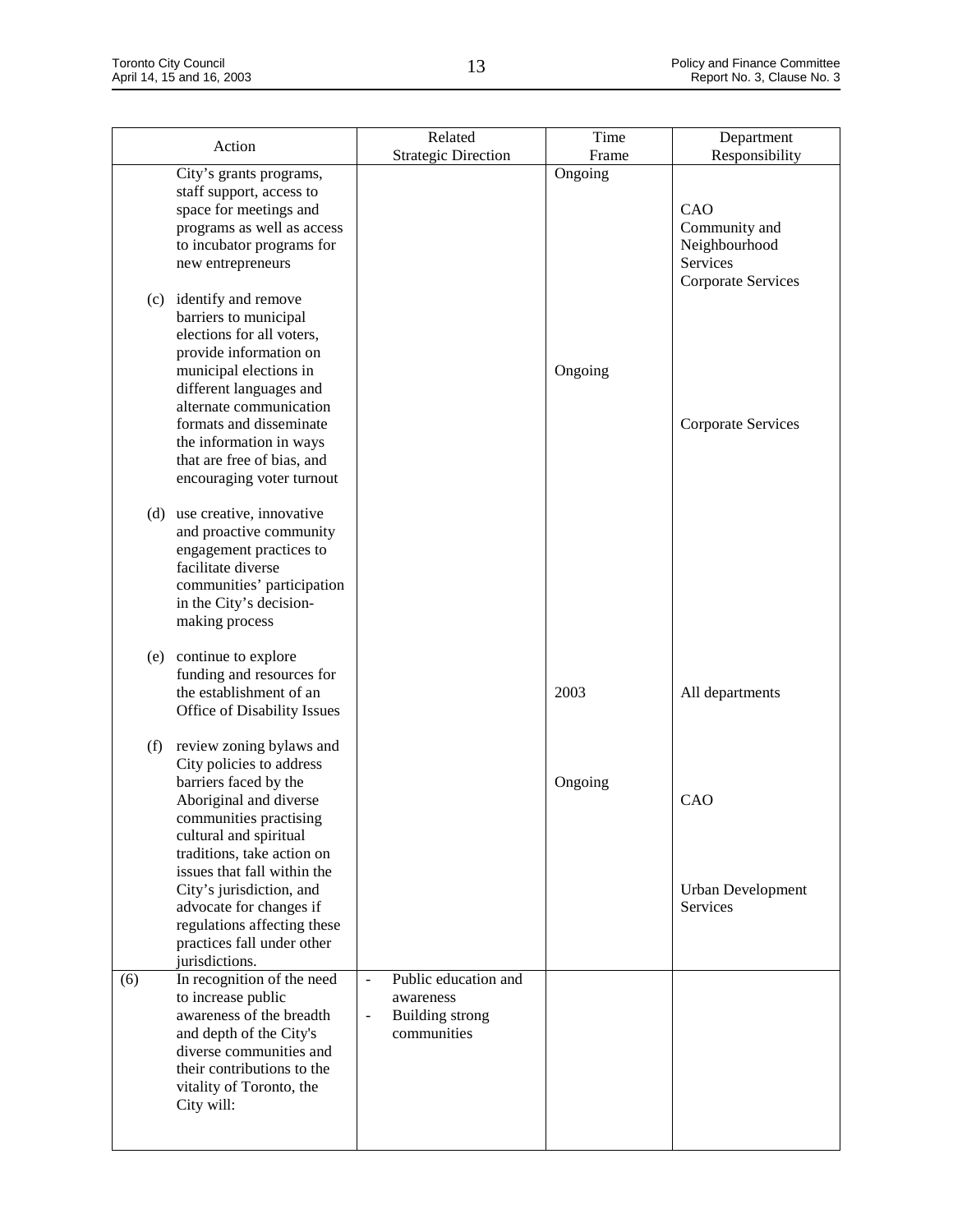| Action                                                                                                                                                                                                                                                                                                                                                                                      | Related                    | Time    | Department                                |
|---------------------------------------------------------------------------------------------------------------------------------------------------------------------------------------------------------------------------------------------------------------------------------------------------------------------------------------------------------------------------------------------|----------------------------|---------|-------------------------------------------|
|                                                                                                                                                                                                                                                                                                                                                                                             | <b>Strategic Direction</b> | Frame   | Responsibility                            |
| publicize and celebrate the<br>(a)<br>success and achievements<br>of diverse people and<br>communities to counter<br>negative stereotypes and<br>help the public understand<br>their contributions to<br>Toronto                                                                                                                                                                            |                            | Ongoing | All departments                           |
| (b) provide information on<br>City services and programs<br>in plain language, multi-<br>lingual and alternate<br>formats, and make the<br>information available on<br>the City's website, in<br>published materials and to<br>the ethno-specific and<br>community media                                                                                                                    |                            | Ongoing | Corporate Services and<br>all departments |
| (c) portray diverse populations<br>in the City's advertising,<br>communications, cultural<br>programs and special<br>events through appropriate<br>and inclusive language,<br>pictures and images,<br>including the creation of a<br>Diversity Day as a part of<br>the Celebrate Toronto<br><b>Street Festival</b>                                                                          |                            | Ongoing | Corporate Services and<br>all departments |
| (d) promote to the public the<br>City's vision on access,<br>equity and diversity and<br>inform members of the<br>public City policies on<br>non-discrimination, human<br>rights and anti-hate and<br>harassment through<br>information and<br>communication campaigns,<br>community outreach and<br>engagement programs,<br>proclamations on days of<br>significance and special<br>events |                            | Ongoing | All departments                           |
| work with community<br>(e)<br>groups, public and private<br>sector organizations and<br>other orders of government<br>to combat hate and<br>discrimination                                                                                                                                                                                                                                  |                            | Ongoing | All departments                           |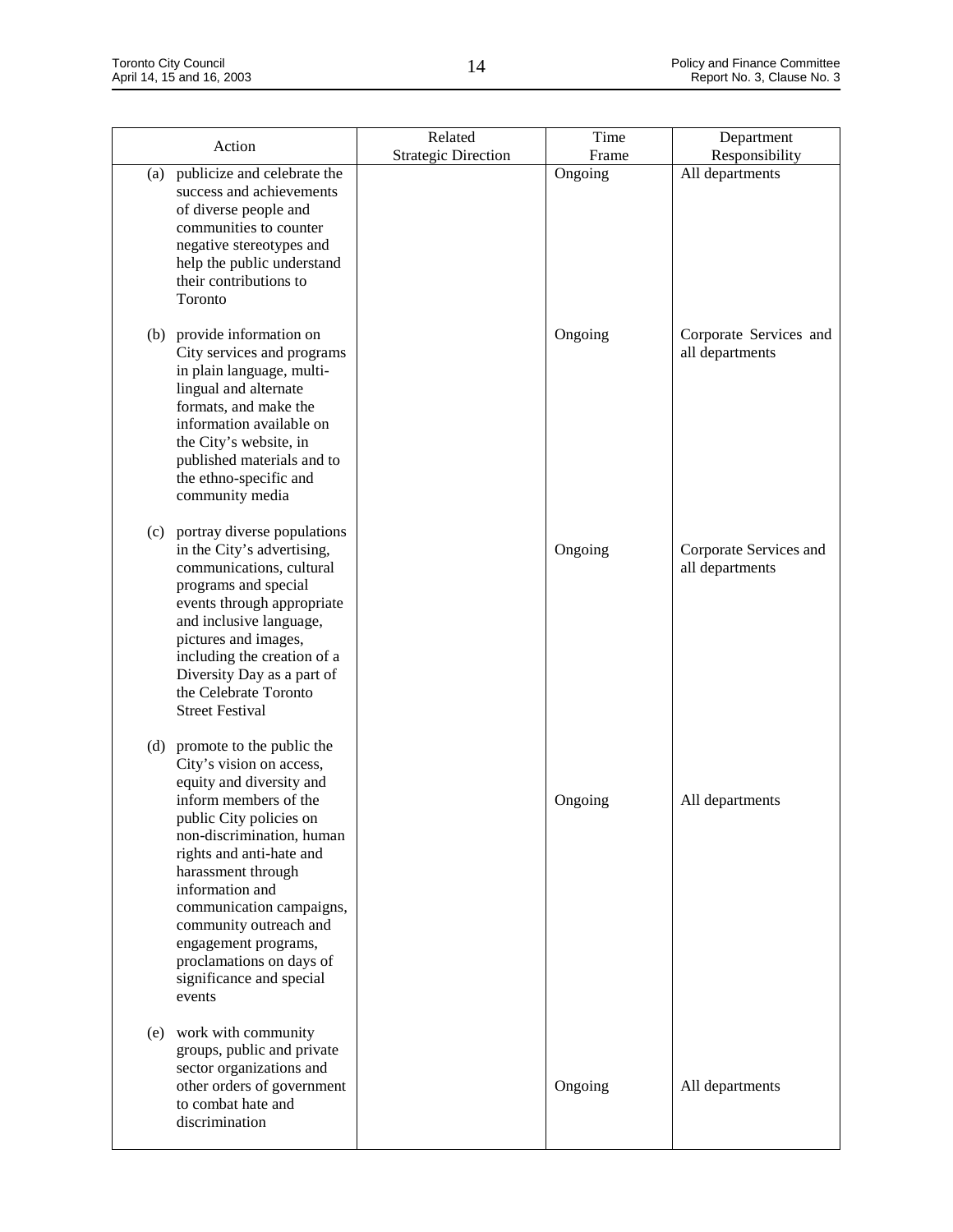|     | Action                                                                                                                                                                                                                                                                                                                                                                                                                                                                                                                    | Related                                                                                             | Time                                 | Department                          |
|-----|---------------------------------------------------------------------------------------------------------------------------------------------------------------------------------------------------------------------------------------------------------------------------------------------------------------------------------------------------------------------------------------------------------------------------------------------------------------------------------------------------------------------------|-----------------------------------------------------------------------------------------------------|--------------------------------------|-------------------------------------|
|     |                                                                                                                                                                                                                                                                                                                                                                                                                                                                                                                           | <b>Strategic Direction</b>                                                                          | Frame                                | Responsibility                      |
| (f) | increase the awareness and<br>understanding of residents<br>and City staff regarding the<br>role of the City of<br>Toronto's Human Rights<br>Office.                                                                                                                                                                                                                                                                                                                                                                      |                                                                                                     |                                      | <b>Corporate Services</b>           |
| (7) | In keeping with its<br>leadership and advocacy<br>role, the City will:                                                                                                                                                                                                                                                                                                                                                                                                                                                    | Advocacy<br>$\frac{1}{2}$<br>Accountability<br>$\qquad \qquad \blacksquare$<br>Political leadership |                                      |                                     |
| (a) | continue to advocate to the<br>federal and provincial<br>governments for adequate<br>funding and co-operative<br>strategies to provide<br>affordable housing; public<br>transit; childcare;<br>employment programs;<br>training in official<br>languages; literacy<br>programs; accreditation<br>and recognition of prior<br>learning and experience of<br>immigrant workers; and<br>settlement services for<br>immigrants and refugees;<br>and for programs to<br>increase voter participation<br>in municipal elections |                                                                                                     | Ongoing                              | CAO<br>All Departments              |
|     | (b) develop a Toronto Urban<br>Aboriginal Strategy and<br>Aboriginal Office in<br>accordance with the<br>principle of Aboriginal<br>self-determination in<br>partnership with the<br>Aboriginal communities<br>and other orders of<br>government                                                                                                                                                                                                                                                                          |                                                                                                     | Draft strategy by<br>the end of 2003 | CAO                                 |
| (c) | act as an advocate and<br>partner with the school<br>system to acquire adequate<br>funding from the Province<br>to meet the educational<br>needs of students from<br>diverse backgrounds,<br>changes to allow<br>community use of space<br>and recreational facilities<br>in schools, and the<br>continuation of equity<br>programs in schools.                                                                                                                                                                           |                                                                                                     | Ongoing                              | School Advisory<br>Committee<br>CAO |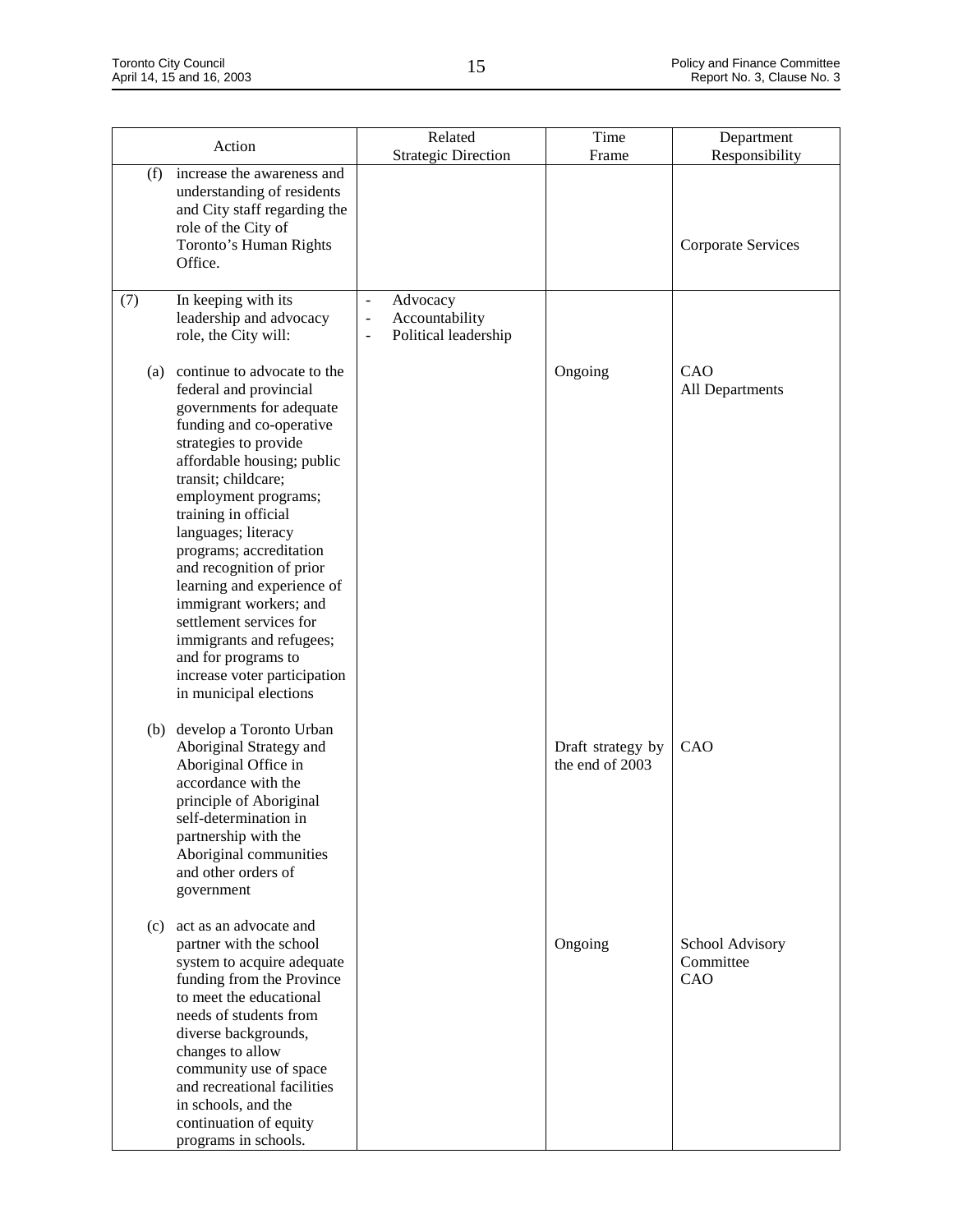|     |                                                                                                                                                                                                                                                                                                                                                             | Related                                                                              | Time  | Department               |
|-----|-------------------------------------------------------------------------------------------------------------------------------------------------------------------------------------------------------------------------------------------------------------------------------------------------------------------------------------------------------------|--------------------------------------------------------------------------------------|-------|--------------------------|
|     | Action                                                                                                                                                                                                                                                                                                                                                      | <b>Strategic Direction</b>                                                           | Frame | Responsibility           |
| (8) | In recognition of the need<br>for the oversight of the<br>implementation of the Plan<br>of Action and for a<br>coordinated approach to<br>accountability, monitoring<br>and advising City Council:                                                                                                                                                          | Political leadership<br>$\blacksquare$<br>Accountability<br>$\overline{\phantom{a}}$ |       |                          |
| (a) | the City Council Reference<br>Group for the Plan of<br>Action for the Elimination<br>of Racism and<br>Discrimination continue to<br>fill this oversight and<br>monitoring role, and meet<br>quarterly to review the<br>status of the<br>implementation of the Plan<br>of Action                                                                             |                                                                                      |       | Council                  |
| (b) | the interdepartmental staff<br>team on access and equity<br>function as a corporate co-<br>ordinating group for the<br>implementation of the Plan<br>of Action for the<br>Elimination of Racism and<br>Discrimination, the<br>Accessibility Plan, and the<br>recommendations of the<br>final report of the Task<br>Force on Community<br>Access and Equity. |                                                                                      |       | CAO and<br>Commissioners |

# Appendix 3

 $\overline{\phantom{a}}$ 

# City of Toronto

# Plan of Action for the Elimination of Racism and Discrimination Vision, Goal, Guiding Principles and Strategic Directions

### Vision:

Toronto is a City in which:

- (i) residents have a greater awareness and sensitivity to diversity issues;
- (ii) City staff are trained to serve and respect the diversity of residents;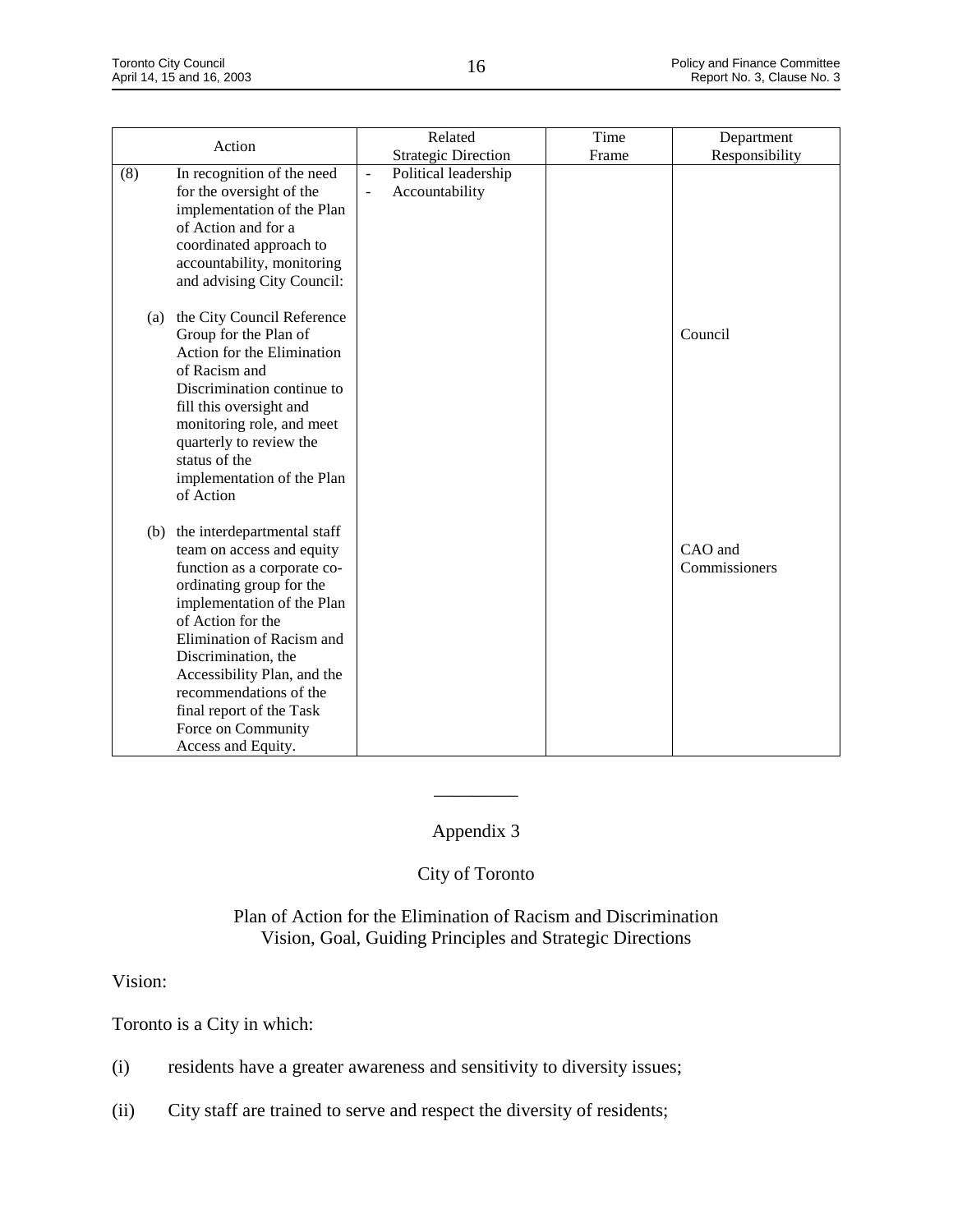- (iii) the contribution of all groups to the City's past is recognized, and the contributions we all make to its future is understood;
- (iv) residents are able to move around with ease and access all public services;
- (v) the city's leaders model a commitment to diversity;
- (vi) there is respect world-wide for its innovative and proactive approaches to combating racism and discrimination; and
- (vii) there is pride in the diversity of the population.

Goal:

The goal of the Plan of Action for the Elimination of Racism and Discrimination is:

to create an environment of equality in Toronto for all people regardless of their race, ancestry, place of origin, colour, ethnic origin, disability, citizenship, creed, sex, sexual orientation, gender identity, same sex partnership, age, marital status, family status, immigrant status, receipt of public assistance, political affiliation, level of literacy, language and/or socio-economic status, and to enable all residents to participate fully in the social, cultural, recreational, economic and political life of the city.

To achieve this goal:

We will eliminate the barriers that restrict all residents from participating in all aspects of civic life through the elimination of racism and all forms of discrimination.

We will build a cohesive community that benefits all, by incorporating principles of access, equity and human rights, in all plans being prepared by the City.

We will identify priorities in consultation with the community, stakeholders, partners and other orders of government.

We will take actions that will respond to the priorities which will achieve an inclusive society.

Guiding Principles:

Shared vision:

The City of Toronto is strengthened when all residents share a vision for a society that is inclusive and values the diversity of its people.

#### Shared future and heritage:

Our future as a city of people from diverse backgrounds is a shared future. We may come from different countries and speak many languages, but our home and our city of choice is Toronto. We endorse the principle of Aboriginal self-determination. Together we are one as we build a common future which respects our different histories.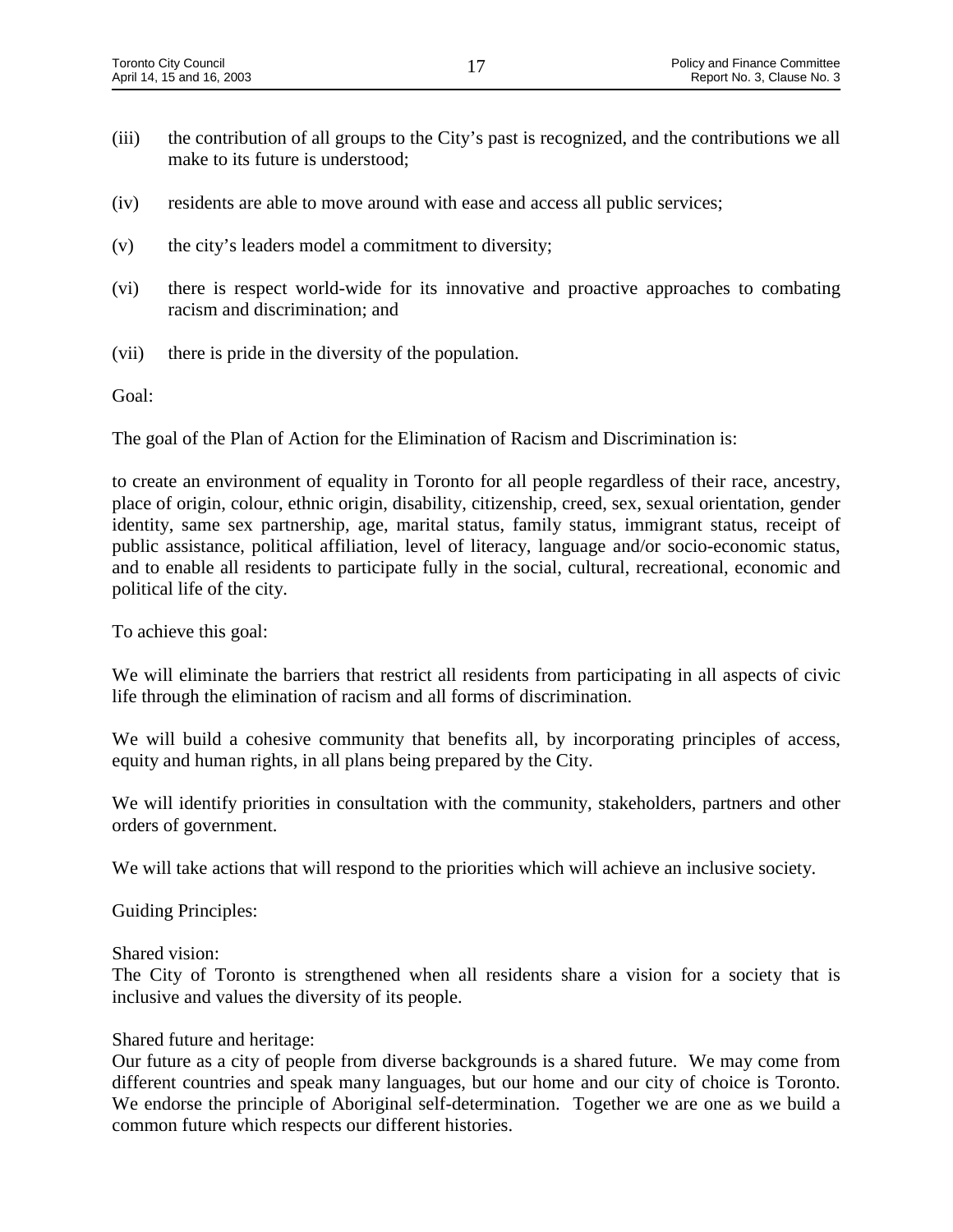Strength through diversity:

Diversity is a core strength of Toronto. The city's success as a community comes from the respect and value which we place upon diversity. The City of Toronto will nurture and support this diversity.

#### Strong communities/dynamic city:

All residents must share in the prosperity of the city. Every resident of Toronto must believe that the city belongs to them and that each person is able to participate in all aspects of the life of the city. Eliminating harassment and discrimination, and achieving access to employment, shelter, food, transit, childcare and education are necessities for strong communities.

Strategic Directions for the Plan of Action for the Elimination of Racism and Discrimination:

Political Leadership:

Demonstrate leadership in building an inclusive society through the articulation of a vision which values diversity in all aspects of city life.

Lead a responsive organization that recognizes that diverse groups experience discrimination based on the intersection of several aspects of their identity, including gender, race, disability, and sexual orientation.

Act upon the City's multiple roles as policy maker, employer, service provider, grants provider, regulator, and purchaser of goods and services to ensure an equitable society.

Allocate resources for programs that sustain communities and respond to the needs of vulnerable populations.

Speak out against all forms of discrimination and inequality.

Advocacy:

Act as an advocate with all sectors and orders of government for legislation, funding and programs to sustain communities, support economic participation and deliver responsive services.

Recognize and support the unique history and position of the urban Aboriginal population and the right to self-determination.

Speak out in support of the elimination of barriers faced by diverse groups and the most marginalized communities and work to prevent the creation of additional barriers.

Establish partnerships with all sectors to build an inclusive society.

Economic Participation:

Support the full participation of all communities in the economic life of the city.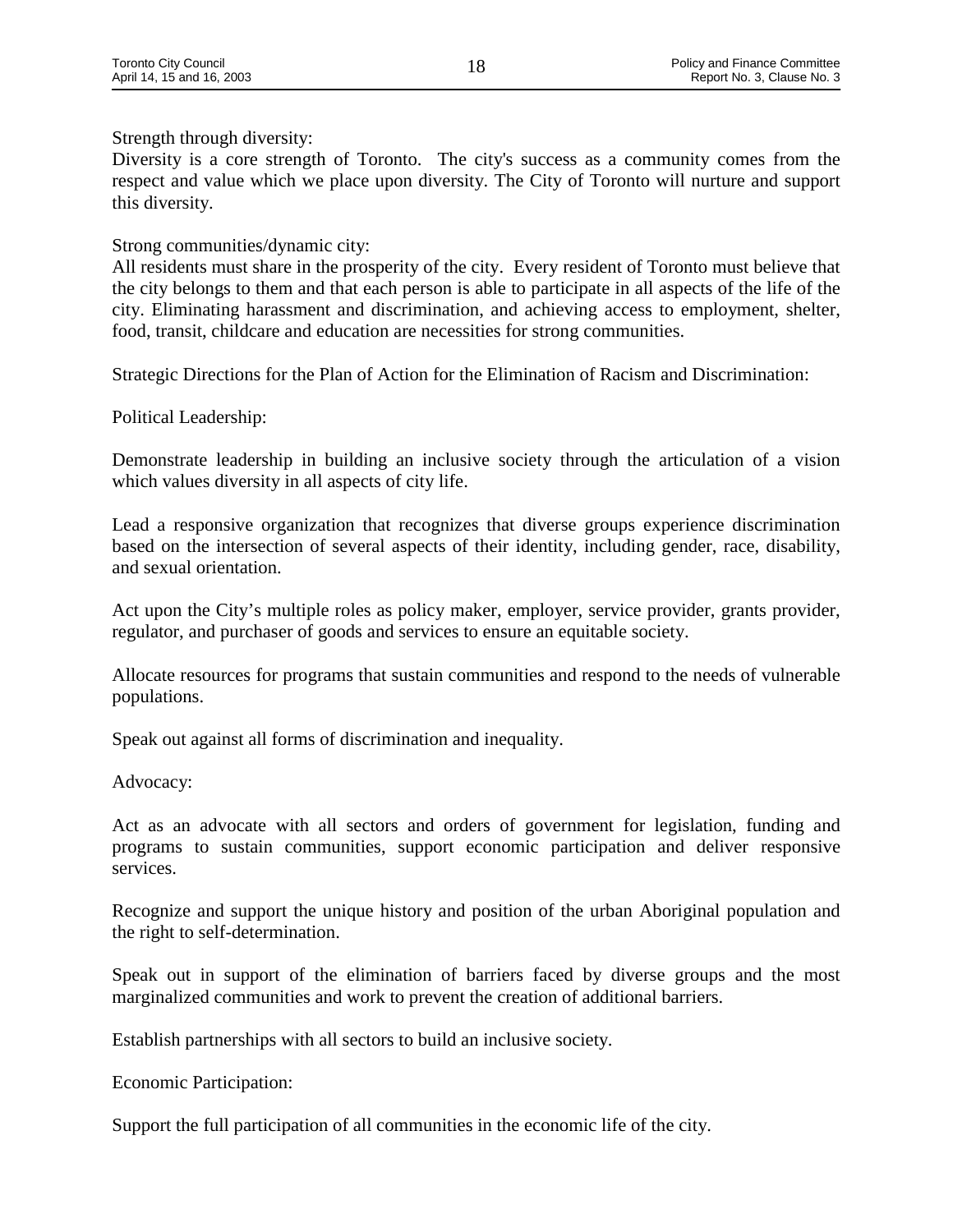Ensure the availability of adequate and accessible supports required for the economic participation of all communities, including accommodation, childcare, literacy and ESL (English as a Second Language) programs, transit and affordable housing.

Implement employment equity strategies to ensure the City's workforce reflects the diversity of the population.

Support the contribution the diverse communities make to the city's position in the global economy.

Public Education and Awareness:

Communicate a clear commitment to the value of diversity.

Implement campaigns and programs that inform residents about services, their rights and obligations.

Promote understanding, respect and interaction among diverse communities.

Develop and disseminate materials that document the contribution of all groups to the building of Toronto. Service Delivery:

Ensure that programs and services serve the needs of a diverse population and provide equitable benefits to all residents.

Involve communities in setting policies and priorities for service delivery.

Deliver services that respond to the changing needs of the population.

Building Strong Communities:

Strengthen organizations to enable communities to make their voices heard.

Allocate resources to emerging communities so that they can participate in civic society along with more established groups.

Promote literacy and official language ability among residents to enable them to participate and move ahead in society.

Accountability:

Strengthen mechanisms for community voices to be part of the City's decision-making process.

Conduct research and publish reliable data with the objectives of monitoring the status of groups and developing policies and practices aimed at combating racism and discrimination.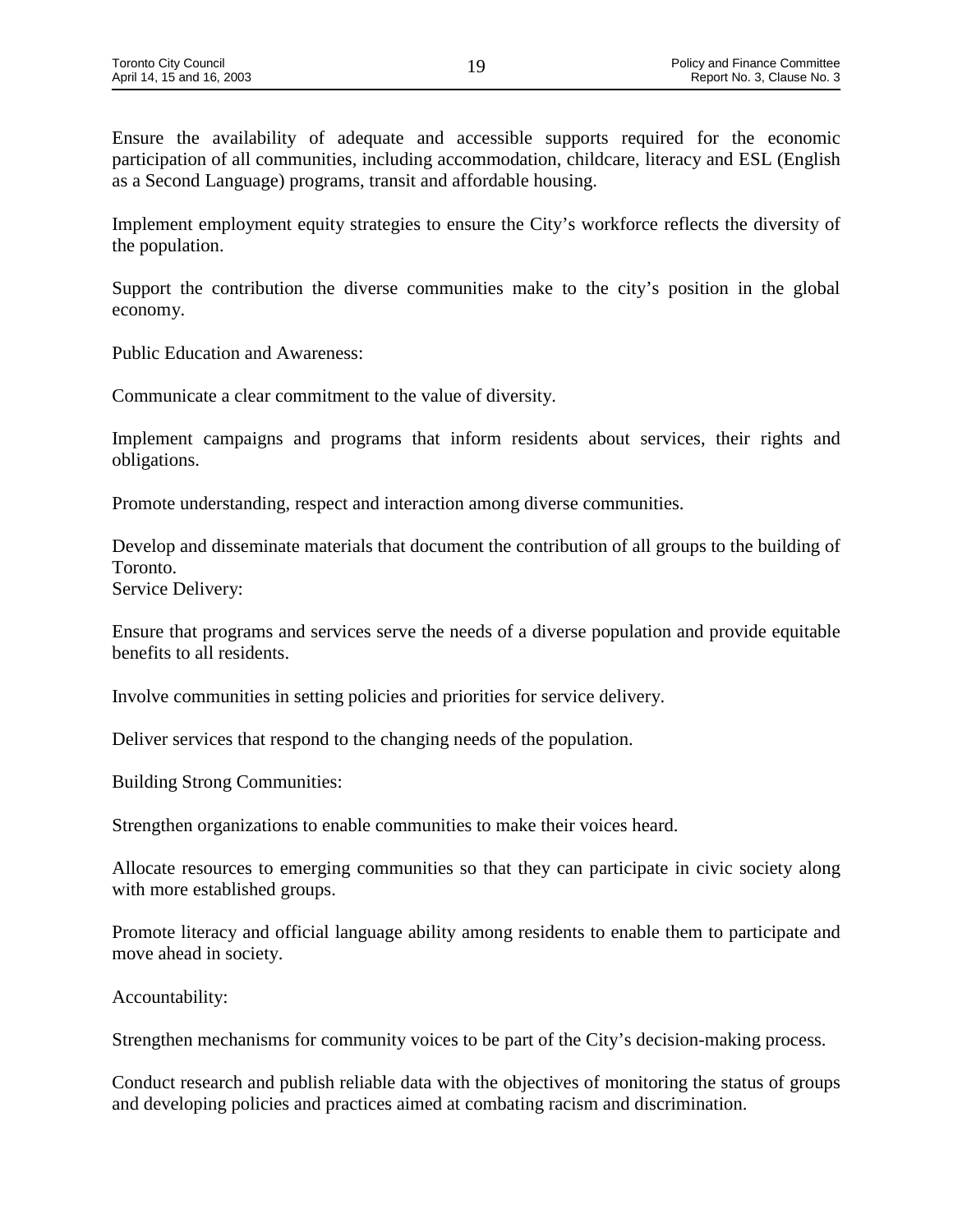Establish indicators, evaluation mechanisms and regular reporting requirements to monitor and assess the implementation of the Plan of Action.

(From the Report of the Community Consultations on the Plan of Action for the Elimination of Racism and Discrimination, "Just Do It!")

Report of the Community Consultations on the Plan of Action for the Elimination of Racism and Discrimination – "Just Do It", November, 2002

\_\_\_\_\_\_\_\_\_

#### Diversity Our Strength

Diversity is a fundamental characteristic of our city. It gives Toronto strength through an ability to value, celebrate and respect differences. It is this recognition of diversity, which makes Toronto one of the most creative, caring and successful cities in the world.

Despite this success, many of our residents are not full participants in civic life. The existence of racism and discrimination affects all aspects of life from economic investment and job creation, education and the arts, to the protection of human rights. To change this, we began a process of consultation in May 2002 with Toronto residents to develop the City of Toronto's Plan of Action for the Elimination of Racism and Discrimination.

Over 1,000 people participated in this process through attendance at public consultations, meetings of the Advisory Committees, Working Groups and focus groups, as well as through the presentation of written submissions and oral presentations.

The Reference Group heard a very clear message: Toronto residents want the City to continue its leadership and advocacy. They want City Council to increase its investment in strategies and programs which make Toronto a community in which everyone has access to the benefits of the city. Participants want the City to continue implementation of its access, equity and human rights policies and to increase its advocacy with other governments, sectors and institutions.

Consultation participants endorsed the proposed goal and principles for the Plan of Action for the Elimination of Racism and Discrimination, which we circulated during the consultation process. From the hundreds of suggestions and proposals we received, we have identified strategic directions. These directions address political leadership, advocacy, economic participation, public education and awareness, service delivery, building strong communities and accountability.

Many concrete suggestions were made by consultation participants. We have documented these suggestions in this report because they provide the City and other organizations with proposals that can lead to full participation in the civic process.

We are encouraged by the hope expressed by consultation participants, that together we can build an inclusive city.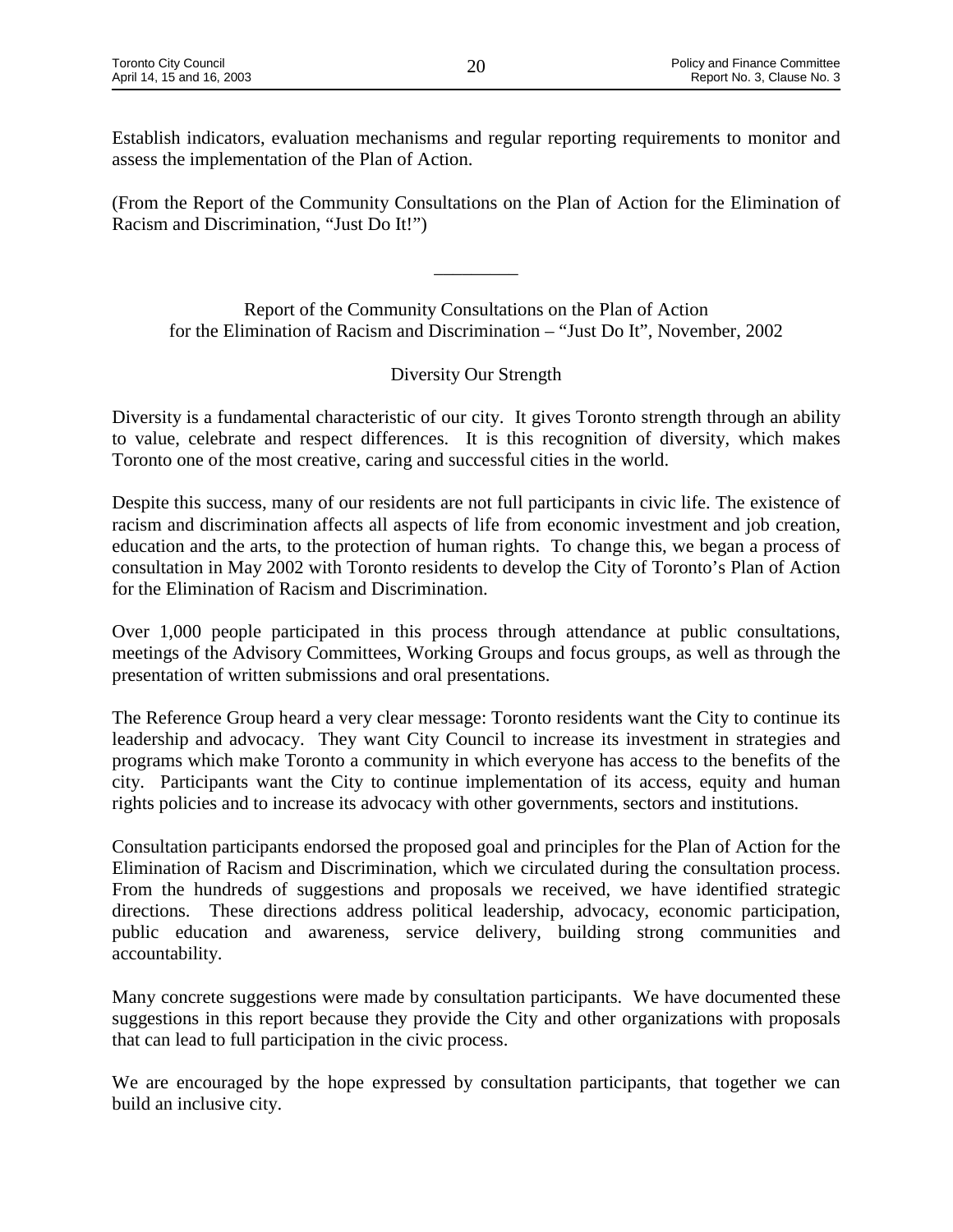This report will be circulated to our colleagues on City Council and will be given to the Chief Administrative Officer to use as a guide for drafting the City's Plan of Action for the Elimination of Racism and Discrimination.

We express our appreciation to everyone who participated in the consultations. They have made a valuable contribution to the development of the Plan of Action.

Councillor Sherene Shaw Chair, Council Reference Group Diversity Advocate, Chair, Race and Ethnic Relations Community Advisory Committee, and Member, Status of Women Community Advisory Committee;

Councillor Maria Augimeri Chair, Working Group on Language Equity and Literacy;

Councillor Pam McConnell Chair, Status of Women Community Advisory Committee, Chair, Working Group on the Elimination of Hate Activity, and Member, Community Advisory Committee on Lesbian, Gay, Bisexual, Transgender Issues Councillor Kyle Rae Chair, Community Advisory Committee on Lesbian, Gay, Bisexual, Transgender Issues, and Chair, Working Group on Employment Equity

Councillor David Miller Vice-Chair, Council Reference Group Chair, Working Group on Immigration and Refugee Issues

Councillor Suzan Hall Chair, Youth Gang Work Group, and Member, Race and Ethnic Relations Community Advisory Committee

Councillor Joe Mihevc Disability Advocate, and Chair, Disability Issues Community Advisory Committee

Councillor Jane Pitfield Chair, Aboriginal Affairs Community Advisory Committee

Table of Contents

 $\overline{\phantom{a}}$ 

Introduction and Mandate The Consultation Process What We Heard A Vision and Direction for Toronto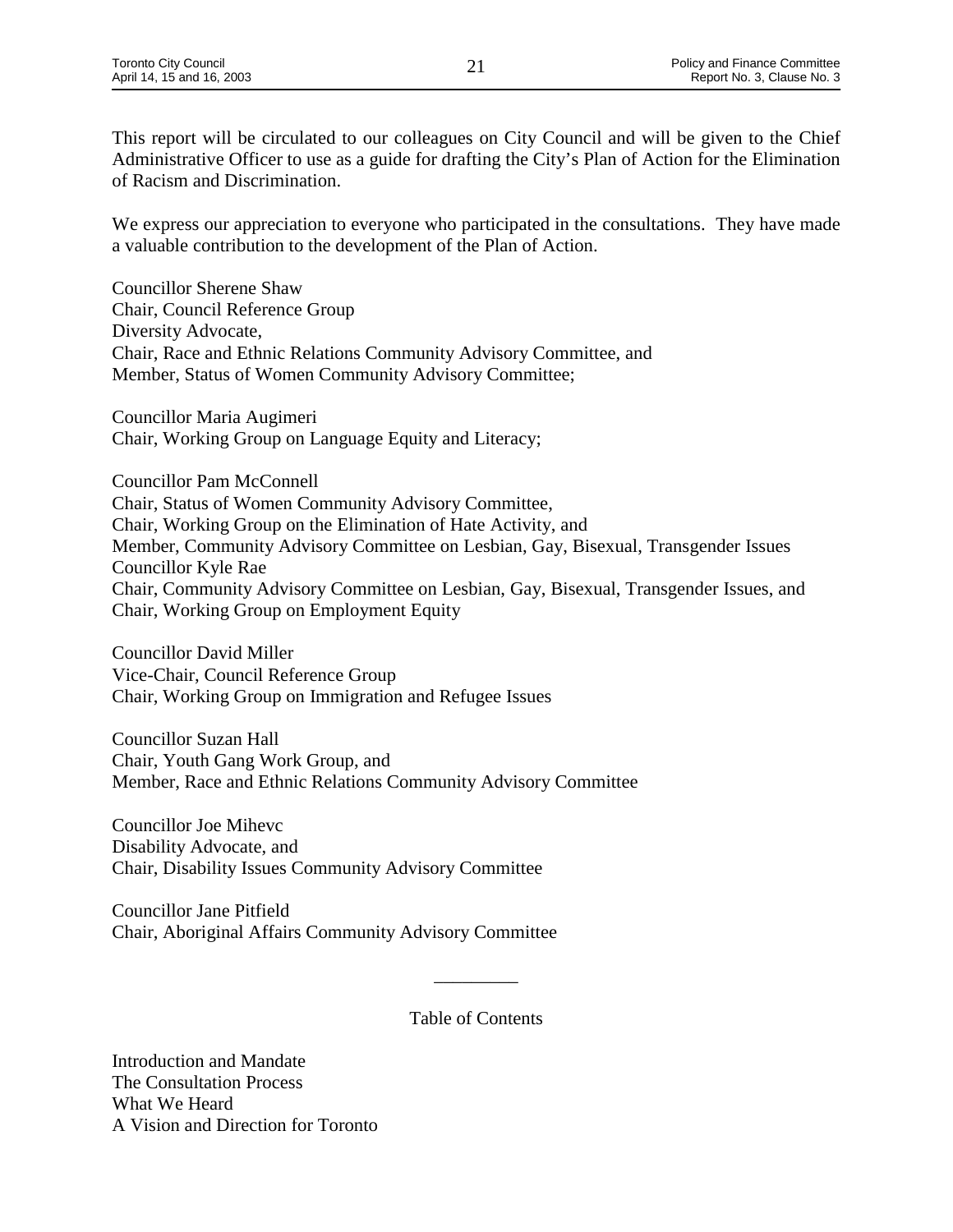Community Proposals for the Plan of Action

- Appendix A Consultation Invitation and Schedule
- Appendix B List of Deputants
- Appendix C List of Written Submissions
- Appendix D Building a Plan of Action Discussion Kit

(1) Introduction and Mandate:

Toronto is recognised as having one of the most diverse populations in the world. Who are we? Toronto has the largest population of Aboriginal people of any city or reserve in Canada. Almost half of our residents were not born in Canada. People who belong to racial minority groups are the majority of the City's population. Nearly twenty per cent of residents have a disability and women account for at least half of the population. The lesbian, gay, bisexual, and transgender population in Toronto is estimated to be the third largest in North America.

Toronto's Aboriginal population is estimated to be between 65,000 and 100,000. Their population reflects a diverse range of languages, professions, and income levels. Compared to the general population, Aboriginal peoples experience tremendous difficulties in gaining access to much needed social, health and economic services to address the various challenges they face.

Currently, an estimated 17 per cent of the population has some form of disability. With an aging population, this is expected to dramatically increase in the coming years.

Toronto continues to be the primary destination of immigrants and refugees to Canada because of its rich diversity and economic structure. Toronto has the largest immigrant population of any urban area in Canada. Our residents are from about 200 countries of origin and speak more than 170 languages. They practice most of the religions of the world. For example, half of the country's Jewish population lives in Toronto, mass is said in 35 languages, over 200,000 Muslims observe Ramadan, and 80,000 Sikhs observe Khalsa Day celebrations.

Toronto's residents are highly-skilled, with degrees and work experience earned both within Canada and abroad. There are also people with limited literacy skills and people who do not speak English or French fluently.

Toronto is home to many families who are living comfortably. Yet, it is also home to a growing number of people who live in poverty. It is home to increasing numbers of lone parent households, youth and seniors living alone, people with mental illnesses, and people who are homeless.

Toronto has found that its diversity has been a continuing source of success and prosperity. However, the city's success has not been equally shared among its residents.

\_\_\_\_\_\_\_\_\_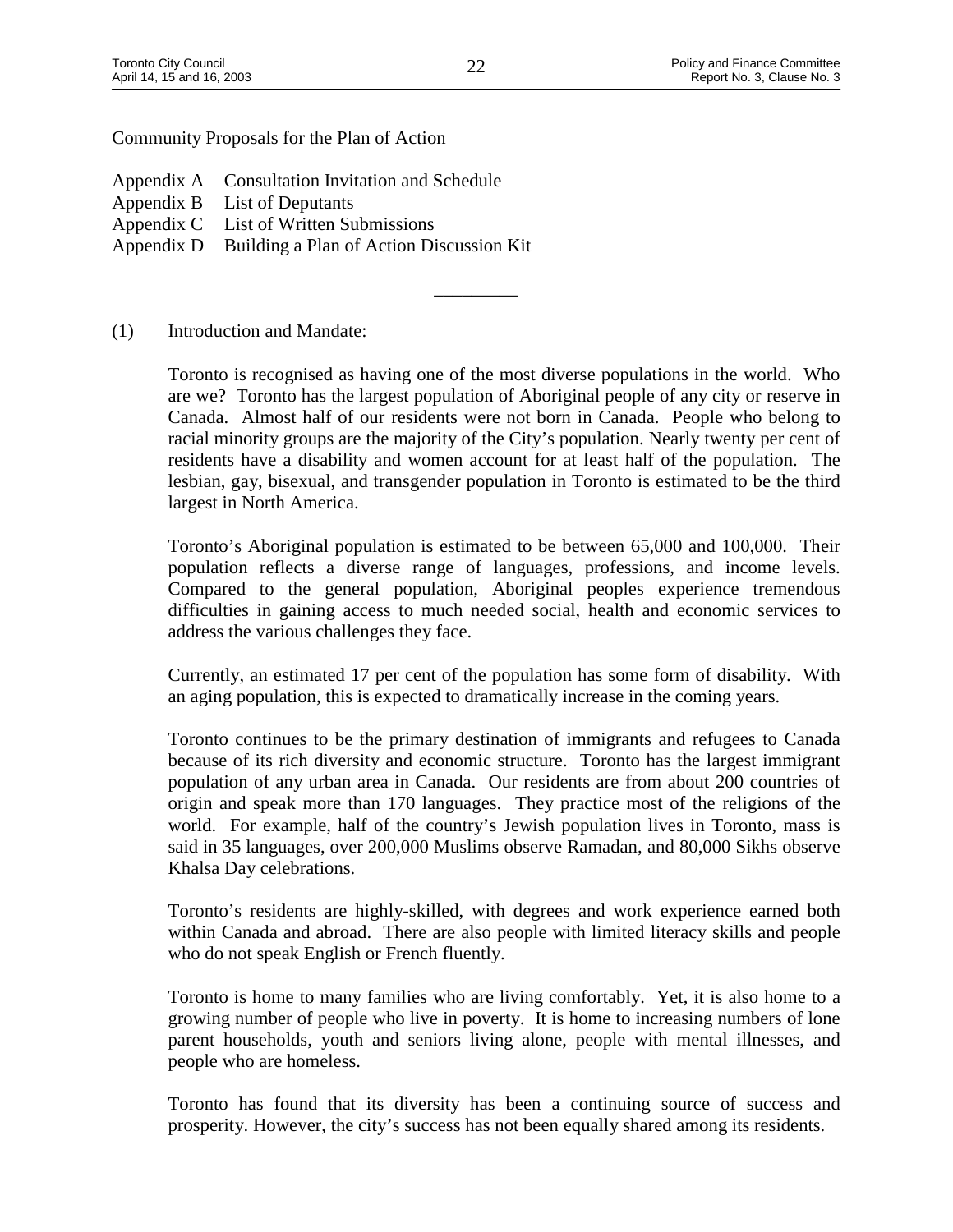Having noted patterns of inequality by gender, race, disability, immigrant status and level of literacy, and the discrimination faced by our most vulnerable communities, Toronto City Council decided in April 2001 to prepare a Plan of Action for the Elimination of Racism and Discrimination. Toronto City Council also noted that the City has taken on a leadership role in creating a positive and welcoming environment for the city's diverse communities. Continued success requires actions by all sectors and orders of government. To that end, Toronto City Council called upon the Government of Canada to establish a domestic Plan of Action to respond to the critical issues identified by community organizations during the consultative process leading up to the United Nations World Conference Against Racism (UN-WCAR).

In December 2001, Toronto City Council decided to take further action on the elimination of racism and all forms of discrimination by preparing a municipal Plan of Action. To make this decision, Council considered a report from delegates who attended the UN-WCAR Conference and recommendations from the Community Advisory Committee on Race and Ethnic Relations regarding the results of the City-commissioned Ornstein Study on ethno-racial inequality in Toronto.

The Ornstein Study concluded that for ethno-racial minorities, the level of education does not translate into higher paying, stable employment. Ethno-racial communities were found to have significantly higher levels of unemployment and poverty compared to that faced by persons of European origin.

Specific findings of the Ornstein study included the following:

- (a) in 1996, the adult unemployment rate for persons of non-European origin was nearly double that of persons of European origin (12.5 per cent vs 7 per cent);
- (b) for some communities, the unemployment rates were significantly higher - Ethiopians - 24 per cent, Ghanaians - 45 per cent, and Somalis - 24 per cent;
- (c) persons from Sri Lanka, Pakistan, Vietnam and Latin America have unemployment rates that are two to three times greater than average;
- (d) the unemployment rate for youth (15 to 24 years) is 19.6 per cent compared to 38 per cent for African and Black youth;
- (e) 14 per cent of European-origin families live below the LICO (Low Income Cut Off) compared to 32 per cent for Aboriginals, 35 per cent for South Asians, 45 per cent for Africans, Blacks and Caribbeans, and 45 per cent for those of Arab and West Asian origin;
- (f) Toronto residents of Ethiopian, Ghanaian and Somali origin live below the poverty line at rates of 70 per cent, 87 per cent and 62 per cent respectively; and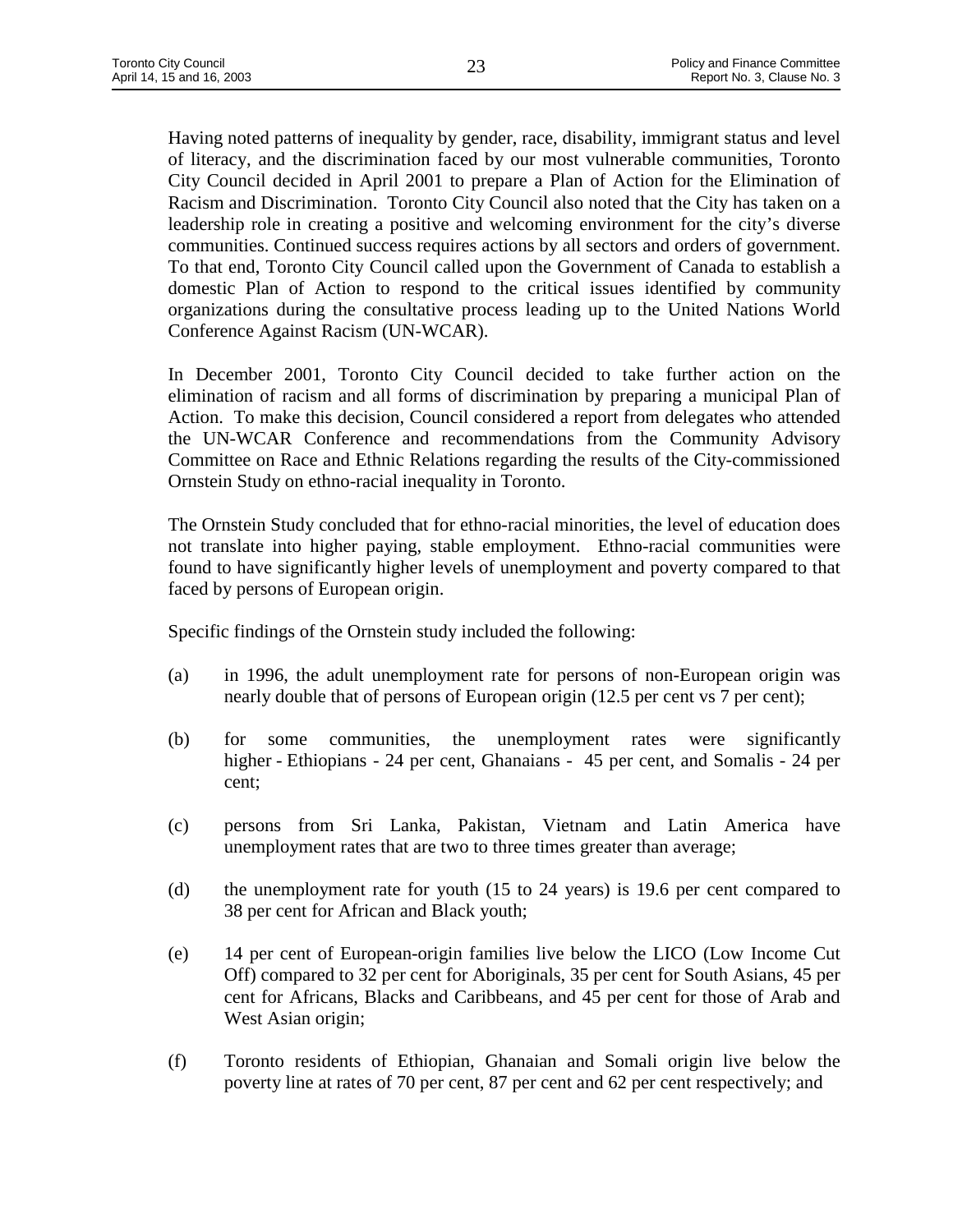(g) the family poverty rate of all non-European groups is more than twice that of European groups;

Many other studies have found evidence of racism and all forms of discrimination – both direct and systemic – being experienced by residents and workers in Toronto:

- (a) a 1999 study on racial stereotyping in the media found that, between 1994 and 1997, there was an over-representation of articles featuring Jamaicans connected with crime, immigration and deportation. The study also showed that the media portrayed Vietnamese people as criminally and socially deviant;
- (b) since 1993, there have been 1,588 crimes of hate reported to the Toronto police of which the Black community has been the most victimized, and 50 per cent of hate crimes being against people of colour;
- (c) in a survey of anti-gay/lesbian violence in Toronto, 78 per cent of the survey respondents reported experiencing verbal assaults, 38 per cent reported being chased and followed, and 21 per cent reported some form of physical violence;
- (d) the Report of the Commission on Systemic Racism in the Ontario Criminal Justice System (1995) found that between 1986 and 1993, the number of prisoners described as Black admitted to Ontario prisons increased by 204 per cent, while the number of white prisoners admitted increased by 23 per cent; and
- (e) the Report also noted that Black and Aboriginal women are even more over-represented among prison admissions than Black and Aboriginal men, and that there is an over-representation of black men and women and male youths in prison admissions.

Other studies have also highlighted inequalities among Toronto residents:

- (a) between 50 and 80 per cent of people with disabilities are either under-employed or have never been employed;
- (b) over two-thirds of jobs in the lowest paid occupations are held by women;
- (c) women filled most of the growth of jobs in the part-time work force;
- (d) 24 per cent of Torontonians aged 16 and older were not able to read most everyday printed material;
- (e) a national study conducted in 1996 found that Toronto had the eighth highest rate of urban poverty in Canada;
- (f) one out of four families with children were living in poverty. Ethno-racial groups and immigrant families generally have lower incomes and higher rates of poverty;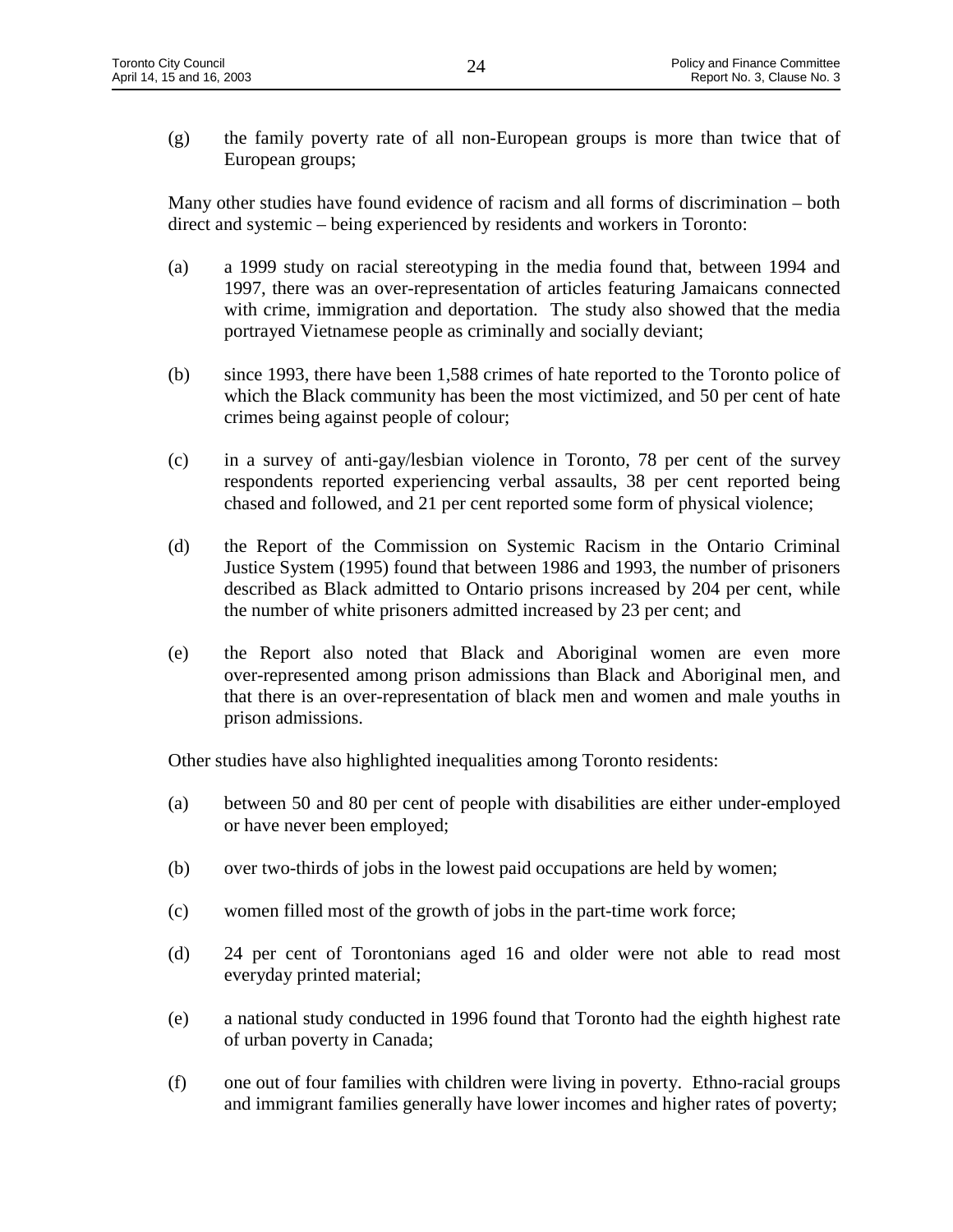- (g) the number of Aboriginal children in care is five times the overall average; and
- (h) the senior population is one of the fastest growing populations in Toronto, rising by 87 per cent since 1971. By 2031, it is expected that more than one-quarter of city residents will be seniors. A high proportion of seniors have no knowledge of either of Canada's official languages, and the poverty rate among seniors is also higher than the national average.

Council directed that the Plan of Action respond to the issues raised by the Ornstein study and other studies on inequality. To give direction to the preparation of this Plan of Action, City Council established a Council Reference Group, composed of the Diversity Advocate and the Chairs and members of Council's Community Advisory Committees and Working Groups on Access, Equity and Human Rights. Council directed this Reference Group to seek community input into the Plan of Action.

By directing that all of the City's Community Advisory Committees and Working Groups be involved in the consultation process and that the Plan of Action address racism and **all** forms of discrimination, City Council was mindful of the need for a holistic approach. Council recognized that to be successful, strategies for the elimination of inequality must be comprehensive and holistic, and must recognise that individuals and groups face multiple barriers.

This report summarizes the results of the community consultations.

(2) The Consultation Process:

The Council Reference Group invited residents, community groups and organizations to offer help and input to build the Plan of Action for the Elimination of Racism and Discrimination. The Reference Group proposed that the Plan of Action build on the legacy and leadership for which the City is known.

The Council Reference Group also noted that the City's Anti-Discrimination Policy provides protection on a wide range of human rights grounds:

"race, ancestry, place of origin, colour, ethnic origin, disability, citizenship, creed, sex, sexual orientation, gender identity, age, marital status, family status, receipt of public assistance, political affiliation, religious affiliation, record of offences or level of literacy."

In its letter of invitation to participate in the process, the Reference Group invited participants to comment on the proposed Goal and Principles for the Plan of Action for the Elimination of Racism and Discrimination and to respond to the following questions:

What priorities should the City's Plan of Action address to eliminate racism and all forms of discrimination?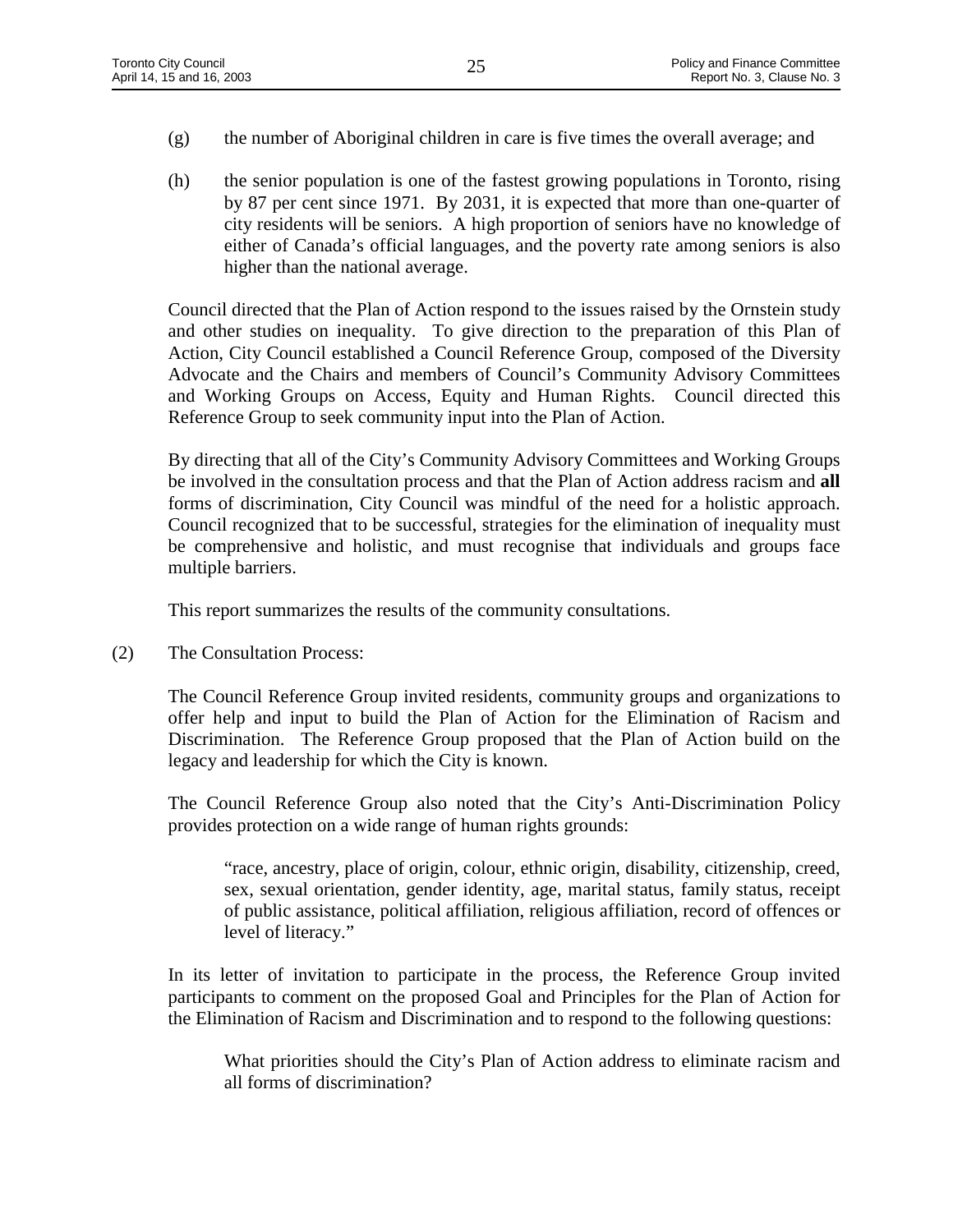How should we respond to these priorities? What actions should various sectors and other orders of government take?

How can the City help build community capacity and support participation in the social, cultural, recreational, economic and political life of Toronto?

How can the City work with the community to evaluate progress towards eliminating racism and all forms of discrimination?

What would a city that has eliminated racism and discrimination look like?

Over 1,000 people participated in the consultation process.

The Reference Group's letter of invitation to participate in the process to prepare the Plan of Action (see Appendix A) was distributed by mail to over 2,000 individuals and organizations. In addition to press releases, notices of the public consultations were placed in community and ethno-specific newspapers. Information was also provided in 13 languages, as well as English and French.

Members of the public were invited to share their suggestions through the City's Web site, by calling, writing, or attending a public consultation.

At the city-wide consultations and those held by the Community Advisory Committees, a formal presentation was delivered followed by public deputations. The lists of participants who submitted written submissions and made verbal presentations are provided in Appendices B and C.

Focus groups were held with specific sectors and groups such as youth, ethno-racial communities, business associations, resident and ratepayer groups, community organizations, grant recipients, and faith groups. The focus groups were informal and allowed for more in-depth discussion of the issues.

To encourage discussion, a kit was developed to capture suggestions on the five consultation questions (see Appendix D). Respondents are able to complete the kit as a group or individually. This kit has been distributed throughout the city and will continue to be a useful tool in engaging residents in these discussions and capturing their ideas on eliminating racism and discrimination in Toronto.

(3) What We Heard:

The Reference Group heard a range of emotion and passion during the sessions. Consultation participants expressed anger, fear, frustration, and pain. Participants also had hope.

Some participants were angry that they were still experiencing barriers and acts of hatred in their lives. They stated over and over again that addressing racism and discrimination was an urgent matter and wanted the City to do more to create an inclusive society.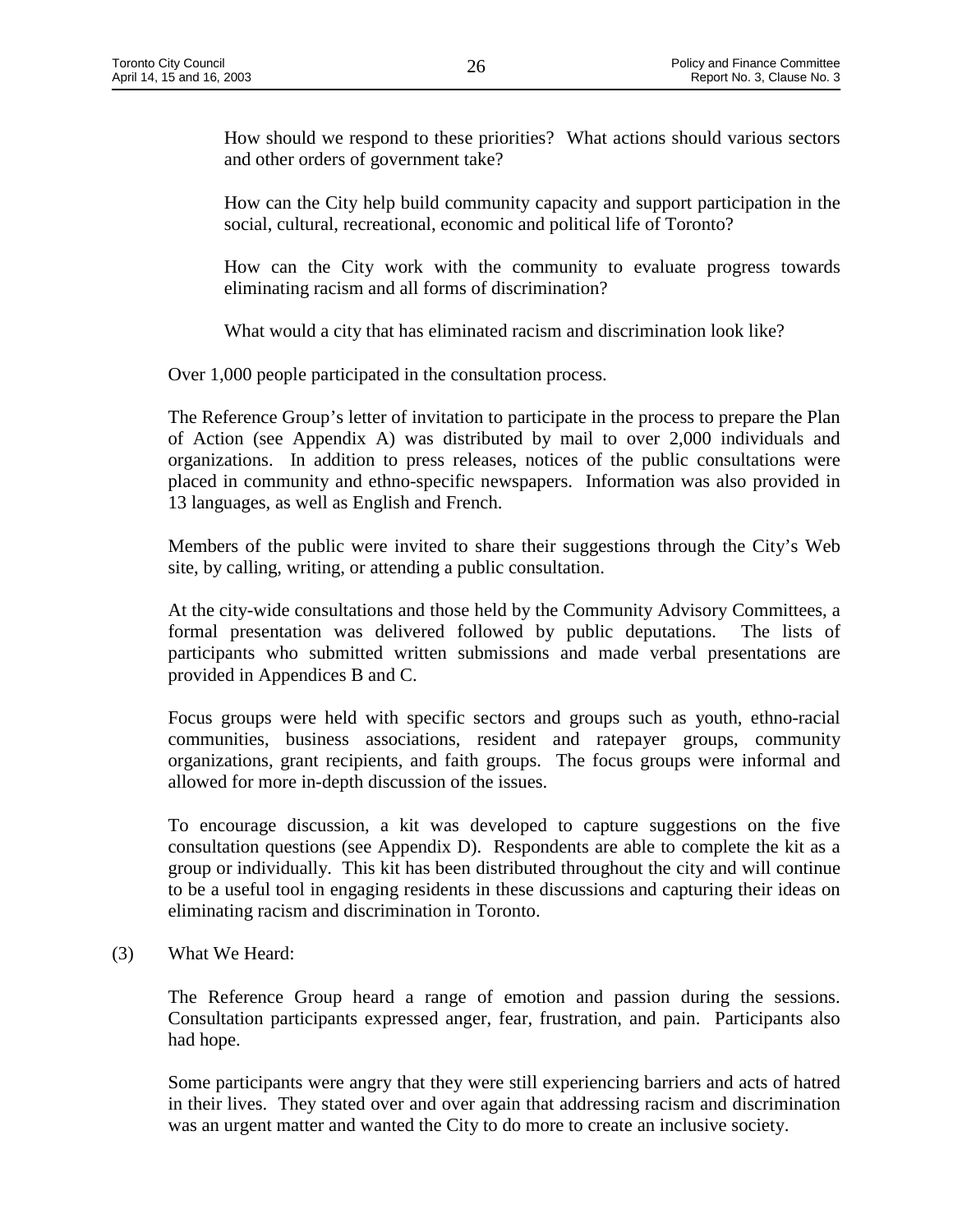They noted that the restructuring process at the City brought on by amalgamation had put social justice on the back burner and they were not sure that the City was paying attention to what was happening on the street.

While participants recognized that the City has always been a leader in addressing issues of diversity, they felt that with all the changes in recent years, this leadership has not been as evident.

Participants expressed fear that they might be witnessing the decline of Toronto. They are seeing inequalities and disparities worsening in a dramatic and disturbing fashion, partly due to continued racism and discrimination in the labour market. They are seeing more hostility on the streets of Toronto. Some participants were emphatic that Toronto was a less welcoming place than it used to be. They feel isolated and on their own and do not see evidence that the City is a partner in their struggle for change.

Participants expressed frustration that they were being consulted again. Individuals and community groups asked why they were being consulted when the City and other governments had a catalogue of actions that could be taken.

Participants expressed frustration that they could not participate in the civic life of the city. They felt that they were so caught up with daily survival that they did not have the time to participate or take advantage of what Toronto had to offer. Balancing work and family life was a struggle. Balancing family accounts was even harder. Many could not afford to take transit to the library or to recreation centres. They could not afford housing and food costs, let alone user fees for recreational programs. Some could not use or had difficulty using public transit because of physical barriers.

Participants gave examples of incidents of racism and discrimination. The pain of those experiences was evident to the Reference Group as deputants recounted these incidents.

The Reference Group heard about racist acts in the street – with passers-by not offering assistance – and of examples of discrimination experienced with daycare providers, teachers, doctors and police.

The Reference Group heard of communities and families slipping deeper and deeper into poverty because they were unable to earn a living wage. Some could not afford childcare. Others were under-employed and struggling financially because their education and work experience earned outside Canada are not recognized.

Since the tragic events of September 11, 2001, communities have experienced an increase in hate activity. They told the Reference Group that they were more vulnerable on the streets of Toronto. Some participants stated that they had become targets of verbal and physical acts of hate and that their human rights had been eroded.

Even though there were expressions of anger, frustration and pain, the Reference Group was encouraged by the hope people had for Toronto. Although many participants felt abandoned by government, they had some trust in this consultation process because of their previous involvement with the City of Toronto.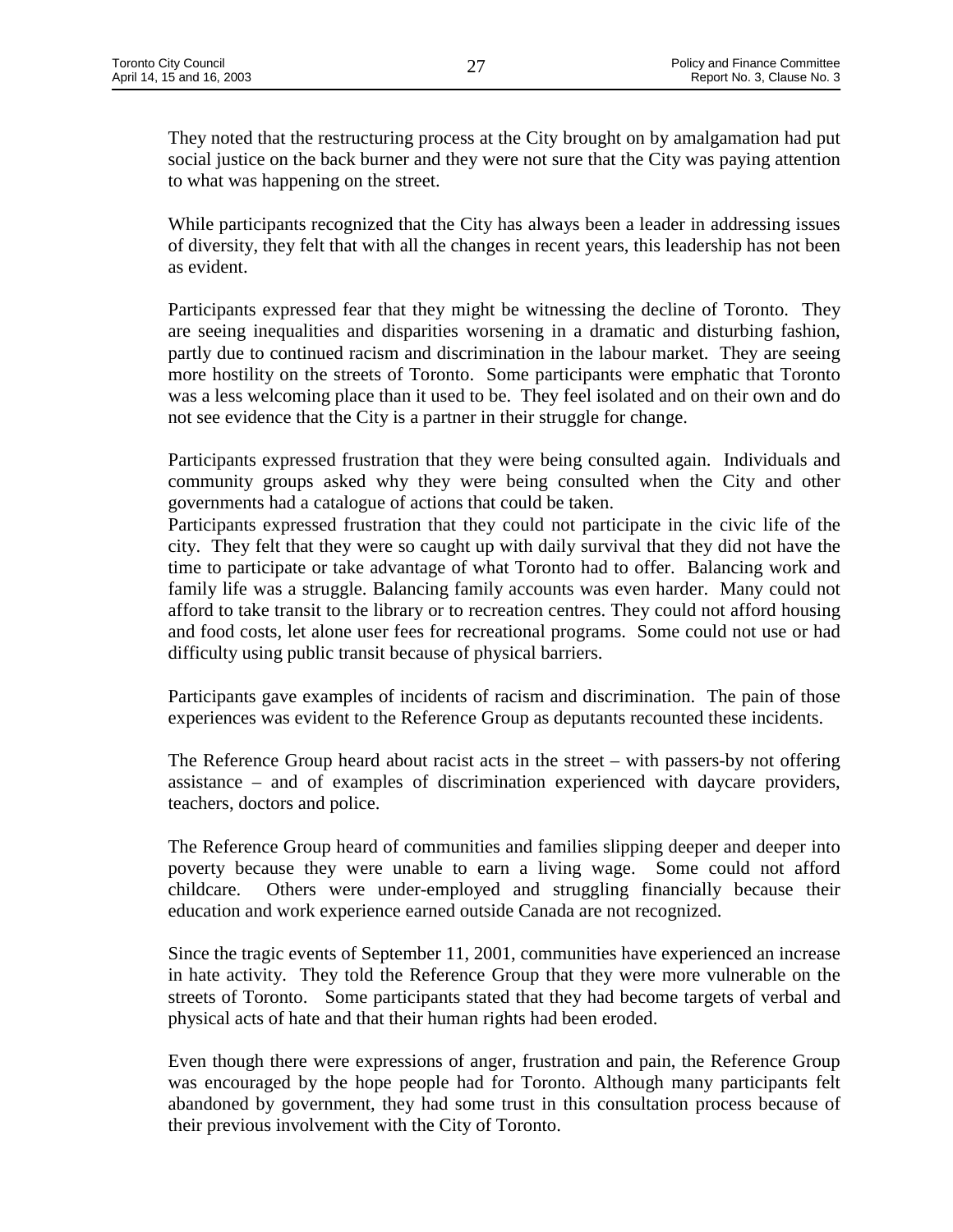They welcomed the opportunity to participate in these consultations with one of the few orders of government where discussion on issues of diversity is taking place. Participants expressed hope that the City of Toronto would continue to act as an advocate on behalf of its residents despite the current political climate, and that the City would continue to lead the country in addressing issues of diversity.

They had hope that the Plan of Action would result in real change.

At the launch of the consultation process, Councillor Sherene Shaw, Diversity Advocate, noted that the Plan of Action would take a holistic approach.

Action against racism, for example, will be more effective if it is a total strategy for the achievement of equity for all, including not only issues of race, but also those of ethnicity, faith, gender, disability, immigrant and refugee status, lesbian, gay, bisexual and transgender issues, Aboriginal issues, and those of other human rights protected groups. In other words, the City of Toronto's Plan of Action must be presented and pursued within the context of equality and justice for all members of society. The plan of action must therefore be an inclusive framework with respect to both process and content.

> Councillor Sherene Shaw May 27, 2002

Participants echoed this sentiment and stressed the need to acknowledge and address the intersection of all identities. They told us that everyone is not fully protected unless racism and discrimination against all groups are eliminated. They saw a holistic approach as recognizing that the social and economic problems of access and equity are not compartmentalized and that people can experience multiple types of discrimination, which can lead to greater marginalization. For example, a person with disabilities can be female and belong to an ethno-racial minority group or be an Aboriginal person. One can also belong to the lesbian, gay, bisexual, transgender community or be Two-spirited.

People from the lesbian, gay, bisexual, transgender community also spoke of the need to extend the discussion of sexual orientation to include transsexuals and to recognize that there are many emerging aspects of gender identity, such as inter-sexed people. The need to address issues of emerging communities and the changing needs of existing communities was echoed throughout the consultations.

While participants recognized that the City of Toronto has a limited area of responsibility, they raised a wide range of issues that affect all aspects of the lives of city residents. While some of these issues were within the City's jurisdiction, many were not. Participants brought these issues to the Reference Group because they felt they had nowhere else to go. They also felt that since the City is the order of government that is most involved on a daily basis with the community it should be an advocate on their behalf to other orders of government. Participants felt that the City, speaking on behalf of 2.5 million residents, was more likely to be heard than individual communities.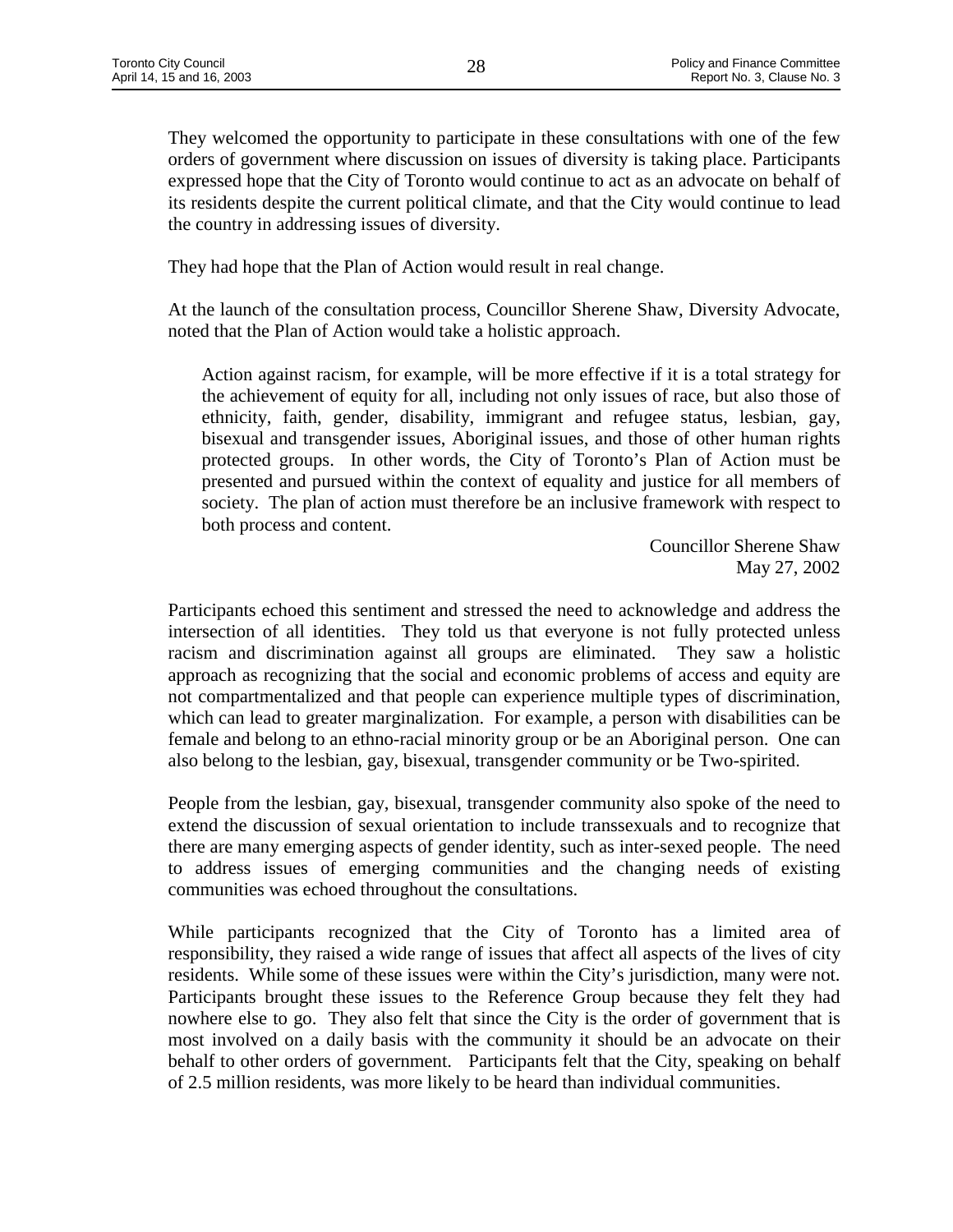Side Notes:

"It is clear that the City is in crisis with respect to coping with the diversity of an increasing population. Therefore, similar to some of its North American counterparts, it must pursue the path of developing a solid urbanization strategy which focuses on real partnerships and investment into racialized communities…"

"Many politicians court the ethnic vote in Toronto, but they forget their constituents after they are elected."

"The ramifications of not addressing this issue are too frightening to behold. We only need to look at the horrific inter-ethnic, interracial, and inter-religious conflicts around the world to know what the consequences might be."

"We pride ourselves on living in a city that works for people. We claim that our diversity is our strength. We relish the calm and the peace… However, I am concerned that we may now be living under a 'cold peace'."

"City services for lesbians, gays, bisexuals and transgendered people are centered downtown. We need services where we live."

"Since 9/11, 'Muslim' is a euphemism for walking bomb."

"We are living in a poisoned environment with infected people."

"Racism is a growing problem in Toronto. How do I know? I know because the number of attacks on me keep increasing."

"Being a person of colour makes me an outsider in mainstream queer communities."

"There is no safe place."

"The underlying causes of discrimination and social exclusion are many and complex. The consequences of not dealing with them are that Toronto has become increasingly a society segmented and segregated along lines of gender, disability, age, ethnic and racial identity."

"Toronto…one of the most diverse cities, provides a fertile ground for potential acts of discrimination. It also has the potential to become a model for dealing with this complex issue."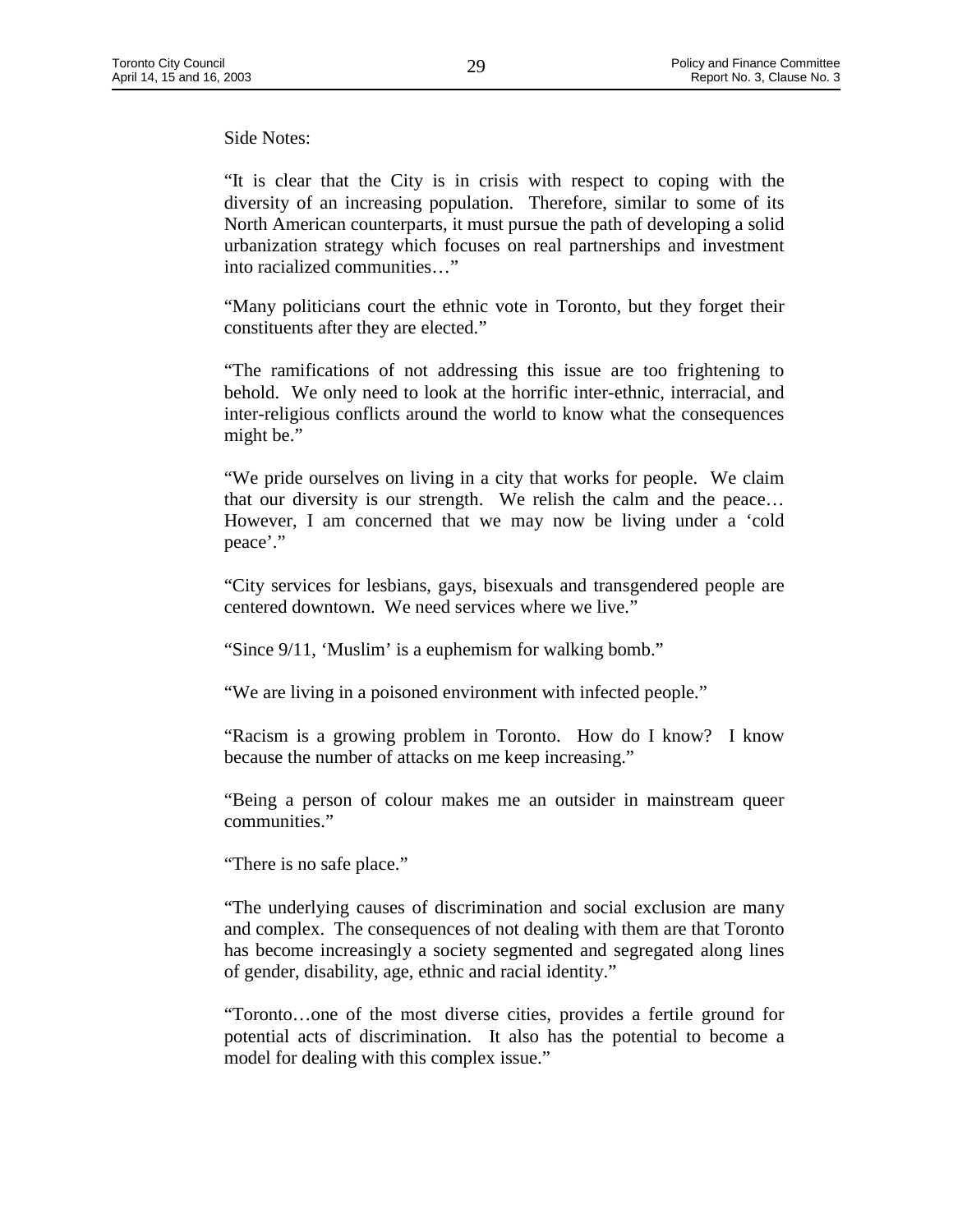(4) A Vision and Direction for Toronto:

Consultation participants spoke of their vision for the city, and endorsed the Goal and Principles circulated by the Reference Group.

Goal

It is proposed that the goal of the Plan of Action for the Elimination of Racism and Discrimination be:

"to enable all residents to participate fully in the social, cultural, recreational, economic and political life of the city".

To achieve this Goal:

We will eliminate the barriers that restrict all residents from participating in all aspects of civic life through the elimination of racism and all forms of discrimination.

We will build a cohesive community that benefits all, by incorporating principles of access, equity and human rights, in all plans being prepared by the City. We will identify priorities in consultation with the community, stakeholders, partners and other orders of government.

We will take actions that will respond to the priorities, which will achieve an inclusive society.

Guiding Principles:

Shared vision:

The City of Toronto is strengthened when all residents share a vision for a society that is inclusive and values the diversity of its people.

Shared future and heritage:

Our future as a city of people from diverse backgrounds is a shared future. We may come from different countries and speak many languages, but our home and our city of choice is Toronto. We endorse the principle of Aboriginal self-determination. Together we are one as we build a common future, which respects our different histories.

Strength through diversity:

Diversity is a core strength of Toronto. The city's success as a community comes from the respect and value which we place upon diversity. The City of Toronto will nurture and support this diversity.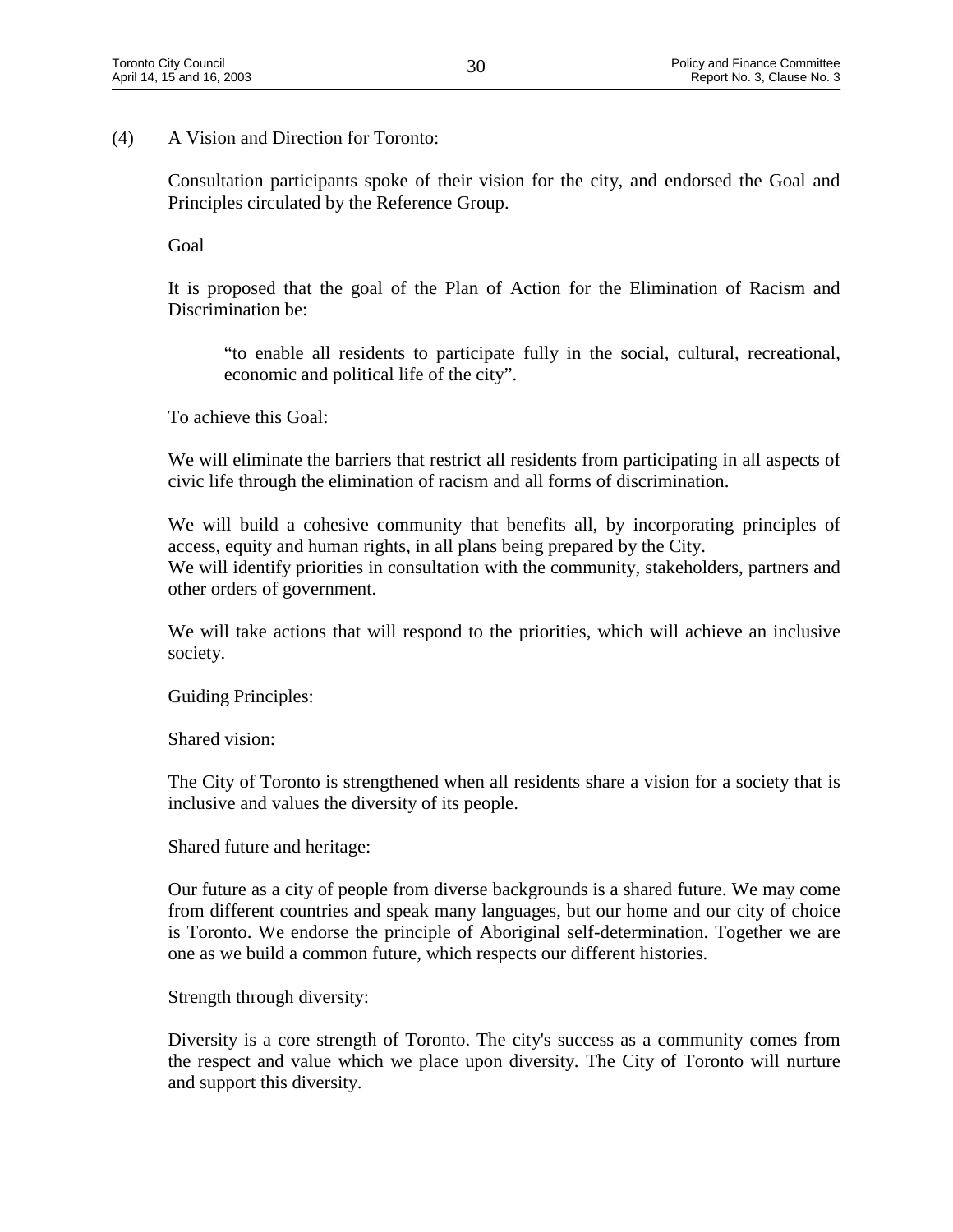Strong communities/dynamic city:

All residents must share in the prosperity of the city. Every resident of Toronto must believe that the city belongs to them and that each person is able to participate in all aspects of the life of the city. Eliminating harassment and discrimination, and achieving access to employment, shelter, food, transit, childcare and education are necessities for strong communities.

Side Notes:

We want a Toronto in which:

- (i) residents have a greater awareness and sensitivity to diversity issues;
- (ii) City staff are trained to serve and respect the diversity of residents;
- (iii) the contribution of all groups to the City's past is recognized, and the contributions we all make to its future is understood;
- (iv) residents are able to move around with ease and access all public services;
- (v) the city's leaders model a commitment to diversity;
- (vi) there is respect world-wide for its innovative and proactive approaches to combating racism and discrimination; and
- (v) there is pride in the diversity of the population.

Proposed Strategic Directions:

#### Directions:

After hearing the deputations and reviewing the submissions made, the Reference Group found that many of the individuals and organizations had similar concerns. There were consistent messages on the priorities for action and the direction the City should take in the Plan of Action. Proposed directions address political leadership, advocacy, economic participation, public education and awareness, service delivery, building strong communities, and accountability.

Political Leadership:

Demonstrate leadership in building an inclusive society through the articulation of a vision which values diversity in all aspects of city life.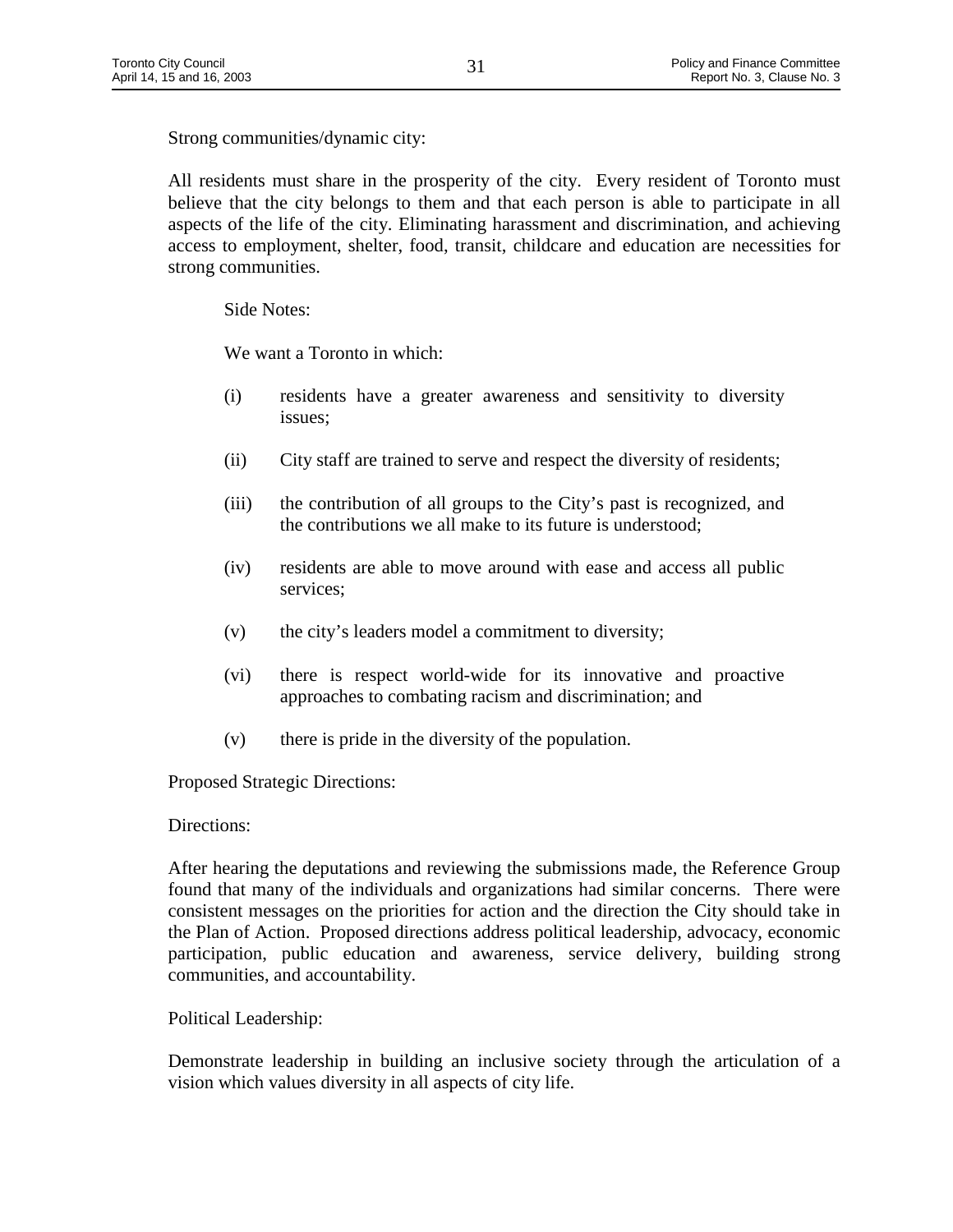Lead a responsive organization that recognizes that diverse groups experience discrimination based on the intersection of several aspects of their identity, including gender, race, disability, and sexual orientation.

Act upon the City's multiple roles as policy maker, employer, service provider, grants provider, regulator, and purchaser of goods and services to ensure an equitable society.

Allocate resources for programs that sustain communities and respond to the needs of vulnerable populations.

Speak out against all forms of discrimination and inequality.

Advocacy:

Act as an advocate with all sectors and orders of government for legislation, funding and programs to sustain communities, support economic participation and deliver responsive services.

Recognize and support the unique history and position of the urban Aboriginal population and the right to self-determination.

Speak out in support of the elimination of barriers faced by diverse groups and the most marginalized communities and work to prevent the creation of additional barriers.

Establish partnerships with all sectors to build an inclusive society.

Economic Participation:

Support the full participation of all communities in the economic life of the city.

Ensure the availability of adequate and accessible supports required for the economic participation of all communities, including accommodation, childcare, literacy and ESL (English as a Second Language) programs, transit and affordable housing.

Implement employment equity strategies to ensure the City's workforce reflects the diversity of the population.

Support the contribution the diverse communities make to the city's position in the global economy.

Public Education and Awareness:

Communicate a clear commitment to the value of diversity.

Implement campaigns and programs which inform residents about services, their rights and obligations.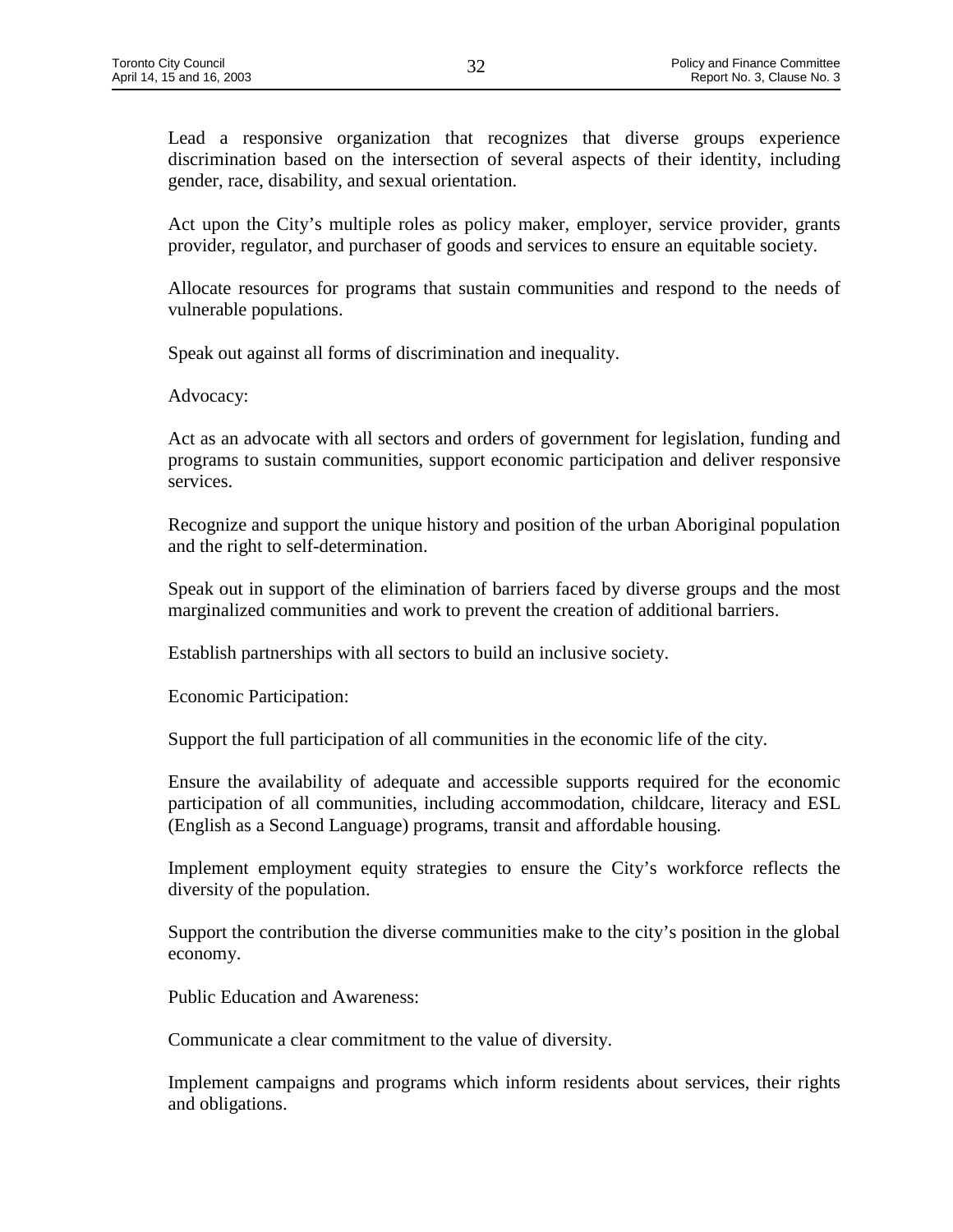Promote understanding, respect and interaction among diverse communities.

Develop and disseminate materials which document the contribution of all groups to the building of Toronto.

Service Delivery:

Ensure that programs and services serve the needs of a diverse population and provide equitable benefits to all residents.

Involve communities in setting policies and priorities for service delivery.

Deliver services that respond to the changing needs of the population.

Building Strong Communities:

Strengthen organizations to enable communities to make their voices heard.

Allocate resources to emerging communities so that they can participate in civic society along with more established groups.

Promote literacy and official language ability among residents to enable them to participate and move ahead in society.

Accountability:

Strengthen mechanisms for community voices to be part of the City's decision-making process.

Conduct research and publish reliable data with the objectives of monitoring the status of groups and developing policies and practices aimed at combating racism and discrimination.

Establish indicators, evaluation mechanisms and regular reporting requirements to monitor and assess the implementation of the Plan of Action.

(5) Community Proposals for the Plan of Action:

This section lists many proposals for action made during the consultations. Many proposals address issues within the City's jurisdiction, while others address issues that are the responsibility of other orders of government, school boards and other sectors.

(5.1) Political Leadership:

One consistent message heard throughout the consultations was the need for ongoing and unwavering political leadership on issues of equity and diversity.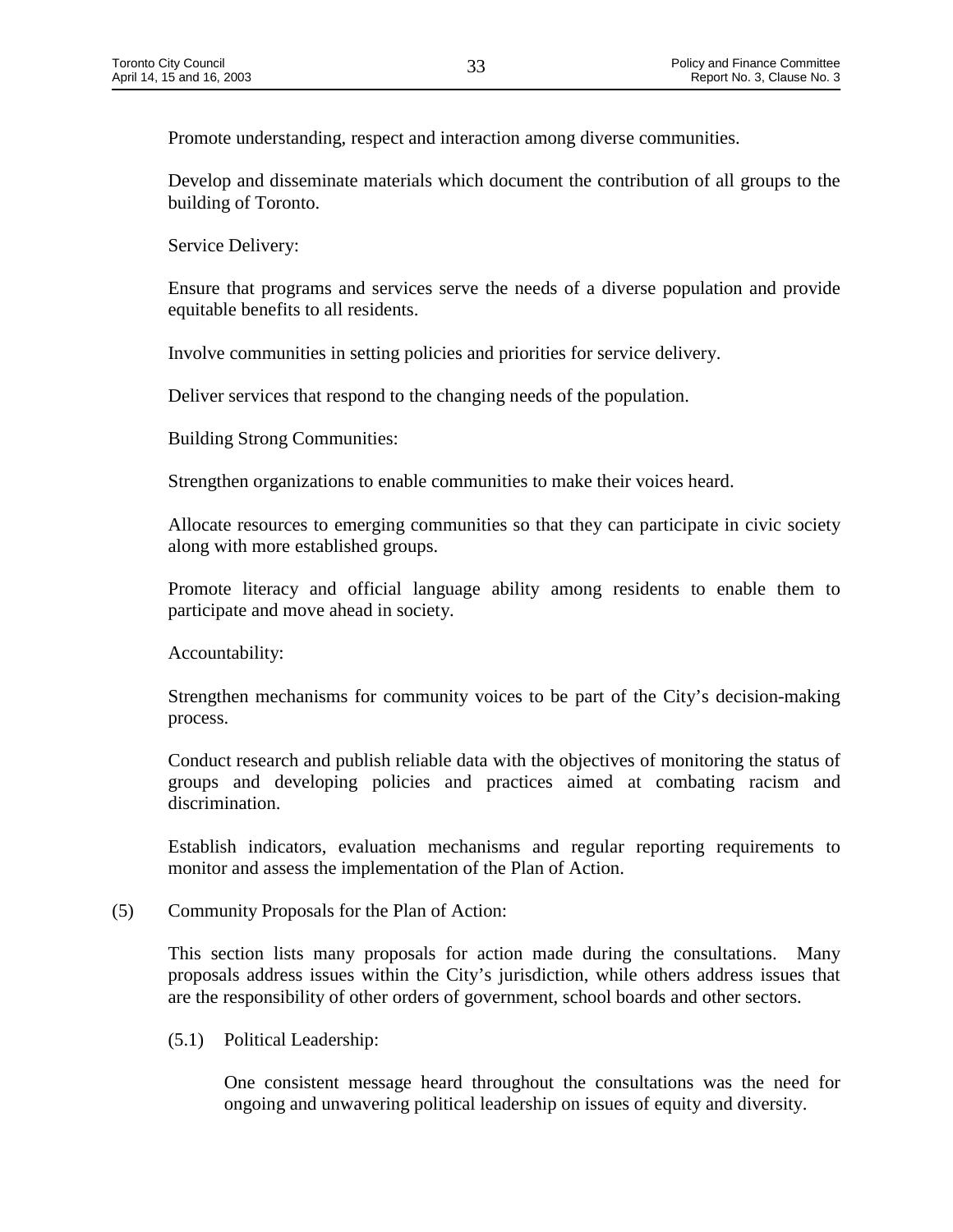Participants want – and expect – the City to lead all other sectors and orders of government in eliminating racism and discrimination from all aspects of city life. They repeatedly told us that the rest of Toronto will follow the standards and tone set by Council. They told us that Council should lead residents and all sectors in discussing and addressing issues of racism and all forms of discrimination. They want City Council to lead City departments in developing comprehensive and co-operative strategies and lead City employees in addressing issues of diversity in their day-to-day work. They want the City to recognize that the intersection of identities can compound the social problems many people face.

Participants suggested that City Council and senior City staff continue to demonstrate leadership through the following activities:

- (a) establish budget priorities that serve the needs of the diverse communities;
- (b) support all the City's access, equity and human rights programs with sufficient and long-term funding and resources;
- (c) create formal structures to address issues of inequality and diversity, and to ensure accountability;
- (d) review all City policies and programs for their impact on diverse communities, their contribution to an inclusive society, and their response to the needs of vulnerable communities;
- (e) provide diversity and anti-racism training to all elected officials to enable them to be effective champions of diversity;
- (f) institute contract compliance for businesses wishing to do business with the City;
- (g) enforce the City's Non-Discrimination Policy by removing and/or not placing City advertising with media outlets that do not reflect the city's diversity;
- (h) the elected leaders of the city should reflect the population of Toronto;
- (i) changes should be made to provide an Aboriginal representative on Council elected by the Aboriginal community;
- (j) explore how diverse communities can be empowered by providing them with resources and involving them in decision-making;
- (k) collaborate and consult regularly with other orders of government in order to develop appropriate legislation, policies and programs; and
- (l) take a firm stand against racial profiling in policing.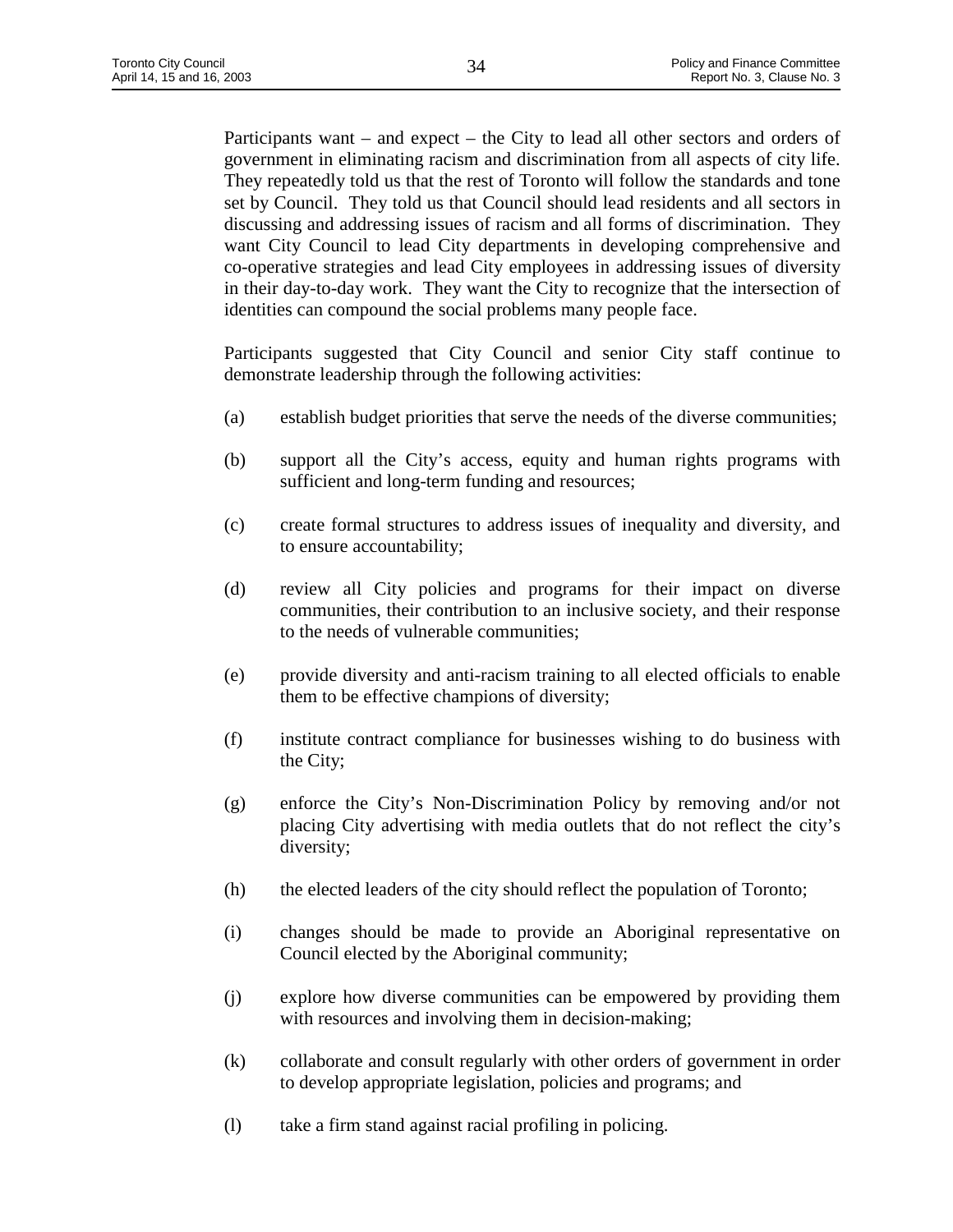Side Notes:

"Responding to the challenges of the city's diversity is therefore one of, if not the most important and urgent task of the City over the next few years."

"I believe the time has come and the question needs to be asked, 'Do the decision makers in our major institutions have the ethical, moral and political will to ensure that the various policies that currently exist are preserved and strengthened?"

"The City must use all its available resources and power to become active advocates for the people who live in [the city] and to promote the diversity that exists in Toronto City officials must actively and aggressively lobby the provincial and federal governments to take steps to challenge racism."

(5.2) Advocacy:

Consultation participants acknowledged that responsibility for addressing equity and diversity issues does not just lie with City Council. They urged the City not to shy away from being a vocal advocate for change in areas where the City does not have direct control.

They told us that the City should make the Plan of Action a blueprint for change by advocating for its residents with all orders of government, community organizations, labour, business, the media, the school system, and the academic and research community.

The following activities were suggested:

- (a) organize a coalition of labour, business and community to lobby the provincial and federal governments for sustainable funding for the City of Toronto and for:
	- (i) policies and programs designed to combat racism and all forms of discrimination, and to promote social inclusion;
	- (ii) adequate settlement funding for settlement service providers;
	- (iii) adequate funding for appropriate ESL and literacy programs, that focus on workplace literacy and combine ESL and literacy for those with limited literacy skills in their first language;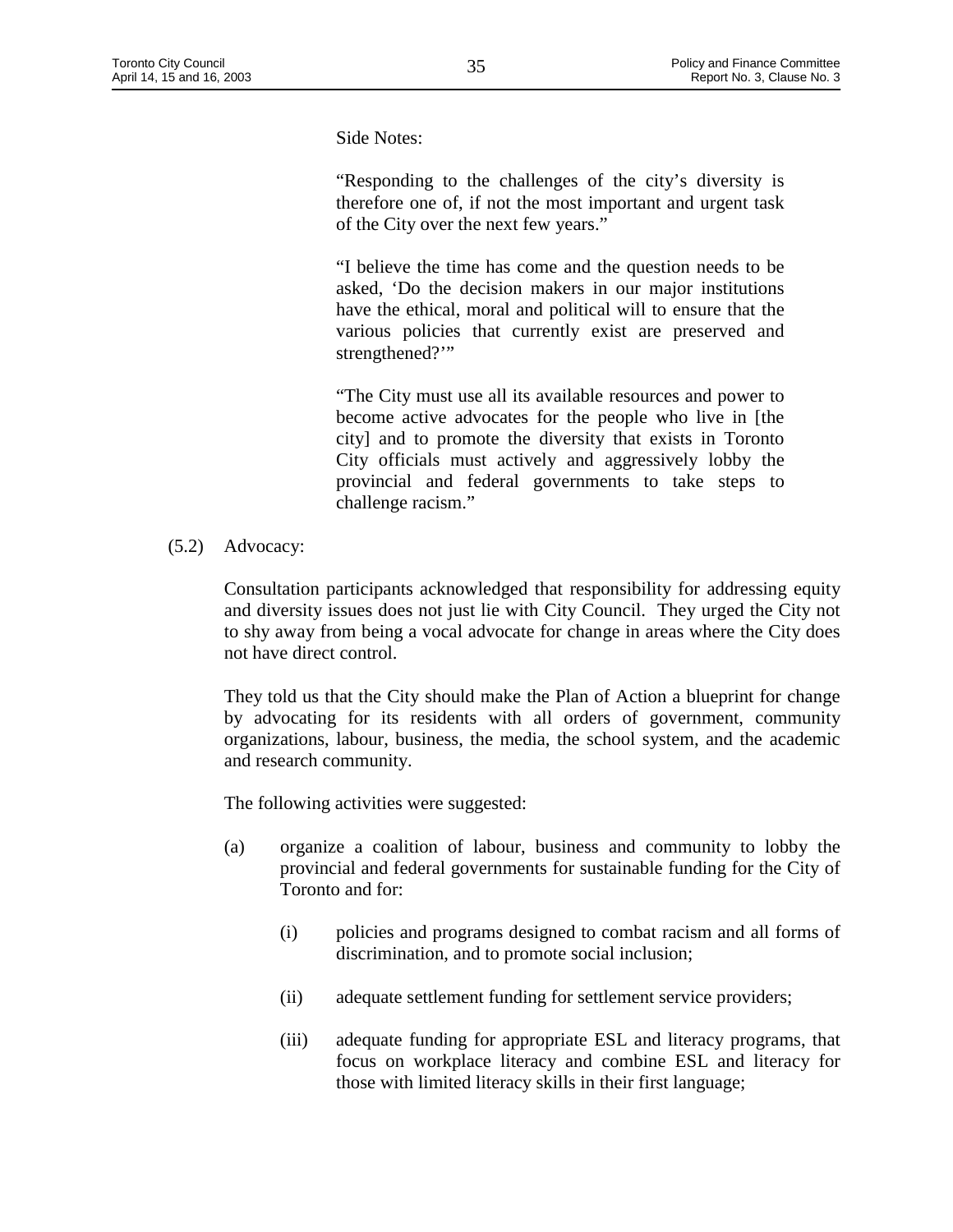- (iv) more accessible financial aid for post-secondary education for all groups;
- (v) funding, policy and program initiatives that would address homelessness and the shortage of affordable housing in Toronto;
- (vi) programs to address the causes of youth violence and the lack of opportunities for youth and children in vulnerable communities;
- (vii) funds to launch the Toronto Response for Youth Program in more at-risk communities;
- (viii) funding to make Toronto barrier-free;
- (ix) the reinstatement of Employment Equity Legislation and the Anti-Racism Secretariat; and
- (x) social assistance rates that reflect the cost of living in Toronto.
- (b) Work with professional accreditation bodies and educational institutions to reduce the barriers faced by immigrants in accessing professions and trades, to address the under-employment and poverty of our highly skilled and qualified immigrant population.
- (c) Collaborate with school boards, trustees, teachers' federations and unions to request adequate funding from the province for programs that students need to succeed. Advocate for a change in the funding formula to ensure school boards are able to meet the diverse needs of Toronto's communities through programs such as: ESL, heritage programs, School Community Advisors, Youth Counsellors, adult education classes, special education programs, and career guidance. Advocate for changes to allow for accessible recreation and community use of schools.
- (d) Begin discussions with teachers colleges, school boards, and education institutions to ensure:
	- (i) the inclusion of race, class and gender lenses when developing school curricula and the integration of diversity in the school curricula;
	- (ii) that every Aboriginal child has the opportunity to learn Aboriginal history, culture and language, and achieve the highest education possible;
	- (iii) the provision of anti-racism training for all educators currently in the educational system and for new teachers through the teachers colleges;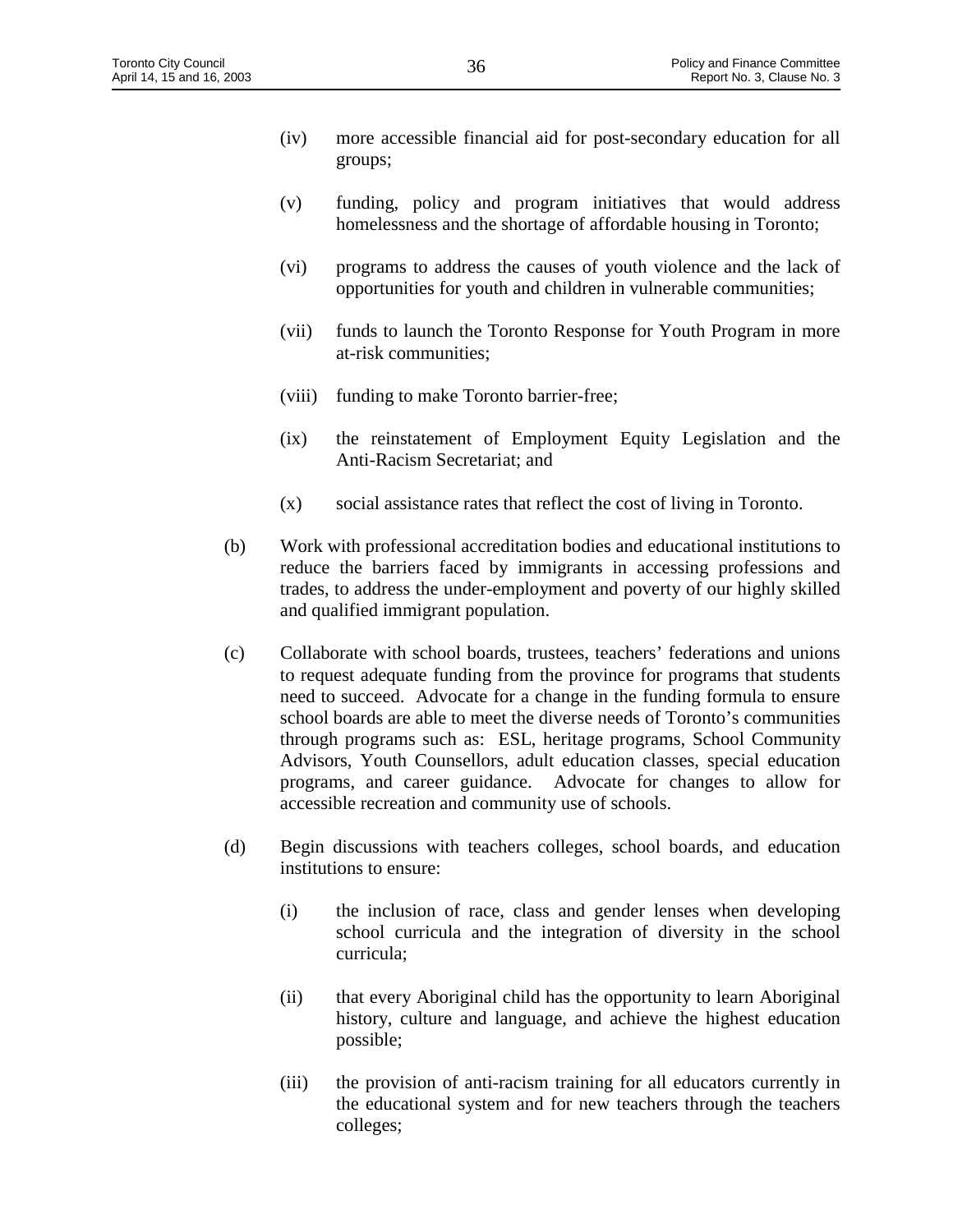- (iv) that school staff reflect the communities they serve;
- (v) more effective communication between schools and parents and better communication about all available resources and how to gain access to required accommodation and programs;
- (vi) that school boards make information available about the complaints process in the educational system;
- (vii) that the negative impacts of streaming are identified and addressed;
- (viii) anti-racism educational campaigns in schools which would include posters, songs, poetry and essays;
- (ix) the method of teaching in both ESL and regular classes should be changed; and
- $(x)$  the religious accommodation policy is available in all schools.
- (e) Advocate for greater access, equity and fair representation in the mass media through:
	- (i) responsible journalism that does not perpetuate negative stereotypes and portray the city's diversity as a social problem;
	- (ii) restricting advertisements that portray or display racism;
	- (iii) greater representation of the city's diversity at all levels of media operations, advertising and programming; and
	- (iv) increased and better coverage of events within the City's diverse communities.
- (f) Establish annual media awards for reporting and programming that make a substantial contribution to recognizing and promoting the city's diversity.
- (5.3) Economic Participation:

Consultation participants told the Reference Group of the urgent need for the City to address the socio-economic inequalities faced by certain communities. Many felt that they had much to offer, but were restricted because of barriers in the labour market. We heard that many members of these communities have been marginalized and excluded from the economy by racism and discrimination, and are sinking deeper into poverty.

Participants also told us that there is a great need for supportive services to allow them to successfully participate in the economy. We heard that the public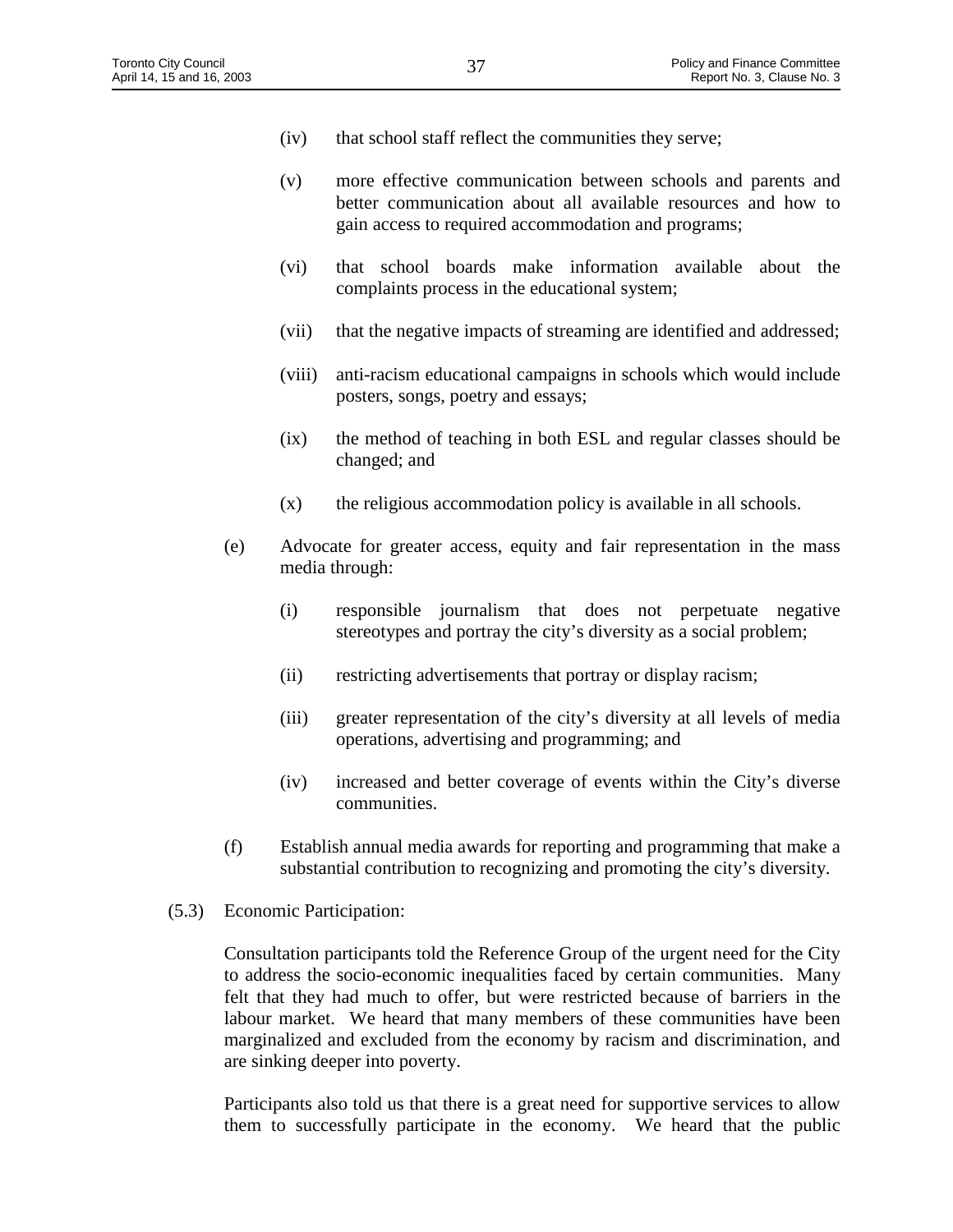transportation system often does not enable them to meet the demands of work and family life. The high cost of transit, childcare and housing are choking them financially. They also told us they need literacy, language, and skills training to participate more fully in the economy.

To support their economic participation, consultation participants suggested the following:

- (i) create viable economic development opportunities for the most at-risk communities;
- (ii) establish partnerships with professional, industry and trade associations to increase employment for all groups;
- (iii) provide support for small businesses in the city's diverse communities;
- (iv) evaluate the effectiveness of current initiatives which track suppliers' implementation of the Non-Discrimination Policy and strengthen strategies for addressing inequality in the labour market;
- (v) develop economic development strategies that would include fair wages and benefits for workers in all sectors of the economy;
- (vi) develop constructive and preventative programs for youth at risk, including employment, recreational and mentoring programs;
- (vii) develop mentoring programs to allow members of vulnerable communities to obtain job skills, training and employment experience;
- (viii) develop literacy, language, computer and skills training programs for newcomers and refugees;
- (ix) as the city's largest employer, take the lead in employment equity by developing and implementing a comprehensive and proactive Employment Equity Program, which includes a workforce survey, workforce data analysis, employment systems review, workplace accommodation, and staff training;
- (x) develop and implement a comprehensive job evaluation and pay equity policy; and
- (xi) implement workplace accommodation to provide flexibility in work schedules to recognize religious observances.

Side Notes:

"Turning off hate is not an easy or overnight process. It requires a great deal of work by many people.…It means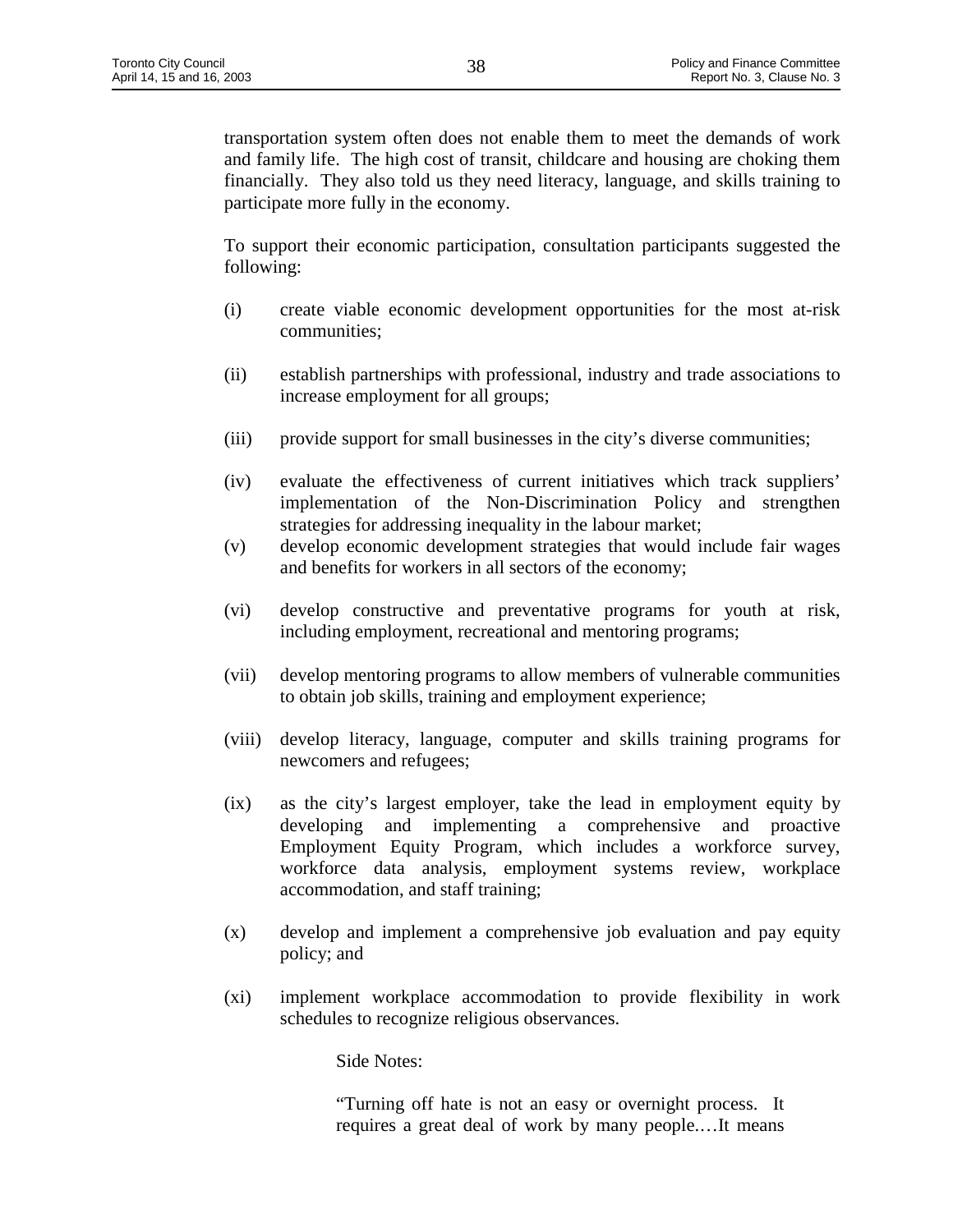strengthening the bonds of community to embrace diversity and reject bigotry."

"…education is the means of transforming our society; through individual transformation we can ultimately achieve fundamental social reform now and not wait for this to occur in the distant future."

"Help us to help ourselves and each other learn how to take a unified stand and make it perfectly clear that racism is not welcome.…if we permit poisonous speech we have toxic environments and infected people."

(5.4) Public Education and Awareness:

Participants pointed out that the elimination of racism and discrimination requires a change in both programs and attitudes. They told us that in order to gain strength from the city's diversity, all city residents, businesses and organizations must understand and appreciate this diversity. Public education is needed for this to become a reality.

Participants noted that if racism and discrimination are learned, they could be unlearned. If children are taught racism from their parents, society can teach them to accept and celebrate diversity. Participants also noted that many adults need a greater understanding of other cultures and their neighbours.

To change public attitude, the following activities were suggested:

- (a) City Council publicly condemn acts of hatred and discrimination as being contrary to the principles of racial and cultural harmony.
- (b) Councillors and the Mayor increase their presence at ethno-racial and cross-cultural events.
- (c) Councillors and the Mayor walk through neighbourhoods to see first hand the isolation and lack of opportunities for vulnerable youth and children.
- (d) Develop a public education campaign which includes:
	- (i) material that promotes an understanding of other communities and informs residents of the contributions of all groups to the building of Toronto;
	- (ii) material that informs the various communities of their rights;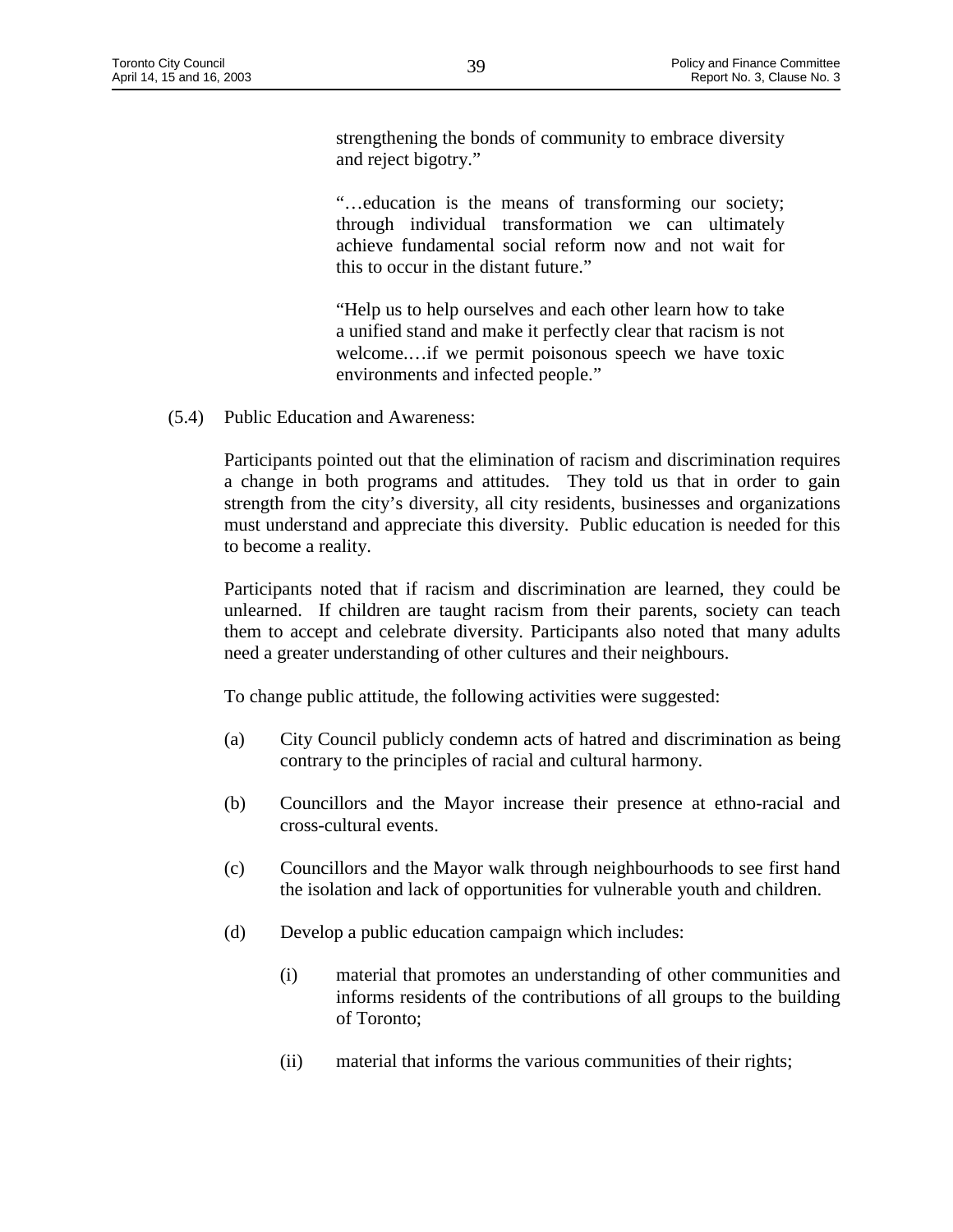- (iii) permanent space for exhibitions and educational programs that recognize and promote the history of Aboriginal peoples and immigrants; and
- (iv) monuments to the heroes of all communities.
- (e) Allocate a portion of the City's budget to ongoing anti-racism and anti-discrimination public education.
- (f) Create a diversity Web site that includes information on the diversity of the city, diversity resources, City activities that address racism and discrimination, and links to other sites.
- (g) Conduct more research and provide up-to-date data on the city's diverse populations. Conduct a survey of public attitudes and opinions on ethnic and race relations, racism and multiculturalism and use the results to develop the City's approaches to combat racism and discrimination.
- (h) Collect statistics on acts of hate and make them available to the public.
- (i) Offer training and information to victims, community-based organizations and public sector staff to strengthen their skills in addressing incidents of hate and discrimination.
- (j) Ensure that City-run and private childcare centres display and use children's literature which has been reviewed for appropriateness and is "bias-free".
- (k) Ensure City communications reflect the city's diversity and communicate to the diverse population:
	- (i) adopt and disseminate guidelines on the portrayal of diversity in all City advertising and communications that would ensure the terminology and language usage are appropriate and inclusive, and that the pictures used represent the diversity of the population and are not stereotypical in their representation;
	- (ii) provide diversity training to all City media and communications staff;
	- (iii) allocate more advertising to community and ethno-specific media; and
	- (iv) develop strategies to ensure City communications are accessible by those whose first language is not English and by those who have limited literacy skills. Use clear language and design to provide information to the public. Consider the needs of incoming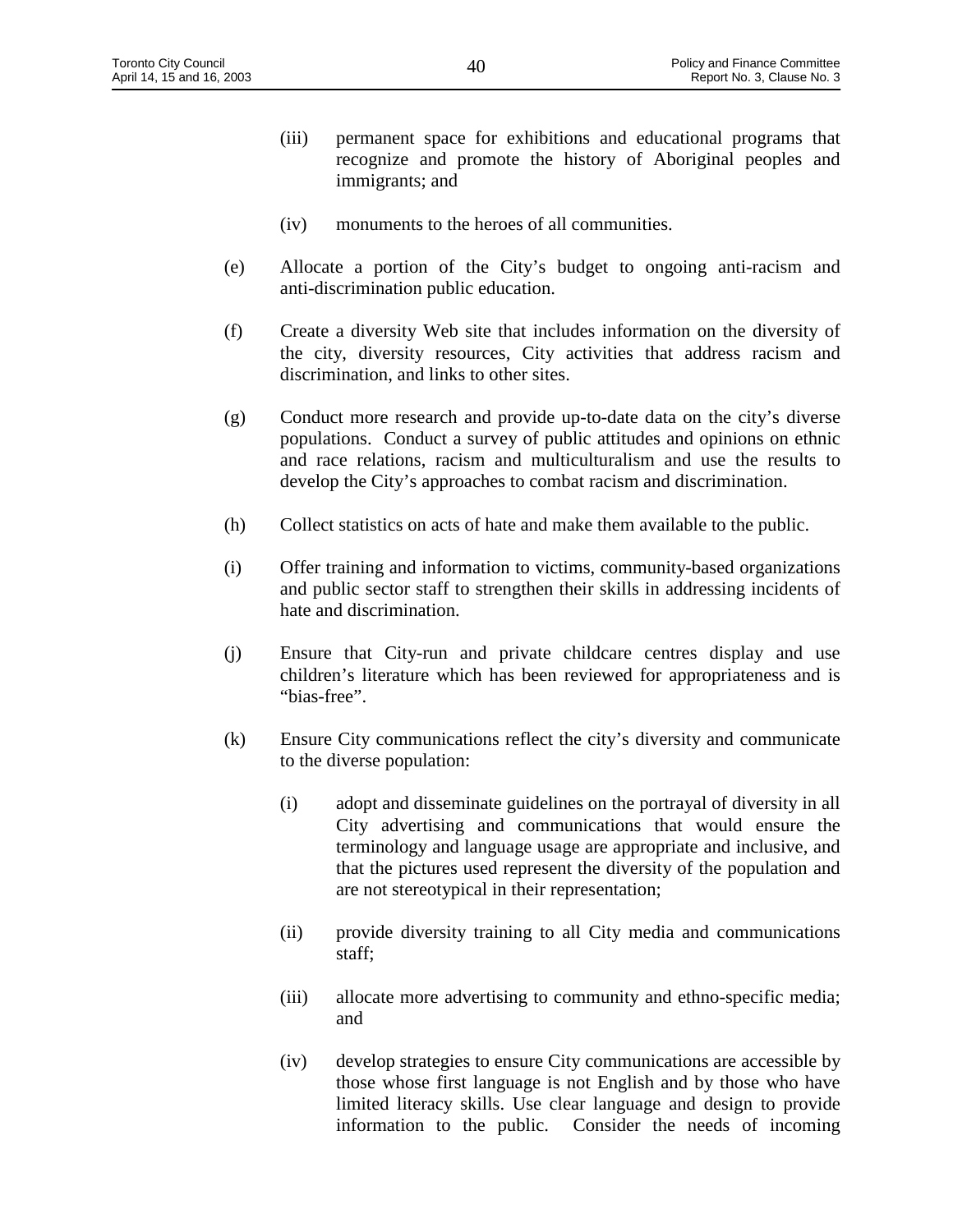immigrant groups when determining the languages for translation and the means of communication.

- (l) Implement a public awareness campaign on the proper use of accessible parking permits.
- (m) Strengthen public awareness campaigns with respect to the TTC and people with mobility issues, e.g. courtesy seating, elevator use.
- (n) Explore ways in which companies owned by members of vulnerable communities can be included in the City's promotional activities to demonstrate that all groups contribute to the growth and well-being of Toronto.
- (o) Explore other creative ways to promote awareness:
	- (i) establish International Women's Day as an official public holiday;
	- (ii) raise the profile of the UN International Day for the Elimination of Racial Discrimination (March 21);
	- (iii) create friendship benches to facilitate dialogue between individuals; and
	- (iv) create avenues for public expression.
- (p) Provide increased resources for the elimination of hate activities.

Side Notes:

"A disability should not be seen as a stigma or something that might be contagious, but rather a fact of life. Some keep themselves isolated for fear of rejection or having been rejected."

"The quality of life in Toronto could be greatly improved if the citizens were equipped to handle racist incidents."

(5.5) Service Delivery:

Equitable access to services was also identified as a priority by consultation participants. They told us of being excluded from participation in social, business and educational activities because of the lack of physical access to venues in the city, limited accessible and affordable transportation, and the cost of renting space.

Participants also told us that finding City services that were sensitive to their specific needs was often difficult. They felt that when designing and delivering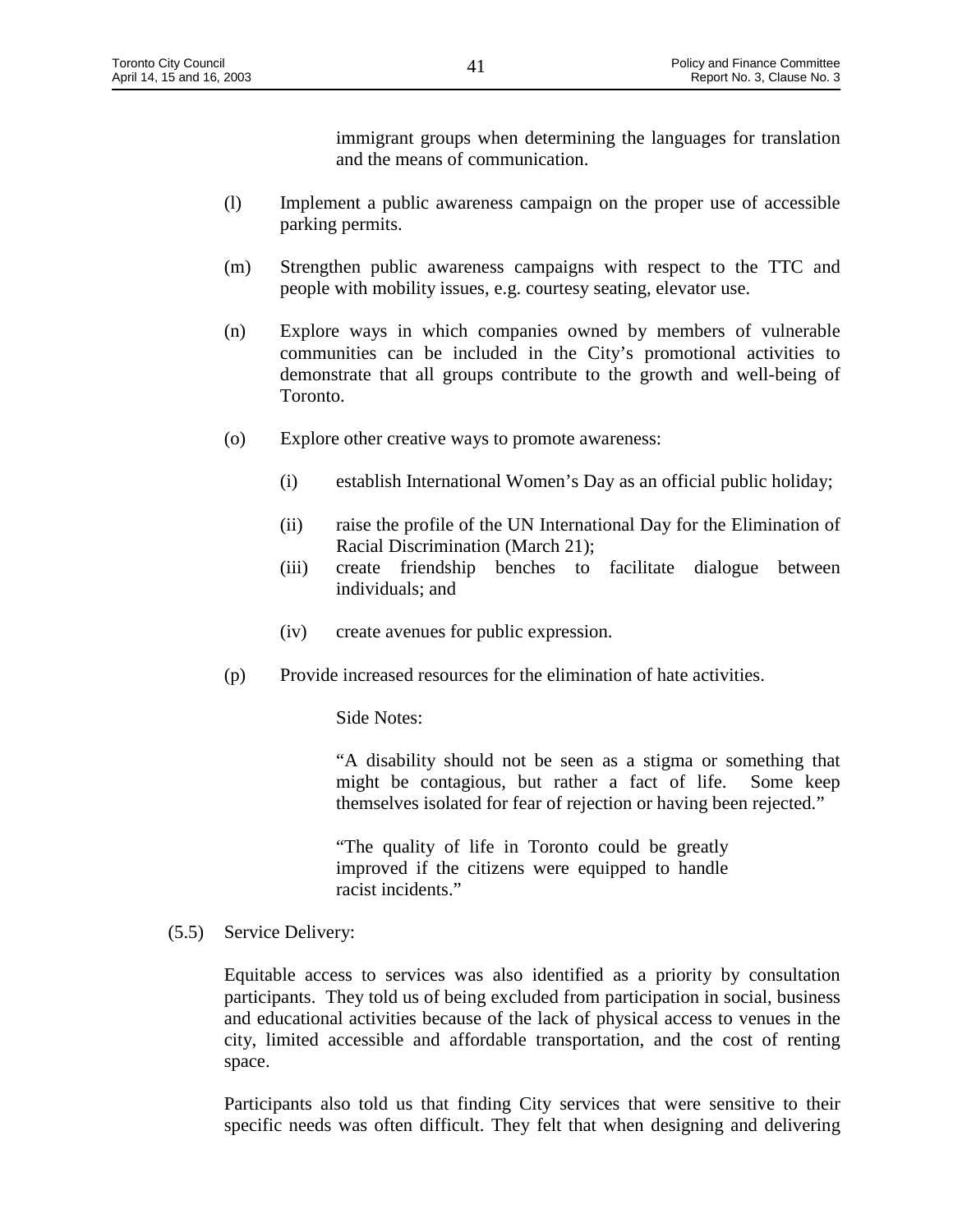services, City departments did not always recognize that "one size does not fit all" in a diverse city such as Toronto.

To ensure that all residents have access to the services they need, the following recommendations were made.

- (a) Ensure the accessibility of all City services by:
	- (i) regularly reviewing City policies, programs, services and buildings to ensure that they comply with the City's non-discrimination and human rights policies and that they promote equitable access for all residents;
	- (ii) ensuring that, before a policy or program is implemented or eliminated, the City consults the affected communities and carries out impact studies to determine if there would be negative impacts, particularly on the most marginalized and most vulnerable communities;
	- (iii) developing a gender-based analysis tool to address the manner in which gender, class, social, economic, religious and cultural issues magnify the impact of racism, xenophobia and other forms of intolerance on women. Include intersectionality as a core principle in policy development;
	- (iv) making more effective use of limited City resources by conducting further analysis of patterns of inequality to identify the needs of different communities and undertake targeted remedial action;
	- (v) establishing and communicating guidelines to City employees, contractors and representatives of the City about non-discrimination, access and equity while conducting business on behalf of the City;
	- (vi) widely disseminating the accessibility audit of City facilities and direct City departments to incorporate their response into departmental action plans and budget submissions;
	- (vii) appointing a Municipal Ombudsperson to address the needs and complaints of residents in their interaction with the City;
	- (viii) providing ongoing diversity and anti-racism training to all City staff, particularly those providing front-line service. Organize an anti-racism week for the City's workplaces;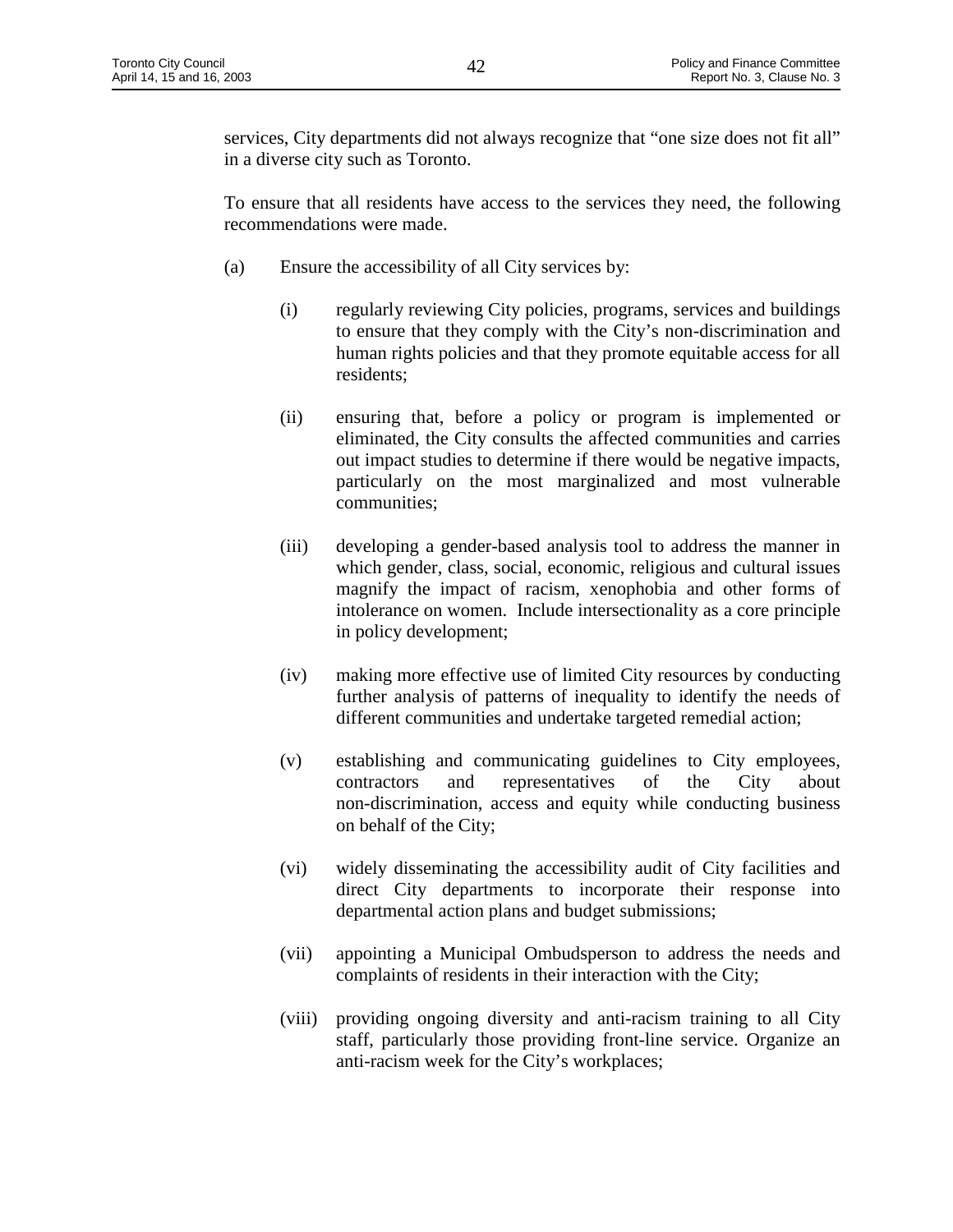- (ix) ensuring social service providers are representative of the community, understand the various cultures, and speak various languages;
- (x) extending services for vulnerable communities to all under-served areas of the city;
- (xi) providing more recreational programs for youth, and increasing the number of youth outreach workers;
- (xii) proposing and supporting initiatives for civilian monitoring of police to ensure that certain communities are not over-policed;
- (xiii) ensuring the Police Service's employment equity plans include programs to reflect the entire population, including the various languages, religions and cultures within the city; and
- (xiv) ensuring appropriate places of worship and 'chaplains' of all faiths in places such as homes for the aged, community centres, fire halls, police stations, jails and shelters.
- (b) Use the City's multiple roles to ensure greater access within the city, by:
	- (i) incorporating accessibility requirements within all City licensing and regulatory requirements;
	- (ii) directing that the Official Plan contain the necessary regulations and incentives to create a barrier-free city by 2008;
	- (iii) allocating resources to community organizations to make facilities accessible and making new funding conditional on compliance with accessibility requirements;
	- (iv) strengthening enforcement of disabled parking permit use for accessible spaces; and
	- (v) encouraging private sector employers to organize car pools and invest in company vans to transport employees living in the same area. This would reduce traffic congestion and therefore travel time.
- (c) Ensure the accessibility of the TTC by:
	- (i) reviewing and amending the current definition of disability to include a broader range of disabilities, e.g. arthritis;
	- (ii) ensuring elevators are operational at all stations;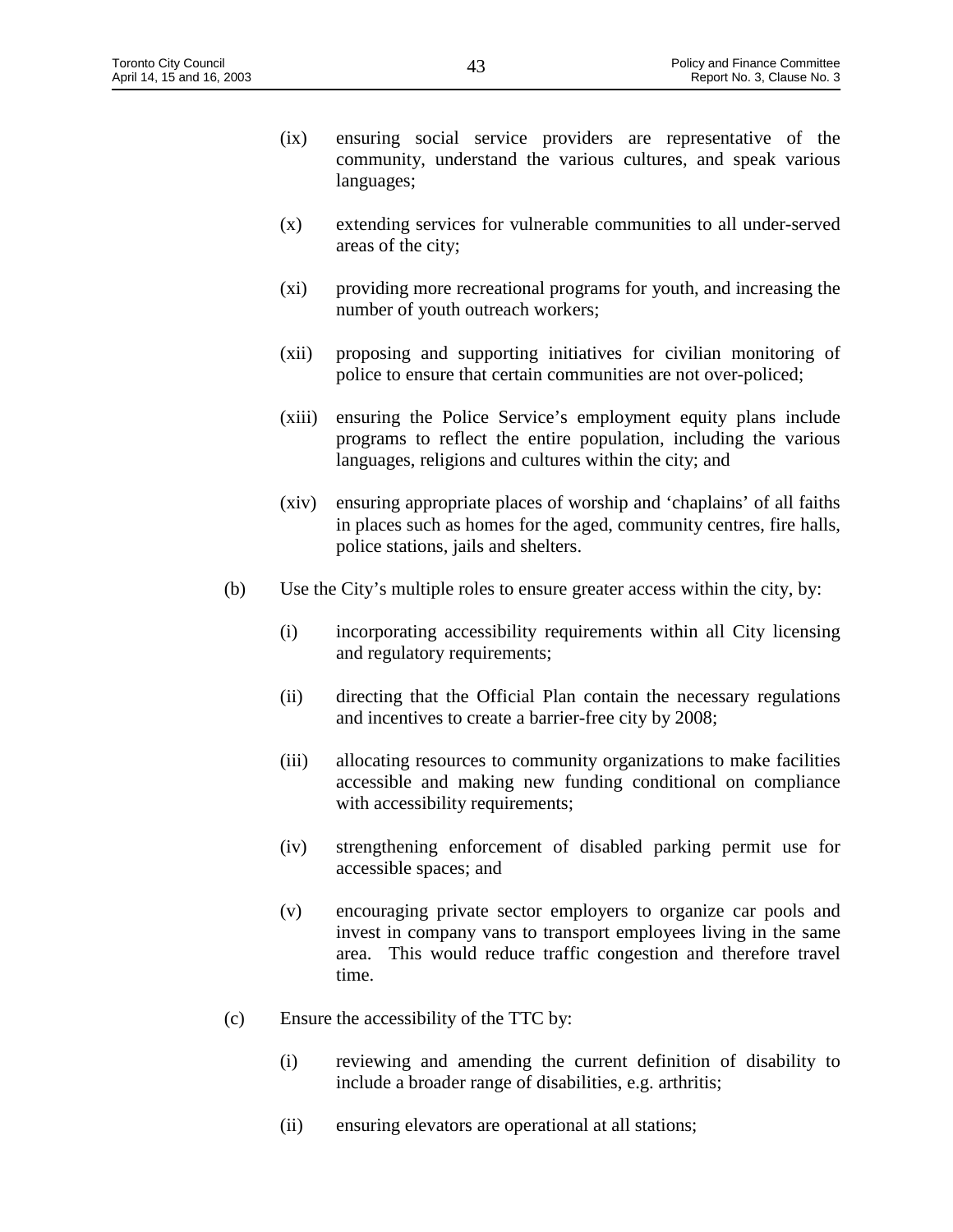- (iii) posting clear instructions about who to contact if elevators and/or escalators are out of order and assistance is required;
- (iv) developing strong, clear messages about who should use courtesy seating;
- (v) finding alternate sources of funding for the TTC. Rising fares have a negative impact on access to transportation for many city residents and restrict their participation in aspects of civic life; and
- (vi) resolving "journey to work" issues by establishing adequate routes, and better night time linkages, to and from the suburban areas.
- (d) Ensure adequate and sensitive long-term and temporary housing to vulnerable communities, by:
	- (i) harmonizing municipal zoning by-laws and streamlining the zoning variance processes which govern residential use across Toronto to eliminate discrimination against supportive housing for people with mental illnesses;
	- (ii) funding adequate supportive housing units for people with mental health issues, shelters for LGBT youth and seniors, affordable housing for youth, accessible emergency shelters with the appropriate supports, and sensitive emergency accommodation for transsexual women;
	- (iii) developing a manual that outlines how to address the needs of transsexual women for use at shelters, housing and women's organizations, to reflect the implications of human rights rulings;
	- (iv) ensuring education and training support are provided to staff at emergency shelter services; and
	- (v) conducting a systemic audit with respect to physically accessible affordable housing.
- (e) Ensure communication to the various communities through the ethno-specific and community media by:
	- (i) consulting with the communities to expand the number of ethno-specific and community media that cover municipal issues. Apply a gender lens when considering any outreach strategies to media outlets;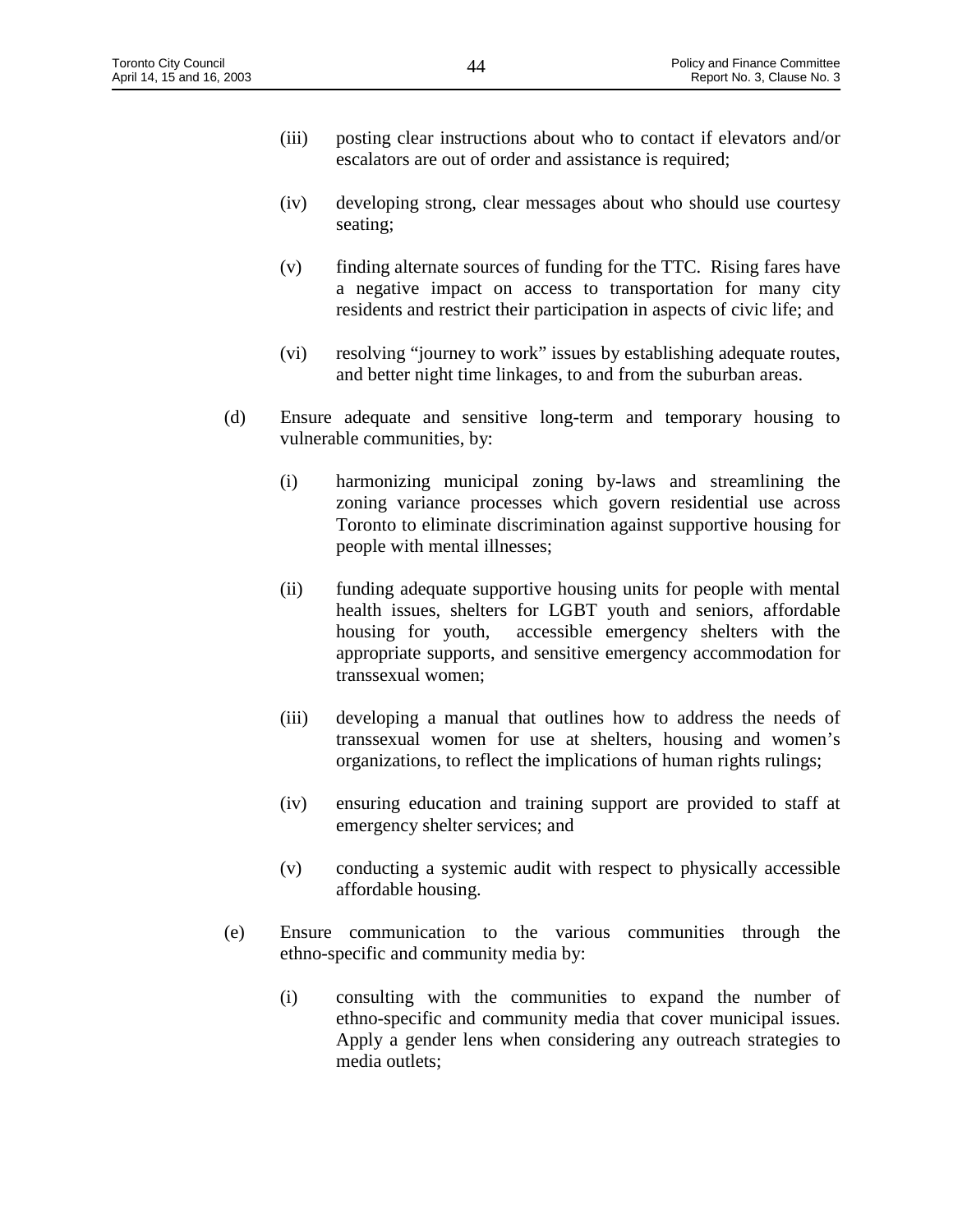- (ii) developing a list of all ethno-specific and community media in Toronto. Ensure distribution of all City media releases and advisories to those on this list; and
- (iii) distributing translated stories to the ethno-specific press.
- (f) Ensure greater access to appropriate literacy programs by:
	- (i) establishing a literacy centre in a strategic high-need area, with satellite programs at accessible locations such as recreation centres, community schools and places of worship;
	- (ii) funding literacy research and outreach, to ensure the particular needs of various communities are identified and addressed;
	- (iii) providing space to, and share staff and training with, literacy programs; and
	- (iv) providing or supporting programs where parents can go with their children in the evening and have support with tutoring.

Side Notes:

"I live in a world of continuous pain, struggle to dress myself and to do many normal daily tasks. I feel intense frustration over my limitations. I have the same hopes and dreams as every other human being – I am no different. I want no sympathy from anyone, but to be understood and accepted for what is slowly becoming a life with obstacles."

"The fact that in 2002, we are still talking about basic access shows how low of a priority physical accessibility remains."

"We are concerned with the lack of monitoring of the police, especially when it comes to police relationships with ethno-racial communities in the city."

"Supportive housing is often the difference between life and death."

"We have had reports of women being turned away from shelters because they have a guide dog, or that materials are not made available in large print, or attendant care services cannot be arranged."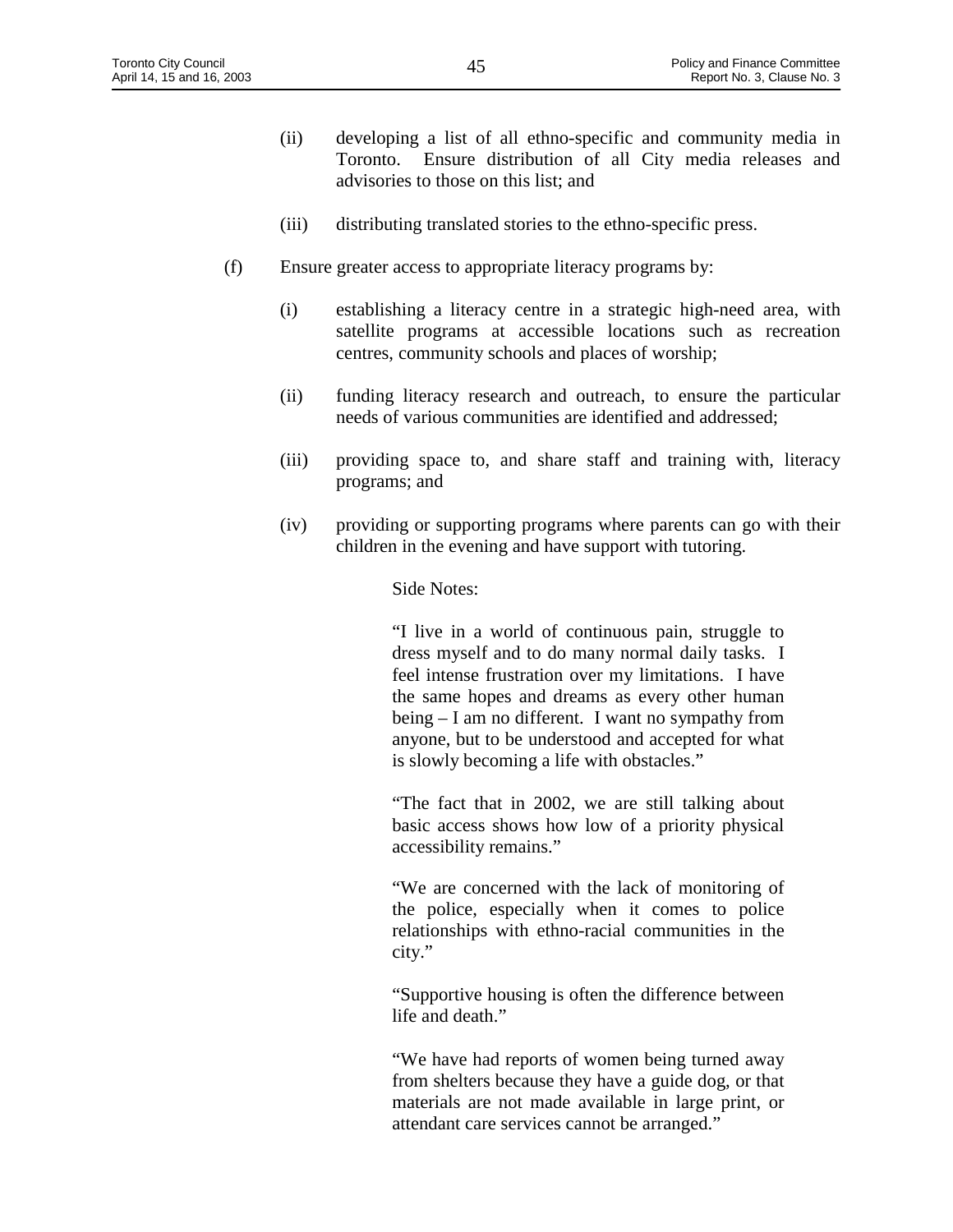# (5.6) Building Strong Communities:

Throughout the consultations, we heard that many residents want to feel connected to a vibrant city, which is made up of strong communities. They told us that although they live and work in the city, they tend to operate within their own communities because that's where they feel welcomed and safe. They told us that they felt little if any connection to the larger community and would increase their participation in city life if barriers to their participation were removed and if they had a greater sense of belonging to the city. Others told us that there were economic barriers to their full participation. For some, the cost of transportation, admission and childcare limited their participation in many events.

We heard that participation in the political life of Toronto was limited because of access to information. City messages were not always communicated through channels that are accessible to all residents. In some communities, women receive information through their male family members. Many whose first language is neither English nor French, and those with limited literacy skills had difficulty communicating with the City.

We also heard that community groups and organizations want to be partners with the City in eliminating racism and discrimination. Participants noted that partnerships between the voluntary sector and public agencies present an opportunity to achieve a more inclusive society.

Many participants suggested specific ways the Plan of Action could build stronger communities:

- (a) Educate the various communities about the political process.
- (b) Strengthen the Community Advisory Committees and Working Groups by:
	- (i) allocating adequate resources and fill vacancies to support their work;
	- (ii) authorizing them to seek additional resources from public and private sources to enable them to carry out their responsibilities;
	- (iii) raising their profile and increasing community understanding of their function and composition by way of posters and the City's Web site; and
	- (iv) sharing the results of their deliberations with the communities they represent.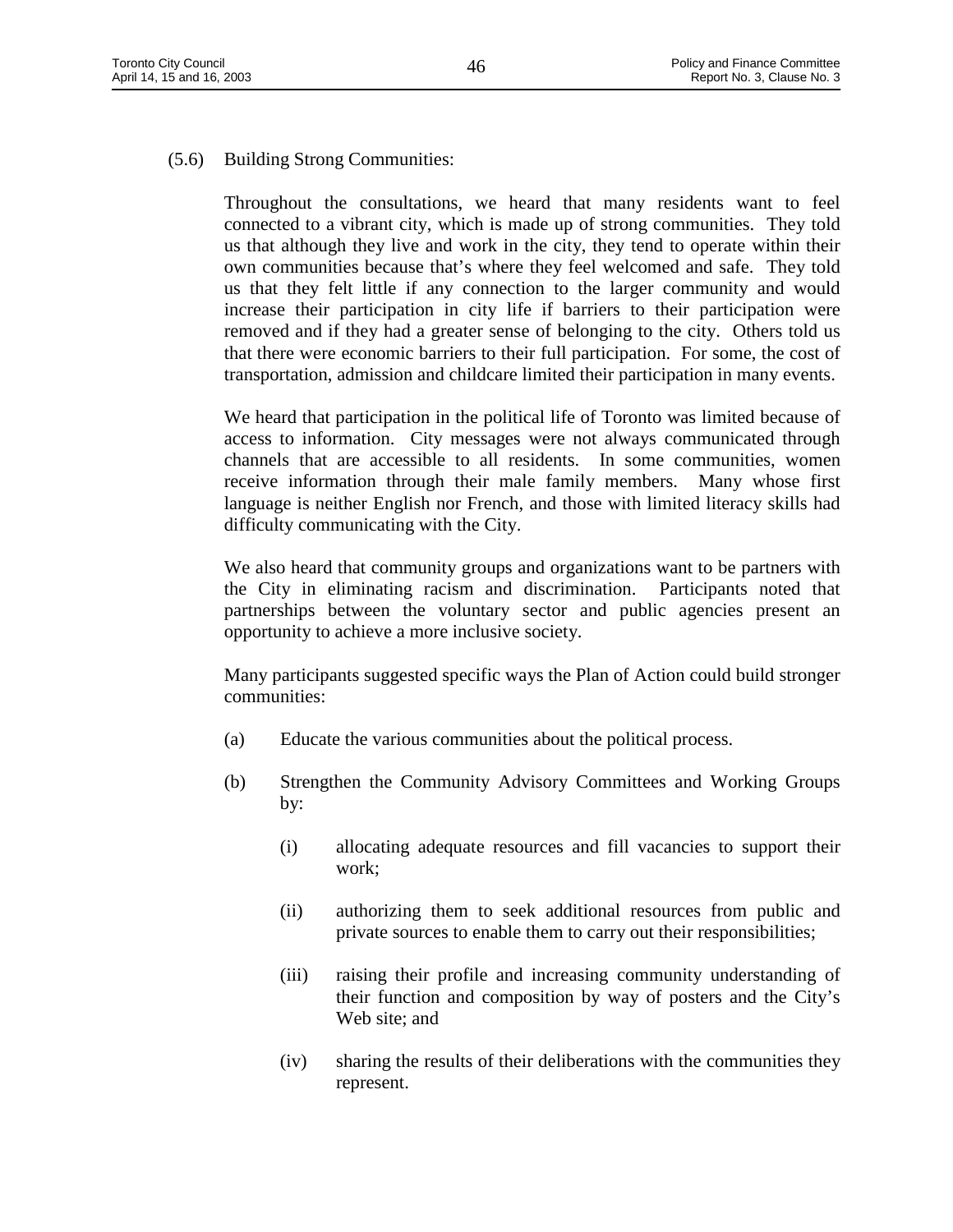- (c) Promote the Toronto Youth Cabinet in schools and all youth venues and establish branches in schools so that youth throughout the city can participate.
- (d) Create more mechanisms for communities to participate in decision-making by:
	- (i) directing City departments, agencies, boards and commissions to proactively develop relationships with the various communities and develop opportunities for appropriate input in setting overall priorities for policy and program development, determining appropriate and feasible accommodations;
	- (ii) establishing access and equity committees for the Community Councils to give a voice to the concerns of the various communities;
	- (iii) establishing partnerships with agencies in the diverse communities for policy and program development and delivery initiatives;
	- (iv) supporting communities in playing a more substantive role in monitoring issues of access and equity. Recognize alternative strategies and recommendations put forth by communities as 'legitimate' and support their research and monitoring functions through resource allocation and acting on their recommendations;
	- (v) providing City departments with a comprehensive database of organizations and key contacts within the various communities; and
	- (vi) posting the agendas and minutes of all City task forces, committees and agencies on the City's Web site.
- (e) Expand the City's human and financial support for strengthening communities' ability to build the systems, structures and skills they need to define and achieve their objectives, including planning, training, resources, consultations and management of community initiatives.
- (f) Increase the diversity of communities represented at all City and City-funded events.
- (g) Support community-to-community mentoring programs so that emerging communities can learn from more established communities.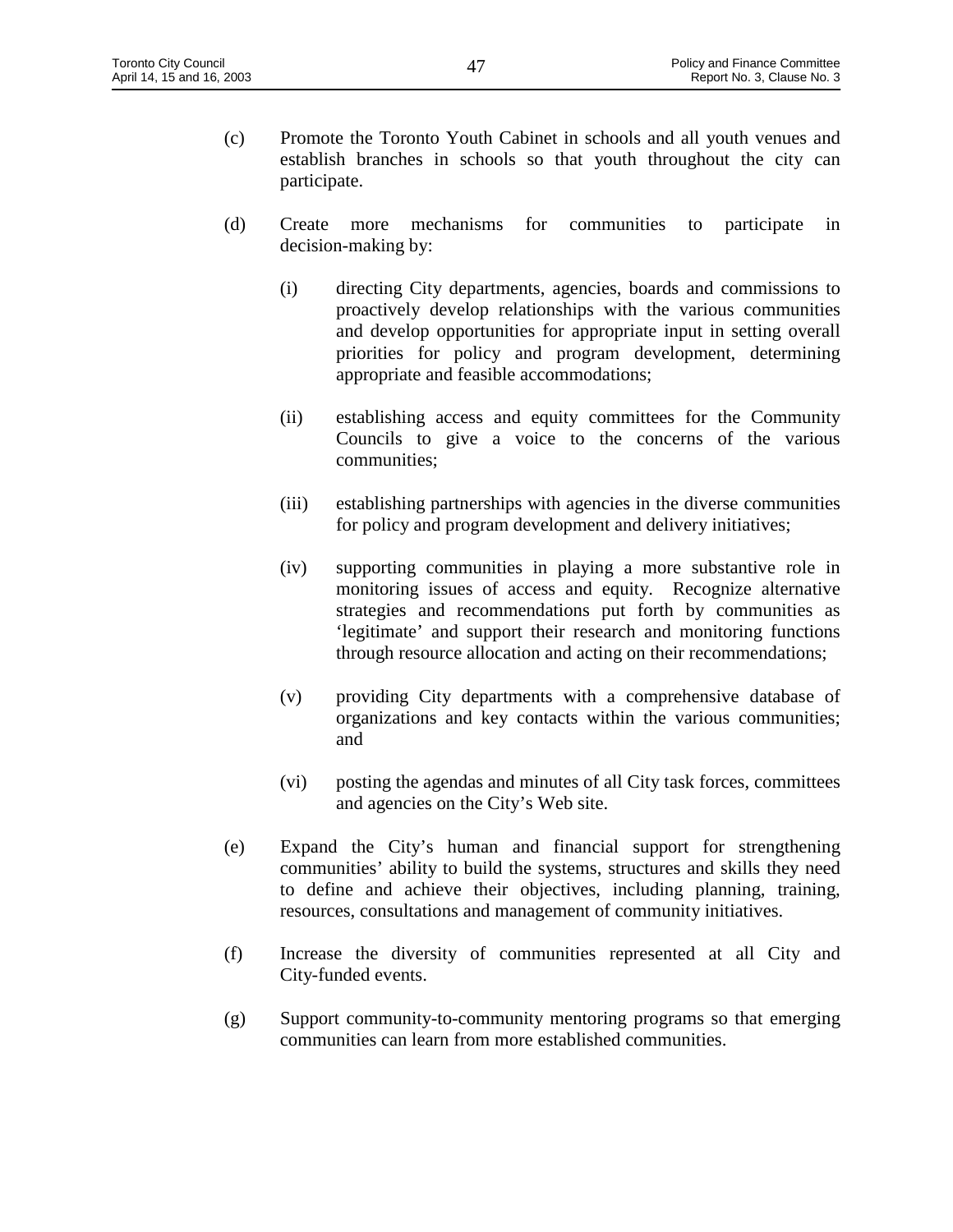- (h) Use City grants as a tool to build communities by:
	- (i) providing additional funding to fight racism, discrimination and hate crime;
	- (ii) ensuring grant application criteria are inclusive and establishing outreach strategies to encourage applications from emerging and under-served communities;
	- (iii) targeting City grants at building strong and safe communities. Increase grants programming and provide additional funding for emerging communities;
	- (iv) ensuring grants services and resources are distributed equitably across the entire City;
	- (v) funding micro-enterprise projects for youth; and
	- (vi) target social services to agencies which are providing support to emerging communities.
- (i) Ensure Toronto's diverse communities have access to a well-funded, fully accessible public transit system to support their participation in the social, cultural, recreational, economic and political life of Toronto.

Side Notes:

"I think we all agree that vision statements and finely worded policies are not worth the paper they are written on unless they are clearly tied to an implementation process. The equity field has suffered for too long in this inability to translate policy into practice."

"We must have evidence of implementation. To that end, we will need a form of reporting built into the Plan of Action that is public, timely, and accessible."

"It's not just [about] doing, but being seen to be doing. And finally, it's about being seen to be doing it right."

"Just do it!"

(5.7) Accountability:

Consultation participants generally applauded the City's goal of eliminating racism and discrimination, but emphasized the need to include mechanisms to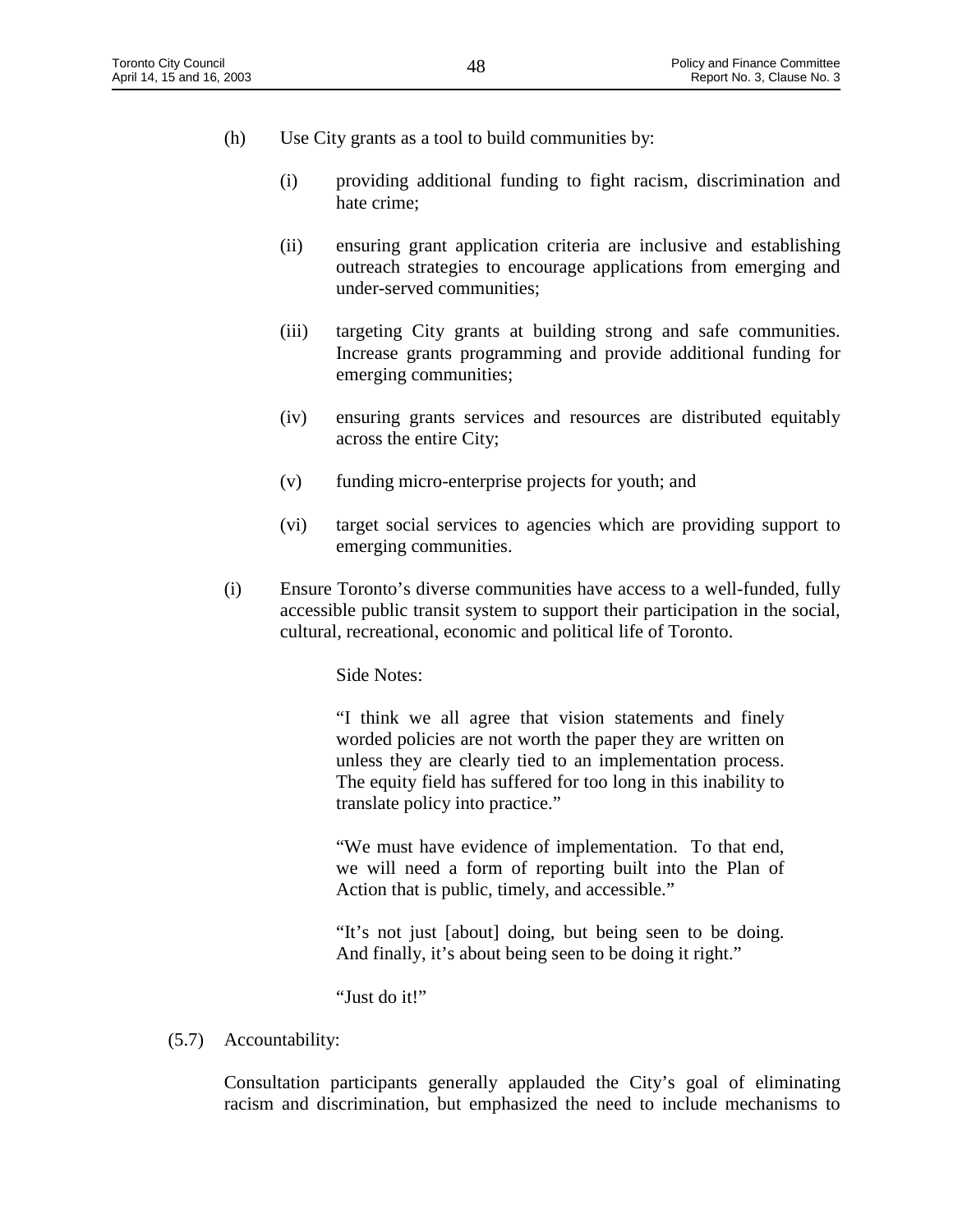evaluate implementation and effectiveness. Long-term goals, with a process for evaluating progress are therefore needed to drive change and improvement.

They told us the Plan needs to be continuously reviewed to identify weaknesses and gaps in implementation. The road to access and equity is a journey, and not something that is done once and is then finished.

The following activities were recommended to evaluate the progress of implementation:

- (a) Entrench accountability into the Plan of Action for all activities that are within the City's direct responsibility as employer, policy maker, service provider, grants provider, regulator, contractor of goods and services, and civic leader.
- (b) Develop an Accessibility Plan as required by the Ontarians with Disabilities Act and establish monitoring and enforcement mechanisms to identify, remove and prevent barriers to persons with disabilities.
- (c) Develop a Management Guide to assist with the development of Access and Equity Action Plans and to ensure a consistent set of measures for determining accessibility and equity priorities across all City departments, agencies, boards and commissions.
- (d) Develop quantitative measures on the cost of racism and discrimination to society.
- (e) Work with communities to evaluate progress towards the elimination of racism and discrimination by conducting public surveys, monitoring participation at various events, and consulting with community groups and organizations.
- (f) Create mechanisms to hold the various City departments, agencies, boards and commissions accountable for their involvement and interactions with communities.
- (g) Establish an external body to monitor implementation of the Plan of Action.
- (h) Establish a reference point for human rights complaints in Toronto.
- (i) Establish a formal City Council mechanism to respond and to act upon issues of racism and discrimination.
- (j) Publish an annual report card, in plain language, with performance indicators for all City departments.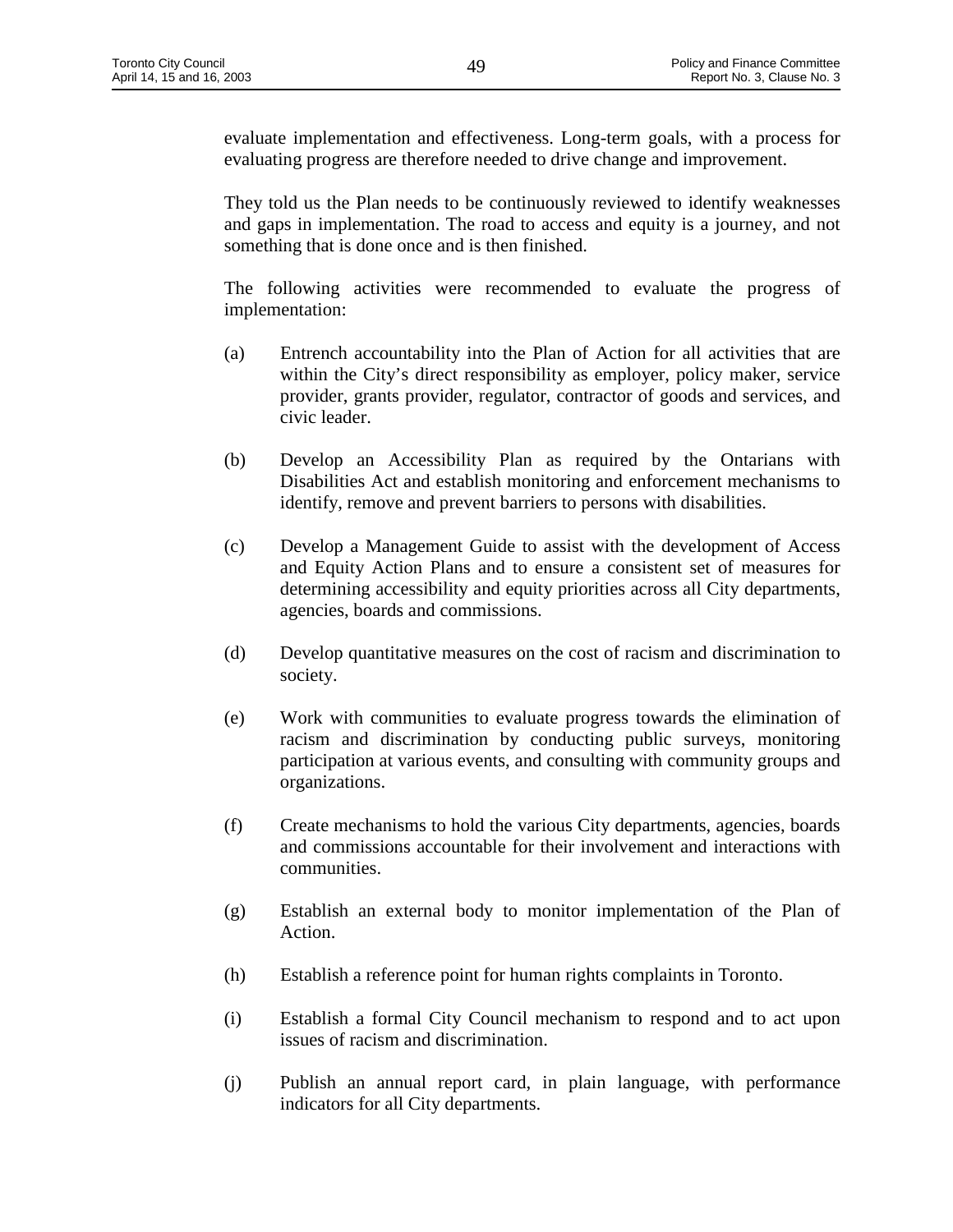Side Notes:

"We wish to remind the City that it should be cognizant of the reality that the community may be suffering from 'consultation exhaustion.' We need to be persuaded to overcome our pessimism and cynicism when the actions of the City as reflected in its budget decisions continue to have a differential and negative impact on the most marginalized in our community."

Appendix A – Consultation Invitation and Schedules An invitation

\_\_\_\_\_\_\_\_\_

Help prepare a City of Toronto Plan of Action for the Elimination of Racism and Discrimination

The people of Toronto have been in the forefront of efforts to build a city, that respects and values its diverse communities. Toronto City Council has adopted many policies and taken actions to reduce the harmful effects of racism and discrimination. Yet, we need to do more so that each member of our society is a full participant in civic life.

We want to improve upon what has already been done. We seek your help and input to build a Plan of Action, which recognizes that our strength comes from our diversity.

To prepare this Plan of Action, Toronto City Council established a Reference Group and requested us to seek community input.

- (1) What priorities should the City's Plan of Action address to eliminate racism and all forms of discrimination?
- (2) How should we respond to these priorities? What actions should various sectors and other orders of government take?
- (3) How can the City help build community capacity and support participation in the social, cultural, recreational, economic and political life of Toronto?
- (4) How can the City work with the community to evaluate progress towards eliminating racism and all forms of discrimination?
- (5) What would a city that has eliminated racism and discrimination look like?

Please contact us or attend one of the public meetings to discuss these questions and to tell us what actions must be taken to eliminate racism and discrimination.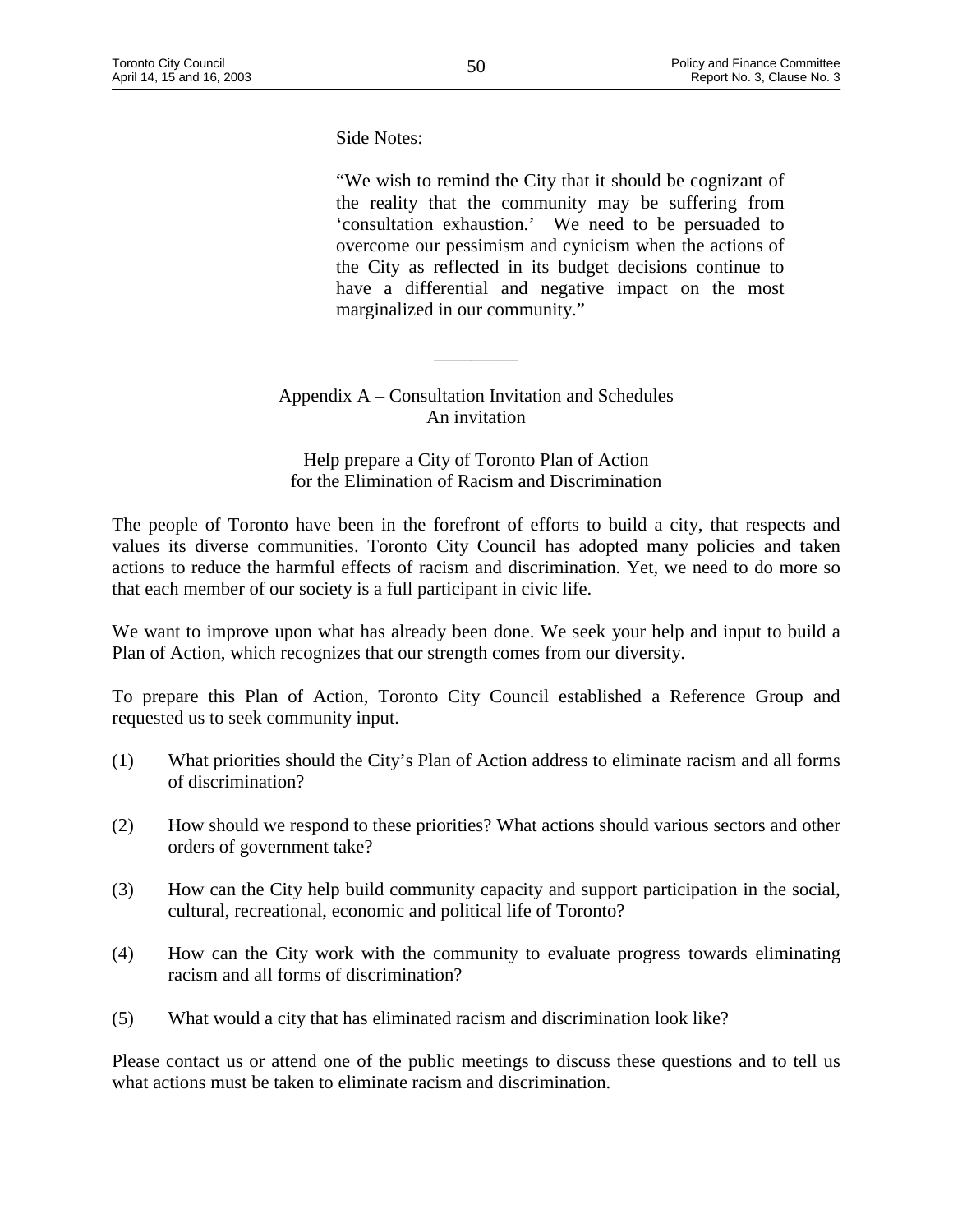Councillor Sherene Shaw Diversity Advocate and Chair, Race and Ethnic Relations Community Advisory Committee

Councillor Maria Augimeri Chair, Working Group on Language Equity and Literacy

Councillor Suzan Hall Chair, Youth Gang Work Group and Member, Race and Ethnic Relations Community Advisory Committee

Councillor Pam McConnell Chair, Status of Women Community Advisory Committee and Chair, Working Group on the Elimination of Hate Activity

Councillor Joe Mihevc Chair, Disability Issues Community Advisory Committee

Councillor David Miller Chair, Working Group on Immigration and Refugee Issues

Councillor Jane Pitfield Chair, Aboriginal Affairs Community Advisory Committee

Councillor Kyle Rae Chair, Community Advisory Committee on Lesbian, Gay, Bisexual, Transgender Issues and Chair, Working Group on Employment Equity

Proposed Goal and Principles: Towards a City of Toronto Plan of Action for the Elimination of Racism and all forms of Discrimination

The proposed City of Toronto Plan of Action will build on the legacy and leadership for which the City of Toronto is respected.

The City of Toronto's non-discrimination policy provides protection on the basis of race, ancestry, place of origin, colour, ethnic origin, disability, citizenship, creed, sex, sexual orientation, gender identity, age, marital status, family status, receipt of public assistance, political affiliation, religious affiliation, record of offences or level of literacy.

Goal:

It is proposed that the goal of the Plan of Action be: to enable all residents to participate fully in the civic, economic, social, cultural, political and recreational life of the city.

To achieve this goal:

(a) We will eliminate the barriers that restrict all residents from participating in all aspects of civic life through the elimination of racism and all forms of discrimination.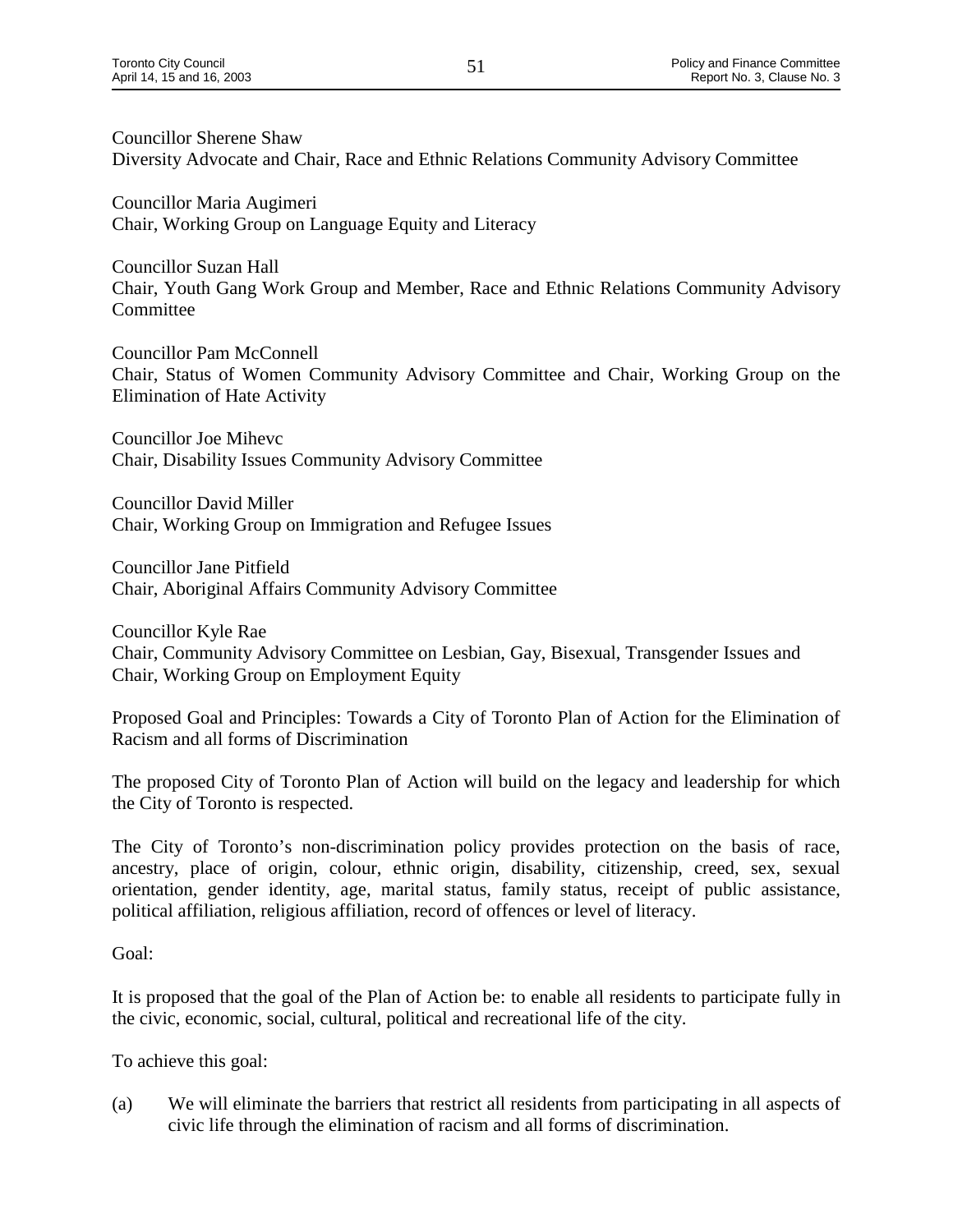- (b) We will build a cohesive community that benefits all, by incorporating principles of access, equity and human rights, in all plans being prepared by the City.
- (c) We will identify priorities in consultation with the community, stakeholders, partners and other orders of government.
- (d) We will take actions that will respond to the priorities which will achieve an inclusive society.

Guiding Principles:

Shared vision:

The City of Toronto is strengthened when all residents share a vision for a society that is inclusive and values the diversity of its people.

Strength through diversity:

Diversity is the core strength of Toronto. The city's success as a community comes from the respect and value, which we place upon diversity. The City of Toronto will nurture and support this diversity.

Strong communities/dynamic city:

All residents must share in the prosperity of the city. Every resident of Toronto must believe that the city belongs to them and that each person is able to participate in all aspects of the life of the city. Eliminating harassment and discrimination, and achieving access to employment, shelter, food transit, child care and education are necessities for strong communities.

Shared future and heritage:

Our future as a city of people from diverse backgrounds is a shared future. We may come from different countries and speak many languages, but our home and our city of choice is Toronto. We endorse the principle of Aboriginal self-determination. Together we are one as we build a common future which respects our different histories.

Priorities:

On January 16, 2002, the Diversity Advocate met with the City's five Community Advisory Committees, the following common priority issues were identified:

- (i) poverty reduction;
- (ii) housing;
- (iii) public transit and transportation;
- (iv) youth leadership and elimination of youth violence
- (v) employment;
- (vi) policing;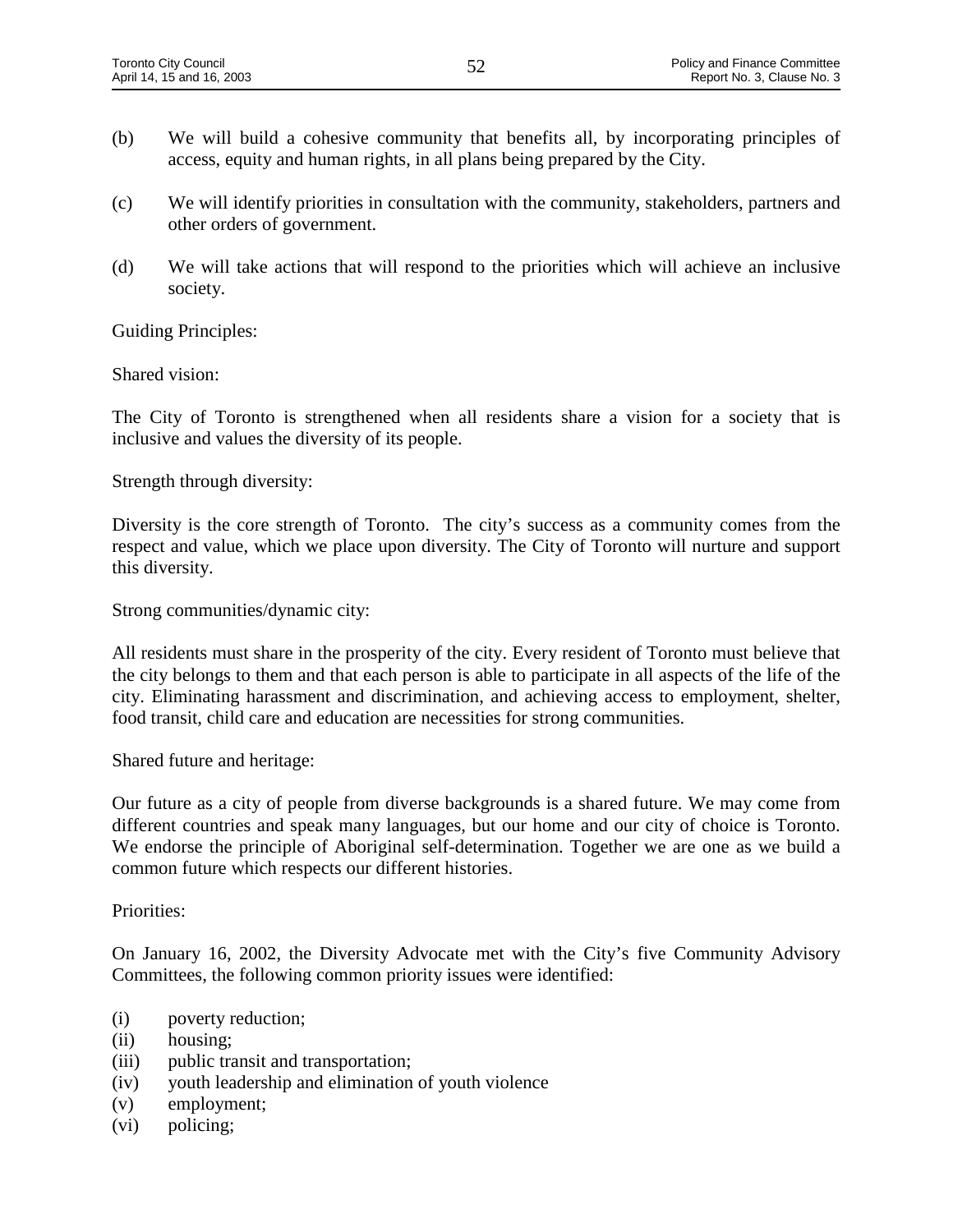- (vii) education;
- (viii) public awareness; and
- (ix) community outreach

Other issues were included in the workplans of each committee. Changing or improving services and policies in these areas benefits everyone, even though a specific group faces a specific barrier:

- (i) pay equity;
- (ii) sexual assault;
- (iii) information and communications to improve access to services for marginalized groups;
- (iv) access to recreation programs;
- (v) daycare services;
- (vi) multi-lingual communications
- (vii) the City budget process;
- (viii) urban Aboriginal issues;
- (ix) health and addictions;
- (x) domestic violence;
- (xi) accessibility to buildings;
- (xi) accreditation of foreign credentials; and
- (xii) diversity training.

Read the following reports: www.city.toronto.on.ca/diversity/reports:

- (a) Executive Summary of the City of Toronto Task Force on Community Access and Equity, January, 2000
- (b) Development of a City of Toronto Declaration and Plan of Action Regarding the Elimination of Racism in Relation to the United Nations – World Conference Against Racism, Racial Discrimination, Xenophobia and Related Intolerance (UN-WCAR) – city Council Report, April, 2001
- (c) Ethno-Racial Inequality in the City of Toronto: An Analysis of the 1996 Census (Ornstein Study), May, 2000
- (d) Status Report Study on Ethno-Racial Inequality in Toronto, October 2001
- (e) Status Report by the Chief Administrative Officer on the Implementation of the Recommendations of the Task force on Community Access and Equity, report to City Council, April, 2002

#### Also refer to:

- (i) Multilingual Services Policy;
- (ii) Workplace Human Rights and Harassment Policy;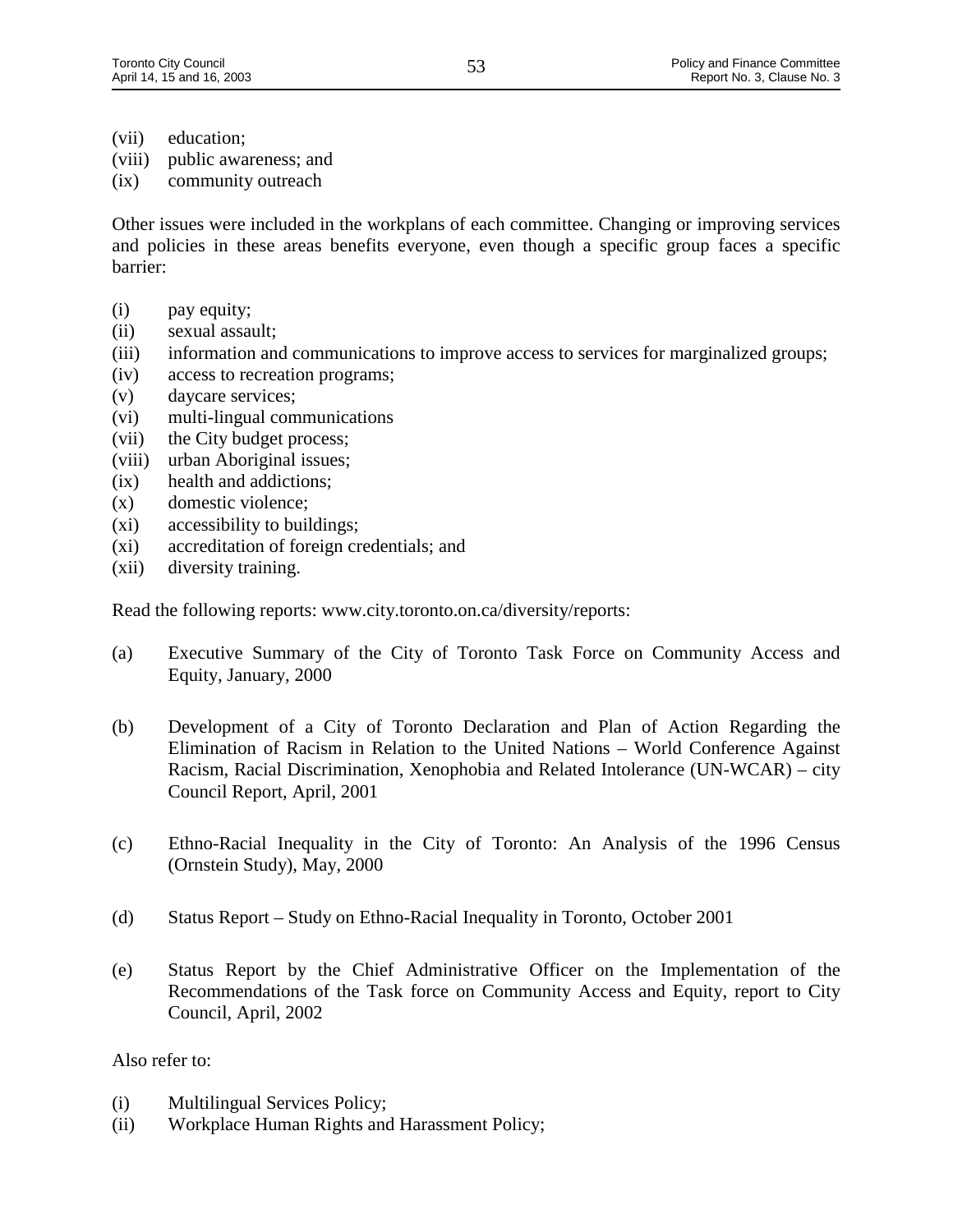- (iii) Employment Equity Policy;
- (iv) Submission to the House of Commons Standing Committee on Citizenship and Immigration; Bill C-11, *the Immigration and Refugee Protection Act;*
- (v) Submission to the Legislative Assembly Standing committee on Financial and Economic Affairs on Bill 125, the *Ontarians with Disabilities Act*

Consultation Schedule 2002:

City-wide consultations:

Toronto (May 27) Etobicoke (May 28) Scarborough (June 12) North York (September 10)

Advisory Committee and Working Group Consultations:

Disability Issues Community Advisory Committee (May 14) Community Advisory Committee on Lesbian, Gay, Bisexual, Transgender Issues (May 15) Race and Ethnic Relations Community Advisory Committee (May 27) Aboriginal Affairs Community Advisory Committee (June 5) Status of Women Community Advisory Committee (June 13) Working Group on Immigration and Refugee Issues (September 18) Working Group on Language Equity and Literacy (September 13, November 6 and 27)

 $\overline{\phantom{a}}$ 

Focus Groups and Other Consultations:

Coalition of Residents and Ratepayers Associations (October 2) Access and Equity Community Organisations (October 9) Business, Business Improvement Associations and Business Development Organizations (October 16) Faith groups (October 23)

Appendix B - List of Deputants

Community Groups and Organizations

A Call to Freedom Network African Canadian Legal Clinic ALPHA Annex Women's Action Committee Beyond Abilities Canadian Arab Federation Canadian Jewish Congress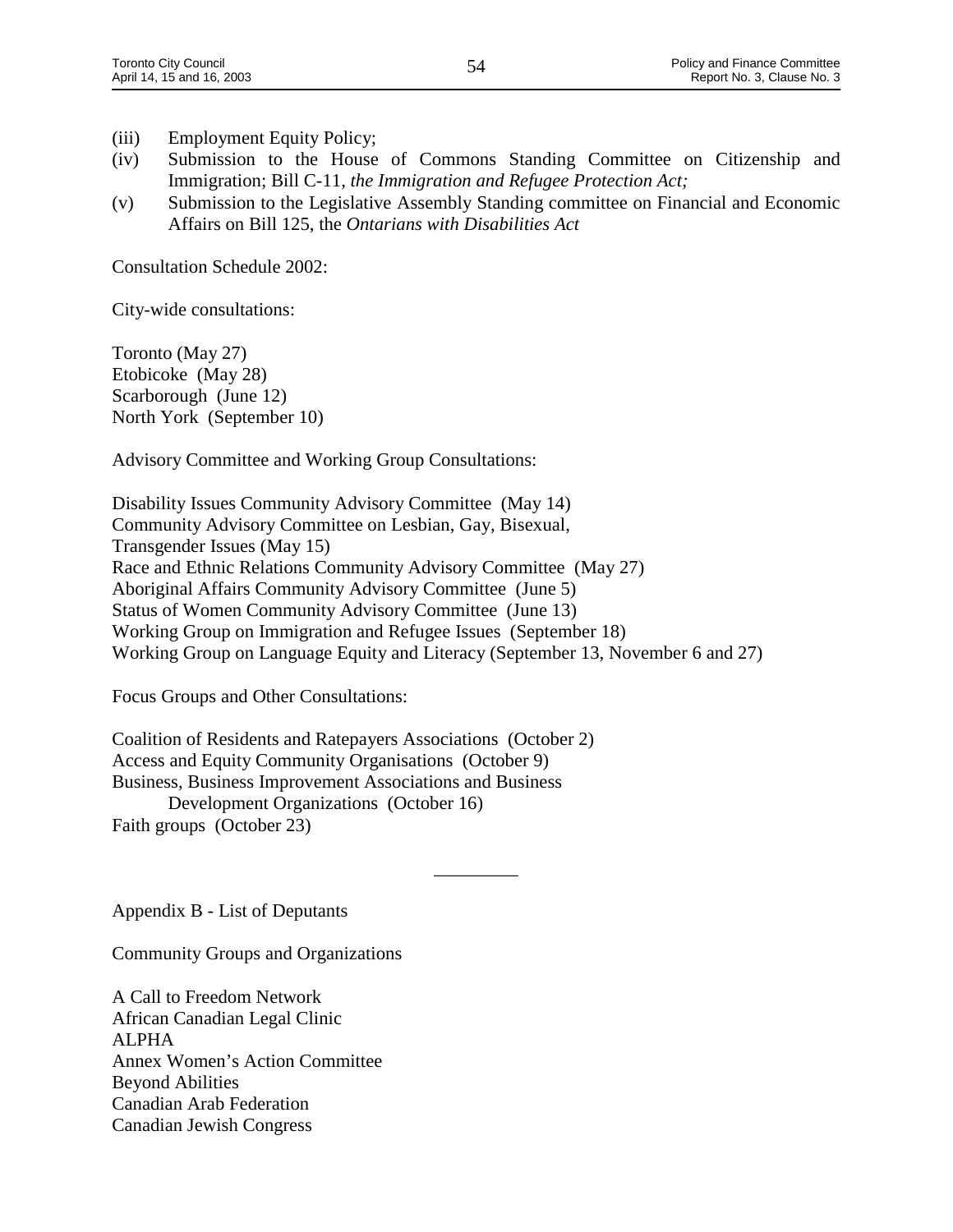Canadian Race Relations Foundation Caribbean Cultural Workshop Centre for Spanish Speaking People Chinese Canadian National Council Toronto Chapter Coalition of Black Trade Unionists Community Social Planning Council Council of Agencies Serving South Asians (CASSA) Doorsteps Neighbourhood Services Eden Cantkier-Kerry's Place Griffin Centre Hong Fook Mental Health Association Human Rights and Race Relations Centre Institute for the Healing of Racism Karuna Community Service Ontario Association for the Deaf Ontario Council of Agencies Serving Immigrants (OCASI) Parents Helping Improve Kids' Skills (PHINKS) Pride Employment Network Restoring Integrity and Self-Awareness through Education (RISE) Regent Park Community Health Centre Silayan Community Centre Soka Gakkai International of Canada Status of Women Community Advisory Committee Tamil Anti-Racism Committee (TARC) Toronto Community Housing The Toronto and York Region Labour Council United Steelworkers of America Urban Alliance on Race Relations

Individuals:

Michael Akhter Bill Alexander Ellen Anderson Dr. Sandra Romano Anthony Susan Baker Cyndy Baskin Jean Bonnet Monique Boyko-Lokumo Gopa Chakravarty Sally Chiappetta David Dizzah Philip Dufresne Michael Francis Susan Gapka Susan Gotha David Hanna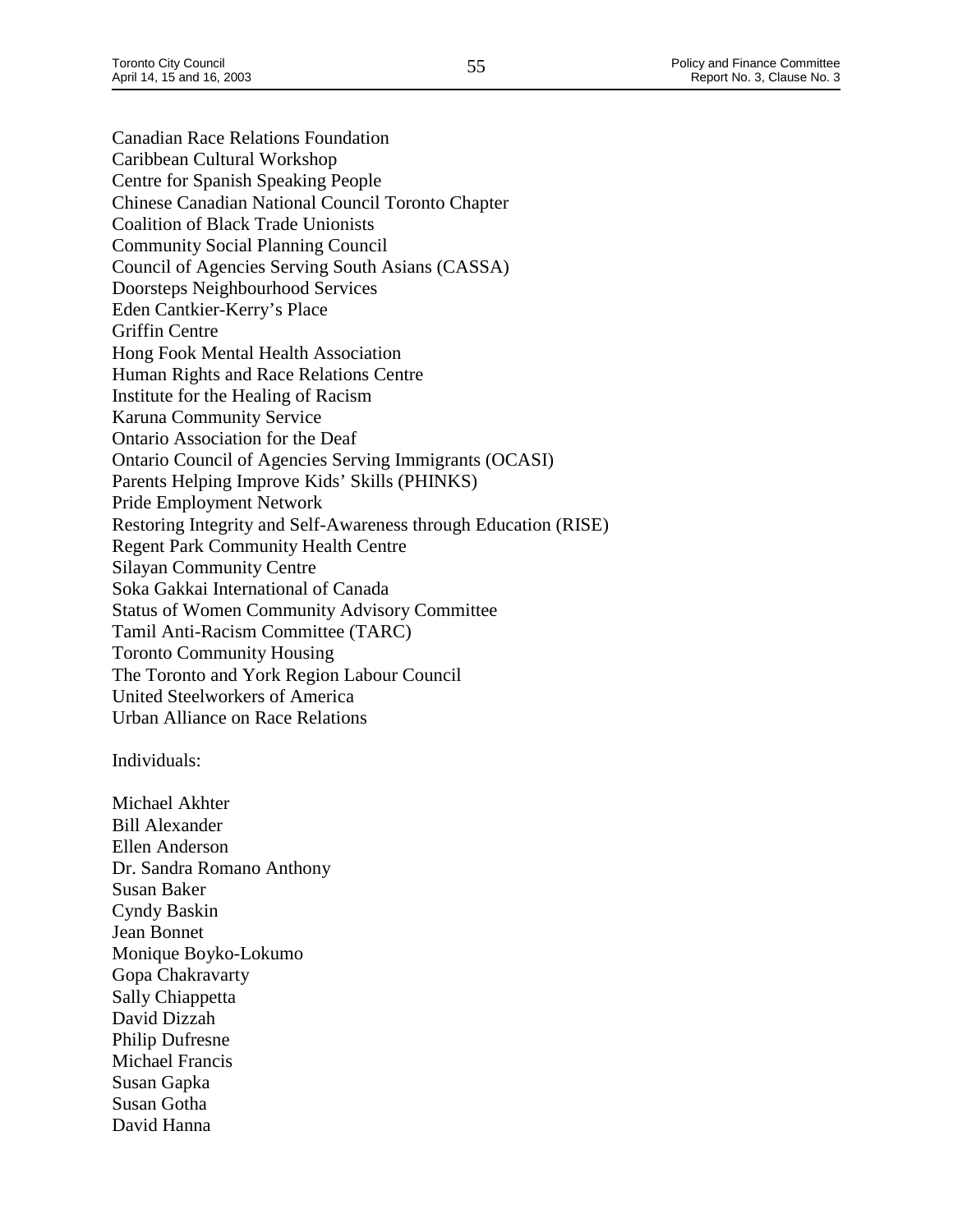June Henderson Silvina Hollingsworth Eugenia Jolly Aaron Lowe Florence Lutale Ali Mallah Linvor J. McKoy Emily Mills Honey Novick Roger Obonsawin Dev Prashad Rosa Prince Rupert Raj Karen Rodie Richard D. Sampson Imran Sayed Andrew Schulz Peter Ashward Sealy Neethan Shanmugarajah Noel Simpson Najib Souflan Harvey Starkman Imran Syed Eva Tavares Daria Timmer

Libby Thaw Omer Warfa

Appendix C - List of Written Submissions - Community Groups and Organizations:

\_\_\_\_\_\_\_\_\_

A Call to Freedom Network Aboriginal Affairs Community Advisory Committee African Canadian Legal Clinic Annex Women's Action Committee Canadian Arab Federation Canadian Jewish Congress Canadian Race Relations Foundation Chinese Canadian National Council Toronto Chapter Coalition of Black Trade Unionists Community Advisory Committee on Lesbian, Gay, Bisexual, Transgender Issues Council of Agencies Serving South Asians (CASSA) Disability Issues Community Advisory Committee Doorsteps Neighbourhood Services Egale Canada Griffin Centre